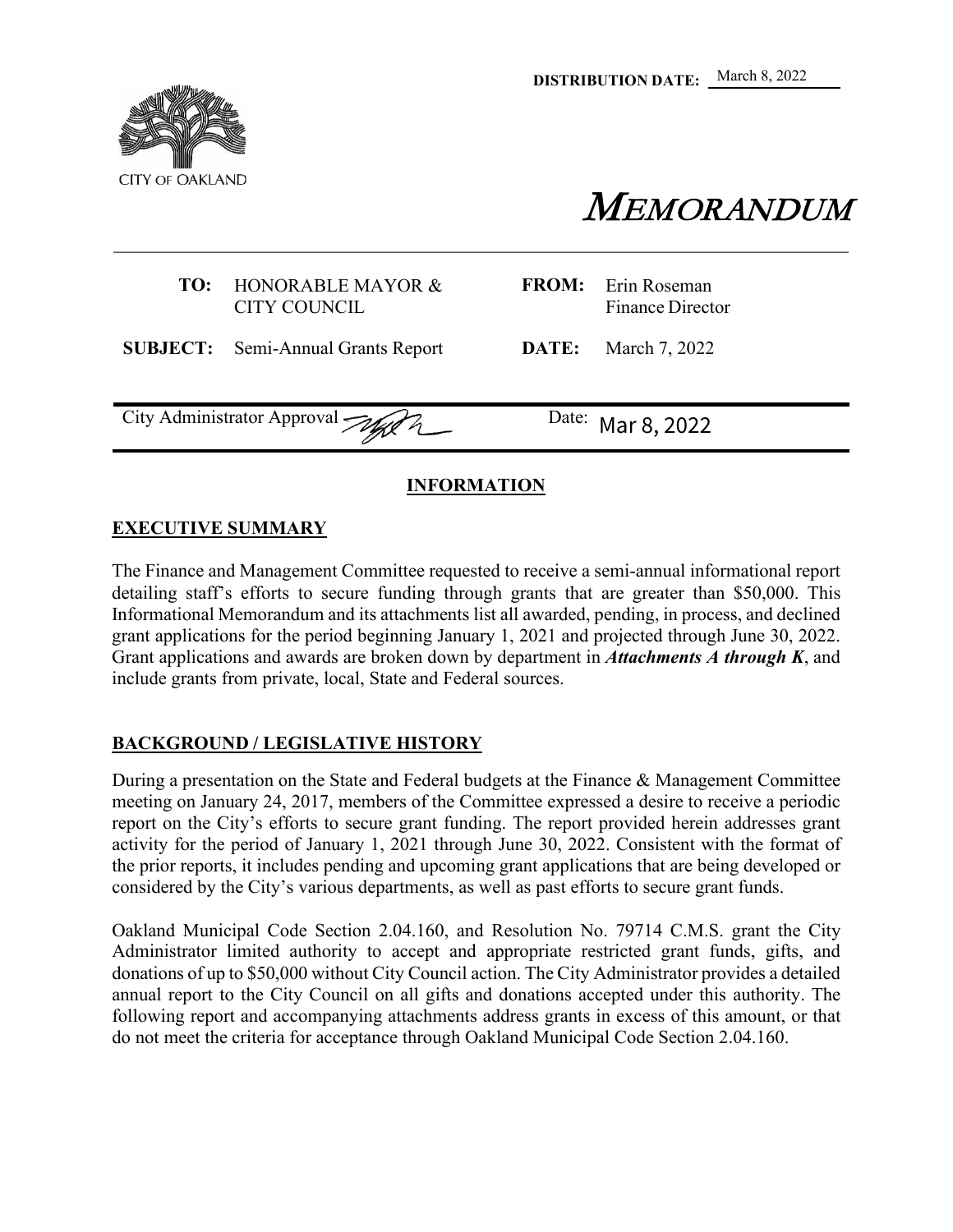## **ANALYSIS AND POLICY ALTERNATIVES**

From January 1, 2021 through June 30, 2022:

- 81 grants were awarded, amounting to \$189,065,802 received or appropriated by the City of Oakland. This includes \$69,642,017 from 16 new grants.
- 19 applications, totaling \$31,925,022, were submitted, and pending an award decision from the funder.
- 6 applications, totaling \$29,580,655, are in process of being developed for submission.
- 7 applications, for a total of \$9,742,945, were declined for funding by the granting agency.
- Staff has also identified 23 new and recurring grant prospects, potentially worth approximately \$48 million, that will be pursued over the coming months.

A summary of grants awarded, submitted, in process or declined funding, by department, is provided in **Table 1** below.

| <b>Department</b>             | <b>Awarded</b> | Submitted,<br>Pending<br><b>Decision</b> | <b>In Process</b> | <b>Declined</b><br><b>Funding</b> |
|-------------------------------|----------------|------------------------------------------|-------------------|-----------------------------------|
| City Administrator's Office   | \$28,200,000   |                                          |                   |                                   |
| Police Department             | 1,679,147      | \$1,708,553                              |                   | \$925,000                         |
| Fire Department               | 3,393,381      | 1,125,770                                |                   | 7,717,945                         |
| Human Services Department     | 45,765,113     |                                          | \$4,800,000       |                                   |
| Department of Violence        |                |                                          |                   |                                   |
| Prevention                    | 5,390,606      | 4,925,699                                |                   |                                   |
| Oakland Public Library        | 55,000         |                                          |                   |                                   |
| <b>Economic and Workforce</b> |                |                                          |                   |                                   |
| Development                   | 4,942,317      | 500,000                                  |                   |                                   |
| Public Works                  | 3,500,000      | 18,665,000                               | 177,000           |                                   |
| Department of                 |                |                                          |                   |                                   |
| Transportation                | 45,853,663     |                                          |                   |                                   |
| Housing and Community         |                |                                          |                   |                                   |
| Development                   | 50,286,575     | 5,000,000                                | 24,603,655        | 1,100,000                         |
| <b>Total</b>                  | \$189,065,802  | \$31,925,022                             | \$29,580,655      | \$9,742,945                       |

#### **Table 1: Department Grant Summary**

**Attachments A through K** provide details of these grant applications and awards by department.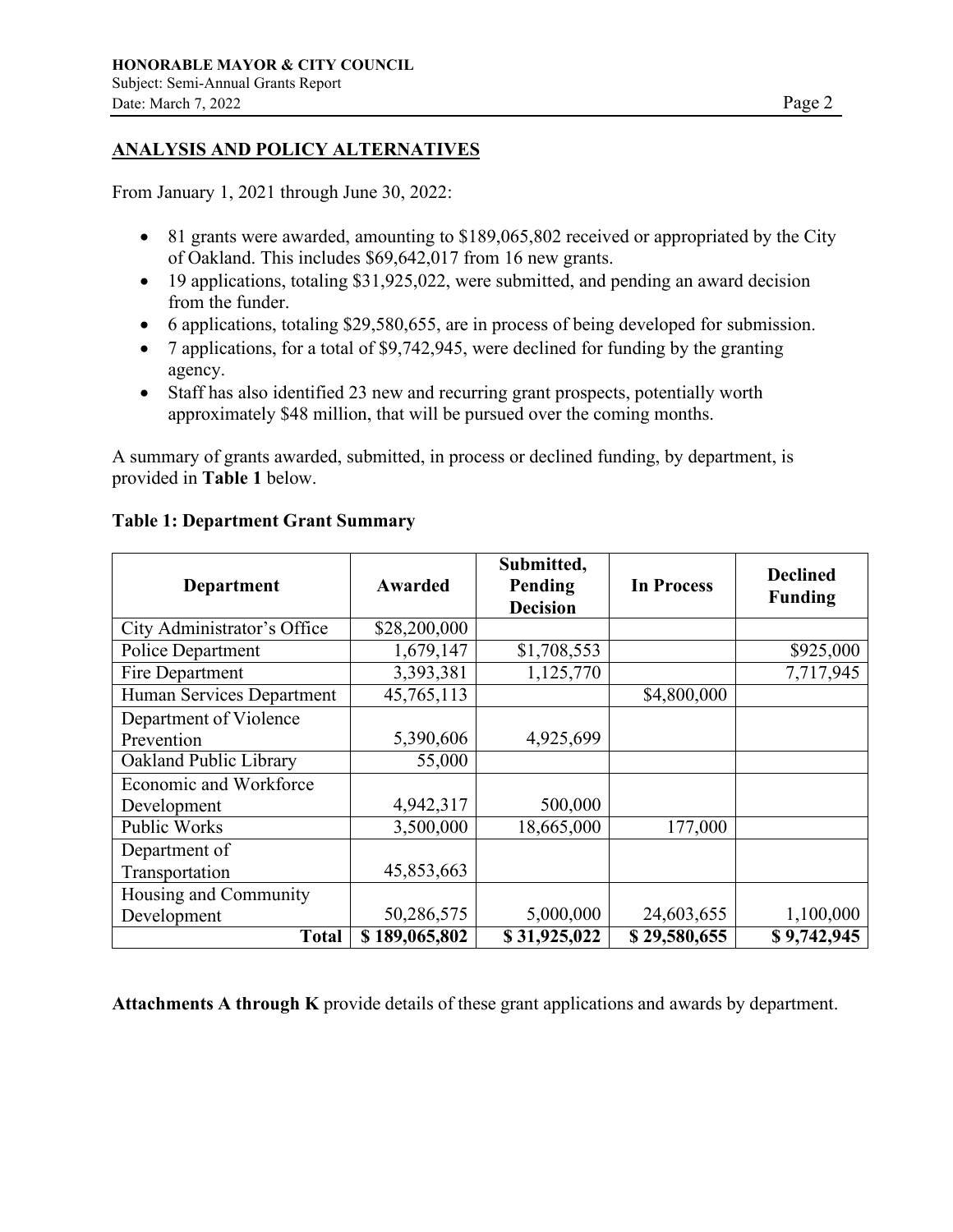For questions, please contact Pooja Shrestha, Assistant Controller at 510-238-6776.

Respectfully submitted,

ERIN ROSEMAN Finance Director Finance Department

Reviewed by: Stephen Walsh, Controller

Prepared by: Pooja Shrestha, Assistant Controller

Attachments (11):

*Attachment A:* Grant Report Information Overview

*Attachment B*: City Administrator's Office

*Attachment C*: Police Department

*Attachment D*: Fire Department

*Attachment E*: Human Services Department

*Attachment F*: Department of Violence Prevention

*Attachment G*: Oakland Public Library

*Attachment H*: Economic and Workforce Development

*Attachment I*: Oakland Public Works

*Attachment J*: Department of Transportation

*Attachment K*: Housing and Community Development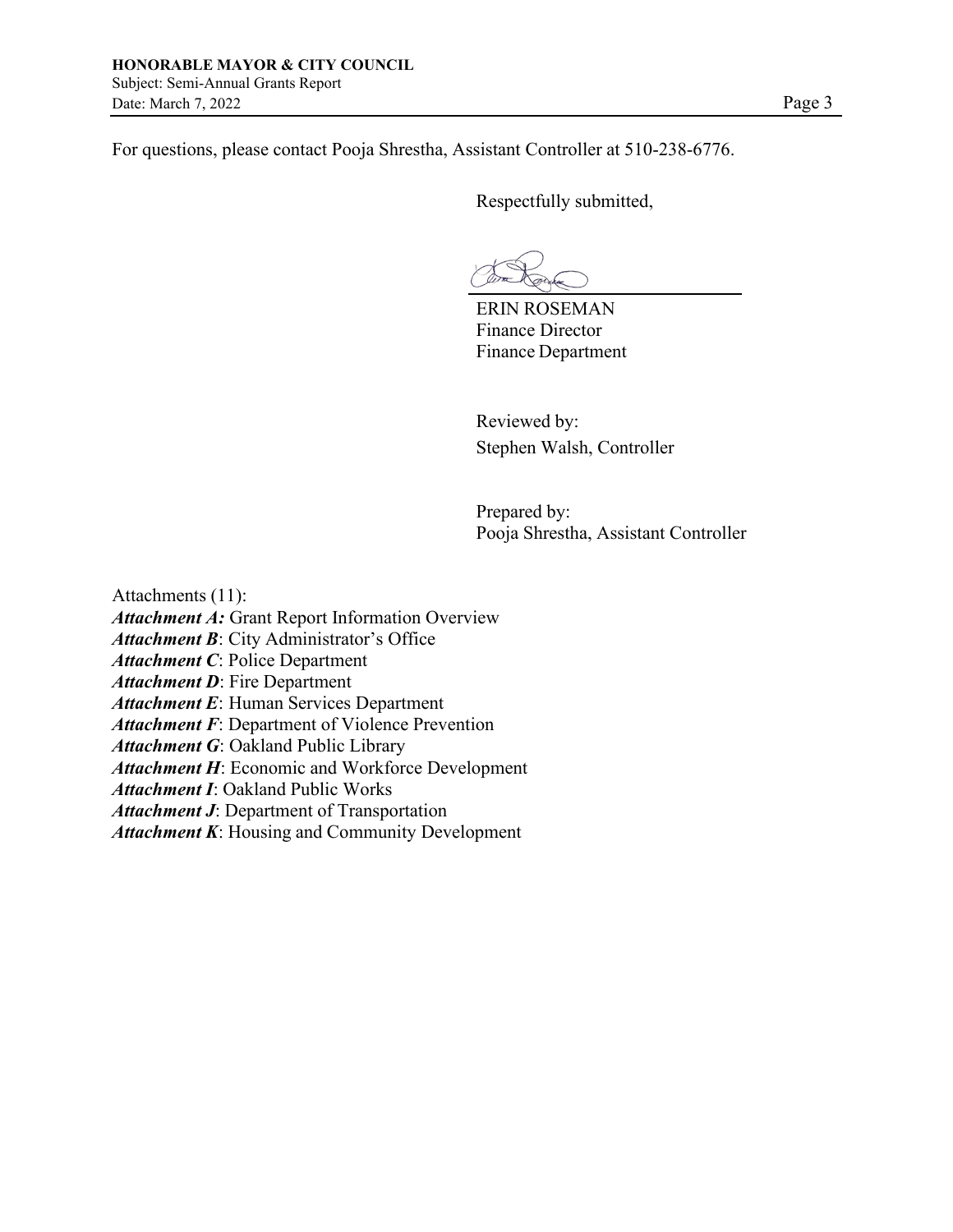#### Grant Report Information Overview **Attachment A**

|                                                                                                                                                |                            | Submitted,                |                             |                           |
|------------------------------------------------------------------------------------------------------------------------------------------------|----------------------------|---------------------------|-----------------------------|---------------------------|
|                                                                                                                                                |                            | Pending                   |                             |                           |
| <b>Department and Grant Program Name</b><br><b>City Administrator's Office</b>                                                                 | Awarded (\$)<br>28,200,000 | Decision (\$)<br>$\bf{0}$ | In-Process (\$)<br>$\bf{0}$ | Declined (\$)<br>$\bf{0}$ |
| Transformative Climate Communities (TCC) Implementation Grant                                                                                  | 28,200,000                 |                           |                             |                           |
|                                                                                                                                                |                            |                           |                             |                           |
| <b>Police Department</b>                                                                                                                       | 1,679,147                  | 1,708,553                 | $\bf{0}$                    | 925,000                   |
| 2021 Selective Traffic Enforcement Program (STEP)<br>2020 Paul Coverdell Forensic Science Improvement Program - formula                        | 500,000<br>59,082          |                           |                             |                           |
| Law Enforcement Victim Specialist                                                                                                              | 450,000                    |                           |                             |                           |
| 2020 Surrendered and Abandoned Vessel Exchange (SAVE)                                                                                          | 50,000                     |                           |                             |                           |
| Active and Safe Oakland Routes to School                                                                                                       | 99,000                     |                           |                             |                           |
| Cannabis Tax Fund Law Enforcement grant - Toxicology Laboratory FY 2021/2022                                                                   | 403,592                    |                           |                             |                           |
| Cannabis Tax Fund Law Enforcement grant - ABAT FY 2021/2022                                                                                    | 117,473                    |                           |                             |                           |
| Crime Gun Intelligence Center (CGIC)                                                                                                           |                            |                           |                             | 700,000                   |
| FEMA Port Security Grant Program                                                                                                               |                            |                           |                             | 100,000                   |
| 2021 DNA Backlog Grant                                                                                                                         |                            | 367,898                   |                             |                           |
| Law Enforcement Mental Health and Wellness (LEMHSA)                                                                                            |                            |                           |                             | 125,000                   |
| Sexual Assault Evidence Submission                                                                                                             |                            | 159,050                   |                             |                           |
| 2021 Justice Assistance Grants (JAG)                                                                                                           |                            | 360,029                   |                             |                           |
| COPS Microgrant                                                                                                                                |                            | 120,349                   |                             |                           |
| 2020 Justice Assistance Grants (JAG)                                                                                                           |                            | 329,552                   |                             |                           |
| 2019 Justice Assistance Grants (JAG)                                                                                                           |                            | 371,675                   |                             |                           |
| <b>Fire Department</b>                                                                                                                         | 3,393,381                  | 1,125,770                 | $\bf{0}$                    | 7,717,945                 |
| 2020 Community Emergency Reponse Team (CERT)                                                                                                   | 52,000                     |                           |                             |                           |
| 2021 Community Power Resiliency Allocation                                                                                                     |                            |                           |                             | 300,000                   |
| 2021 Urban Areas Security Intiative (UASI)                                                                                                     | 1,050,000                  |                           |                             |                           |
| 2022 Urban Areas Security Intiative (UASI)                                                                                                     |                            | 1,125,770                 |                             |                           |
| 2020 Urban Search and Rescue (US&R) - Supplemental                                                                                             | 47,918                     |                           |                             |                           |
| 2021 Urban Search and Rescue (US&R)                                                                                                            | 1,238,878                  |                           |                             |                           |
| 2020 Assistance to Firefighters Grant Program (AFG)                                                                                            | 179,585                    |                           |                             |                           |
| 2020 Fire Prevention and Safety (FP&S)                                                                                                         |                            |                           |                             | 177,210                   |
| 2020 Staffing for Adequate Fire Emergency Response (SAFER)                                                                                     |                            |                           |                             | 7,240,736                 |
| 2021 Port Security Grant Program (PSGP)                                                                                                        | 825,000                    |                           |                             |                           |
| <b>Human Services Department</b>                                                                                                               | 45,765,113                 | $\bf{0}$                  | 4,800,000                   | $\bf{0}$                  |
| Information and Assitance(I & A)                                                                                                               | 63,644                     |                           |                             |                           |
| Oakland Paratransit (Measure B and BB)                                                                                                         | 2,495,503                  |                           |                             |                           |
| Medi-Cal Administrative Activites (MAA)                                                                                                        | 271,852                    |                           |                             |                           |
| Multipurpose Senior Services Program                                                                                                           | 1,756,834                  |                           |                             |                           |
| Community Action Partnership - Community Services Block Grant                                                                                  | 1,396,158                  |                           |                             |                           |
| Substance Abuse and Mental Health Services Administration                                                                                      | 1,025,000                  |                           |                             |                           |
| Summer Food Service Program<br>Head Start                                                                                                      | 426,870                    |                           |                             |                           |
| Child Care Food Program                                                                                                                        | 12,252,694<br>249,723      |                           |                             |                           |
| California State Preschool Program (CSPP)                                                                                                      | 2,032,838                  |                           |                             |                           |
| California Pre-Kindergarten Supplmental (CPKS)                                                                                                 | 32,500                     |                           |                             |                           |
| General Child Care (CCTR)                                                                                                                      | 250,000                    |                           |                             |                           |
| Continuum of Care North County Families Rapid Rehousing Collaboration 1005600                                                                  | 875,651                    |                           |                             |                           |
| Continuum of Care Oakland Homeless Youth Housing Collaborative 1005602                                                                         | 727,987                    |                           |                             |                           |
| Continuum of Care Families in Transition 1005604                                                                                               | 528,036                    |                           |                             |                           |
| Continuum of Care Matilda Cleveland Temporary Housing Program 1005732                                                                          | 280,465                    |                           |                             |                           |
| Housing Opportunities for People With AIDS 1005608                                                                                             | 3,097,301                  |                           |                             |                           |
| Continuum of Care Housing Fast Support Network 1005606                                                                                         | 1,886,775                  |                           |                             |                           |
| East Oakland Community Project Homeless Housing Shelter 1005713                                                                                | 158,244                    |                           |                             |                           |
| Community Development Block Grant (CDBG) PATH Set-Aside 1005593                                                                                | 247,391                    |                           |                             |                           |
| CDBG Project Delivery and Administration 1005589 1005591                                                                                       | 736,586                    |                           |                             |                           |
| Continuum of Care North County Youth Rapid Rehousing Collaboration 1005610                                                                     | 984,122                    |                           |                             |                           |
| County Social Services Agency to Homeless Families Support Network 1005622                                                                     | 381,270                    |                           |                             |                           |
| Oakland PATH Re-housing Initiative - Oakland Housing Authority 1005612<br>County Winter Shelter 1005626                                        | 3,081,093<br>140,000       |                           |                             |                           |
| Homeless Housing Assistance Prgram (HHAP) 2, project TBD                                                                                       | 9,311,568                  |                           |                             |                           |
| HHAP 3 - first allocation                                                                                                                      |                            |                           | 4,800,000                   |                           |
| Emergency Solutions Grant (ESG)                                                                                                                | 657,139                    |                           |                             |                           |
| HESG 2021 FY2022 1005598                                                                                                                       | 67,869                     |                           |                             |                           |
| CDBG CHS HRMSC CIP FY2021 1005807                                                                                                              | 350,000                    |                           |                             |                           |
|                                                                                                                                                |                            |                           |                             |                           |
| <b>Department of Violence Prevention</b><br>California Violence Intervention and Prevention                                                    | 5,390,606<br>1,499,672     | 4,925,699                 | $\boldsymbol{0}$            | $\bf{0}$                  |
| Golden State Works                                                                                                                             | 3,603,472                  |                           |                             |                           |
| Office of Juvenile Justice and Delinquency 2nd Chance Act                                                                                      | 287,462                    |                           |                             |                           |
| Strategies to Support Children Exposed to Violence                                                                                             |                            | 999,556                   |                             |                           |
| Community Health Workers for COVID Response and Resilient Communities                                                                          |                            | 996,892                   |                             |                           |
| Strategies to Support Children Exposed to Violence<br>Improving Criminal Justice Responses to DV, Dating Violence, Sexual Assault and Stalking |                            | 929,251<br>1,000,000      |                             |                           |
| Byrne Criminal Justice Innovation                                                                                                              |                            | 1,000,000                 |                             |                           |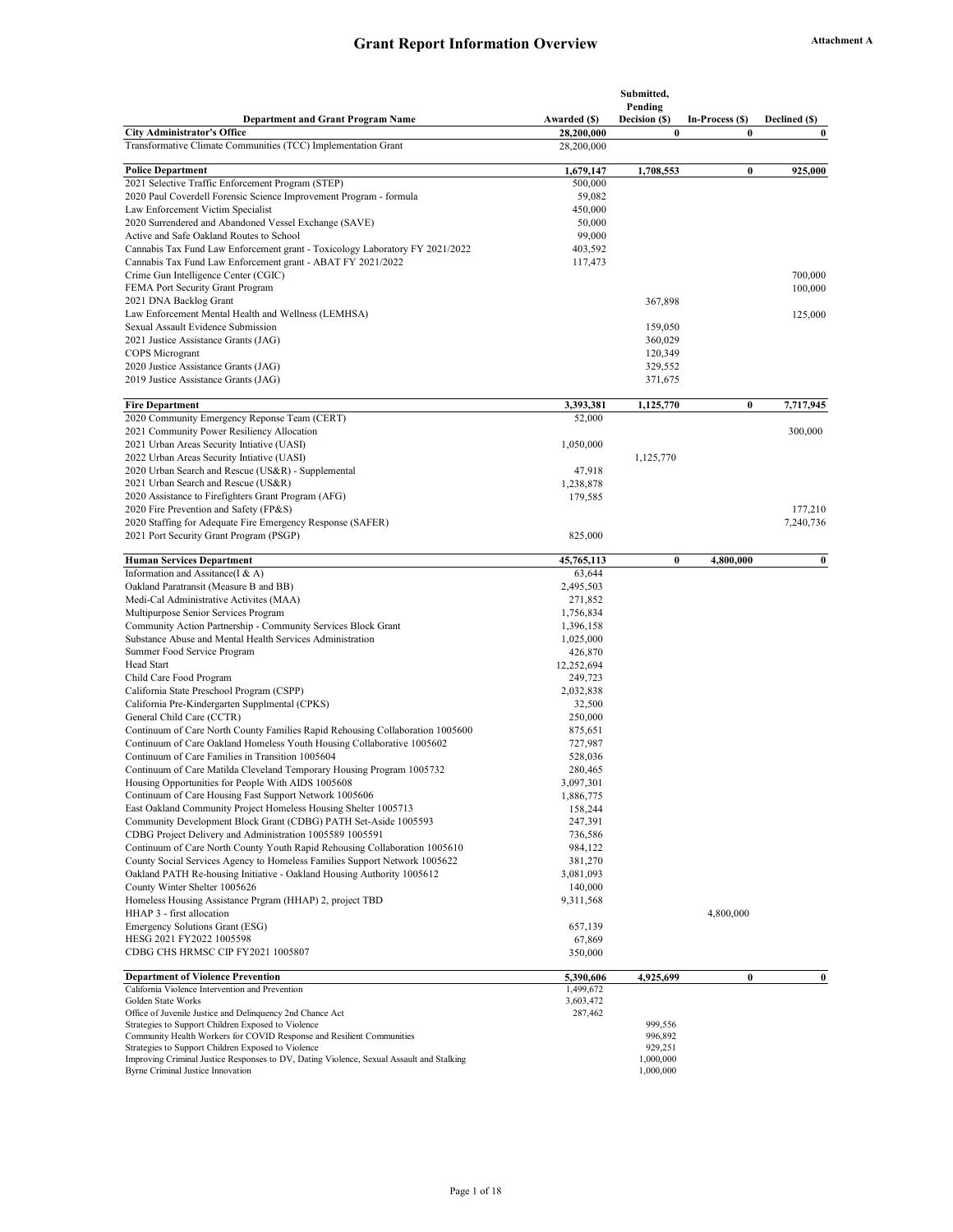|                                                                                            |                        | Submitted,    |                 |               |
|--------------------------------------------------------------------------------------------|------------------------|---------------|-----------------|---------------|
|                                                                                            |                        | Pending       |                 |               |
| <b>Department and Grant Program Name</b>                                                   | Awarded (\$)           | Decision (\$) | In-Process (\$) | Declined (\$) |
| <b>Oakland Public Library</b>                                                              | 55,000                 | 0             | $\bf{0}$        | $\bf{0}$      |
| Kenneth Rainin Foundation's Education Grants                                               | 55,000                 |               |                 |               |
| <b>Economic and Workforce Development</b>                                                  | 4,942,317              | 500,000       | $\bf{0}$        | $\bf{0}$      |
| Cannabis Equity Grants Program for Local Jurisdictions                                     | TBD                    |               |                 |               |
| <b>EDA - CARES Act</b>                                                                     | 1,000,000              |               |                 |               |
| <b>EDA - CARES Act RLF</b>                                                                 | 550,000                |               |                 |               |
| NEA American Rsecure plan                                                                  |                        | 500,000       |                 |               |
| Workforce Investment and Opportunity Act (WIOA)                                            | 3,205,317              |               |                 |               |
| Summer Youth Employment                                                                    | 135,000                |               |                 |               |
| Summer Youth Employment                                                                    | 52,000                 |               |                 |               |
| <b>Public Works</b>                                                                        | 3,500,000              | 18,665,000    | 177,000         | $\bf{0}$      |
| Prop. 68 Statewide Park Development & Community Revitalization Grant                       |                        | 8,500,000     |                 |               |
| Prop. 68 Statewide Park Development & Community Revitalization Grant                       |                        | 8,500,000     |                 |               |
| Prop. 68 Per Capita Grant                                                                  |                        |               | 177,000         |               |
| Kaiser Foundation Grant                                                                    | 3,500,000              |               |                 |               |
| Proposition 1 Grant Program                                                                |                        | 1,500,000     |                 |               |
| Oil Payment Program-Cycle 12                                                               |                        | 60,000        |                 |               |
| Beverage Container Recycling City/County Payment Program                                   |                        | 105,000       |                 |               |
|                                                                                            |                        |               |                 |               |
| <b>Department of Transportation</b>                                                        | 45,853,663             | 0             | $\bf{0}$        | $\bf{0}$      |
| Safe and Seamless Mobility Quick Strike<br>Safe and Seamless Mobility Quick Strike         | 1,000,000<br>1,000,000 |               |                 |               |
| <b>CALSTART Clean Mobility Options</b>                                                     | 1,000,000              |               |                 |               |
|                                                                                            |                        |               |                 |               |
| Comprehensive Investment Plan                                                              | 375,000                |               |                 |               |
| Transportation Development Act Article 3 (TDA)                                             | 75,000                 |               |                 |               |
| Transportation Development Act Article 3 (TDA)                                             | 360,000                |               |                 |               |
| Transportation Development Act Article 3 (TDA)                                             | 265,000                |               |                 |               |
| COVID-19 Rapid Response                                                                    | 75,000                 |               |                 |               |
| Active Transportation Program - Cycle 5                                                    | 14,180,000             |               |                 |               |
| Active Transportation Program - Cycle 5                                                    | 17,269,000             |               |                 |               |
| Sustainable Communities Planning Grants - Area 1 (Community)                               | 500,000                |               |                 |               |
| Highway Safety and Improvement Program - Cycle 10                                          | 2,271,100              |               |                 |               |
| Highway Safety and Improvement Program - Cycle 10                                          | 2,182,590              |               |                 |               |
| Highway Safety and Improvement Program - Cycle 10                                          | 1,570,220              |               |                 |               |
| Transportation Fund for Clean Air - County Program Manager Funds                           | 215,000                |               |                 |               |
| Capital Improvement Program and Transportation Fund for Clean Air - County Program Manager |                        |               |                 |               |
| Funds                                                                                      | 517,000                |               |                 |               |
| Comprehensive Investment Plan                                                              | 350,000                |               |                 |               |
| Comprehensive Investment Plan                                                              | 155,000                |               |                 |               |
| Comprehensive Investment Plan                                                              | 1,924,000              |               |                 |               |
| Safe Routes to School Mini-Grant                                                           | 385,000                |               |                 |               |
| Sustainable Transportation Equity Project (STEP) - Planning                                | 184,753                |               |                 |               |
| <b>Housing and Community Development</b>                                                   | 50,286,575             | 5,000,000     | 24,603,655      | 1,100,000     |
| Community Development Block Grant                                                          | 7,750,367              |               |                 |               |
| HOME Investments Partnerships                                                              | 3,124,987              |               |                 |               |
| Housing Opportunities for Persons With AIDS                                                | 3,234,468              |               |                 |               |
| <b>Emergency Solutions Grant</b>                                                           | 657,139                |               |                 |               |
| HOME American Rescue Plan                                                                  |                        |               | 11,325,941      |               |
| Emergency Rental Assistance I (ERAP 1) & ERAP I-B                                          | 12,874,764             |               |                 |               |
| Emergency Rental Assistance II                                                             | 19,644,850             |               |                 |               |
| State Emergency Rental Assistance Program Round 2                                          |                        |               | 12,077,714      |               |
| <b>Emergency Solutions Grant</b>                                                           |                        |               |                 |               |
| Local Housing Trust Fund                                                                   |                        | 5,000,000     |                 |               |
| CalHome 2021 NOFA Mortgage Assistance                                                      |                        |               | 1,200,000       |               |
| CalHome 2020 Mortgage Assistance                                                           |                        |               |                 | 1,100,000     |
| CalHome 2019 ADU/JADU                                                                      | 3,000,000              |               |                 |               |
| <b>Grand Total</b>                                                                         | 189,065,802            | 31,925,022    | 29,580,655      | 9,742,945     |
|                                                                                            |                        |               |                 |               |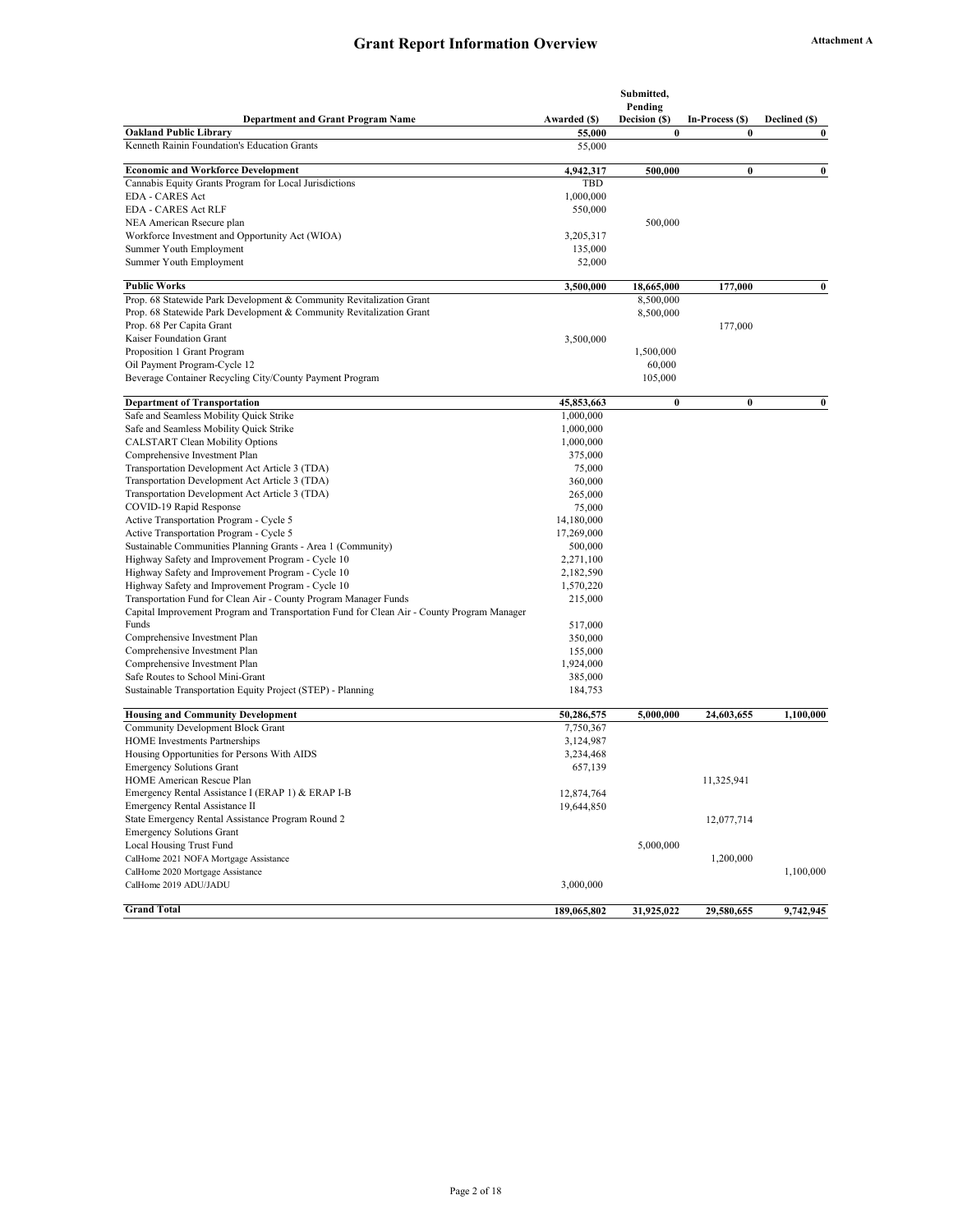|                                | <b>Grant Program</b> |                   | Application |                         | <b>City Match</b> |      | Match Source Purpose (Program/Service Funded, 2 | <b>Strategic</b>     | Application   | <b>Council Approval</b> |                          |                                                 |
|--------------------------------|----------------------|-------------------|-------------|-------------------------|-------------------|------|-------------------------------------------------|----------------------|---------------|-------------------------|--------------------------|-------------------------------------------------|
| <b>Funder Name</b>             | Name                 | <b>Grant Type</b> | Deadline    | <b>Grant Amount (S)</b> | Amount (\$)       | Name | 4 Sentences)                                    | <b>Plan/Priority</b> | <b>Status</b> | <b>Status</b>           | <b>Award Amount (\$)</b> | <b>Notes</b>                                    |
|                                |                      |                   |             |                         |                   |      |                                                 |                      |               |                         |                          |                                                 |
|                                |                      |                   |             |                         |                   |      | Reduction of greenhouse gas (GHG)               |                      |               |                         |                          |                                                 |
|                                |                      |                   |             |                         |                   |      | emissions through the development of            |                      |               |                         |                          |                                                 |
|                                |                      |                   |             |                         |                   |      | and implementation of neighborhood-             |                      |               |                         |                          |                                                 |
|                                | Transformative       |                   |             |                         |                   |      | level transformative climate community          |                      |               |                         |                          |                                                 |
|                                | Climate              |                   |             |                         |                   |      | plans. This consists of multiple,               |                      |               |                         |                          |                                                 |
|                                | Communities          |                   |             |                         |                   |      | coordinated GHG emission reduction              |                      |               |                         |                          |                                                 |
|                                | (TCC)                |                   |             |                         |                   |      | projects that provide local economic,           |                      |               |                         |                          |                                                 |
| State of California,           | Implementation       |                   |             |                         |                   |      | environmental, and health benefits to           |                      |               |                         |                          |                                                 |
| Strategic Growth Council Grant |                      | Formula - New     |             | 28,200,000 NA           |                   | NA   | disadvantaged communities.                      |                      | Awarded       | Approved                |                          | 28,200,000 Approved by Council Resolution 88352 |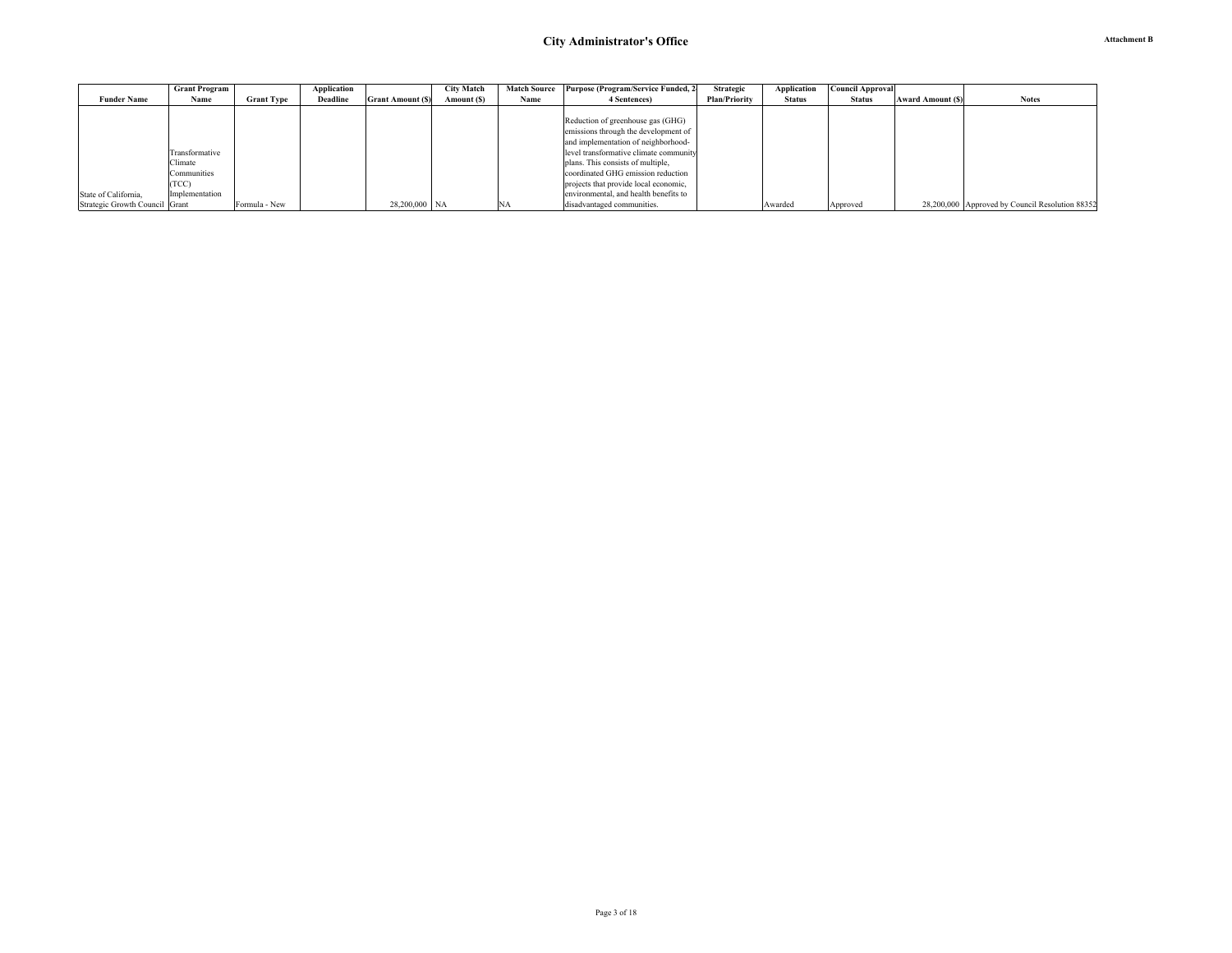| <b>Attachment C</b> |
|---------------------|
|---------------------|

|                                                                                | <b>Grant Program</b>                                                        |                            | <b>Application</b> |                          | <b>City Match</b> | <b>Match Source</b>     | Purpose (Program/Service Funded, 2-4                                                                                                                                                                                       | <b>Strategic</b>                                                                                                                | Application                    | Council Approval                |                          |                                                                    |
|--------------------------------------------------------------------------------|-----------------------------------------------------------------------------|----------------------------|--------------------|--------------------------|-------------------|-------------------------|----------------------------------------------------------------------------------------------------------------------------------------------------------------------------------------------------------------------------|---------------------------------------------------------------------------------------------------------------------------------|--------------------------------|---------------------------------|--------------------------|--------------------------------------------------------------------|
| <b>Funder Name</b>                                                             | Name                                                                        | <b>Grant Type</b>          | <b>Deadline</b>    | <b>Grant Amount (\$)</b> | Amount (\$)       | Name                    | Sentences)                                                                                                                                                                                                                 | <b>Plan/Priority</b>                                                                                                            | <b>Status</b>                  | <b>Status</b>                   | <b>Award Amount (\$)</b> | <b>Notes</b>                                                       |
| State of CA - Office of<br><b>Traffic and Safety</b>                           | 2021 Selective<br>Traffic<br>Enforcement<br>Program (STEP)                  | Competitive -<br>Recurring | 1/30/2021          | 500,000<br>-S            |                   |                         | To fund traffic operations, including DUI<br>enforcement, speeding, distracted driving, etc                                                                                                                                | Holistic<br>Community Safety,<br>Reduce Crime,<br>Strengthen<br><b>Community Trust</b><br>and Relationships                     | Awarded                        | Pending Staff<br>Report         | 500,000                  |                                                                    |
|                                                                                | <b>2020 Paul</b>                                                            |                            |                    |                          |                   |                         |                                                                                                                                                                                                                            | Achieve<br>Organizational<br>Excellence,<br>Strengthen                                                                          |                                |                                 |                          |                                                                    |
| Department of Justice - CA Science<br>Office of Emergency<br>Services          | Coverdell Forensic<br>Improvement<br>Program - formula                      | ormula ·<br>Recurring      | 5/23/2021          | 59,082<br>-S             |                   |                         | To fund training, equipment and supplies for<br>the Crime Lab                                                                                                                                                              | Community Trust<br>and Relationships,<br>Holistic<br>Community Safety Awarded                                                   |                                | Funded                          | 59,082                   |                                                                    |
| Department of Justice                                                          | Law Enforcement<br>Victim Specialist                                        | Competitive - New          | 4/20/2020          | 450,000<br><sup>S</sup>  |                   |                         | To create a dedicated Victim Specialist<br>position in OPD's CID                                                                                                                                                           | Achieve<br>Organizational<br>Excellence,<br>Strengthen<br><b>Community Trust</b><br>and Relationships                           | Awarded                        | Funded                          | 450,000                  |                                                                    |
| State of CA - Parks and<br>Recreation                                          | 2020 Surrendered<br>and Abandoned<br>Vessel Exchange<br>SAVE)               | Competitive -<br>Recurring | 4/29/2020          | 50,000<br>$\mathbf{S}$   | 5,000 fund        | General purpose         | To remove, reduce and prevent abandoned<br>ecreational vessels and marine debris                                                                                                                                           | Holistic<br>Community Safety Awarded                                                                                            |                                | Funded                          | 50,000                   |                                                                    |
| Alameda County                                                                 | Active and Safe<br>Oakland Routes to<br>School                              | Competitive -<br>Recurring | 7/28/2021          | 99,000                   |                   |                         | Coordinate and facilitate school based safe<br>routes to school program to 18 targeted<br>schools in Oakland                                                                                                               | Strengthen<br><b>Community Trust</b><br>and Relationships,<br>Holistic<br>Community Safety,<br>Reduce Crime                     | Awarded                        | Pending Staff<br>Report         | 99,000                   | Retroactive to Sept 2020; OPD to get \$60K,<br>OakDOT to get \$39K |
| CA Highway Patrol (CHP) 2021/2022                                              | Cannabis Tax Fund<br>Law Enforcement<br>grant - Toxicology<br>Laboratory FY | Competitive - New          | 5/20/2021          | 403,592                  |                   |                         | To improve and advance the standardization of Achieve<br>practices in toxicology laboratories supporting Organizational<br>and aiding<br>in the enforcement of DUI/DUID traffic laws<br>related to alcohol and other drugs | Excellence, Reduce<br>Crime, Holistic<br>Community Safety                                                                       | Awarded                        | Council<br>Accepted/Approved    | \$403,592                |                                                                    |
| CA Highway Patrol (CHP) 2021/2022                                              | Cannabis Tax Fund<br>Law Enforcement<br>grant - ABAT FY                     | Competitive - New          | 5/20/2021          | 117,473                  |                   |                         | For the education, prevention, and enforcement Reduce Crime,<br>of DUI/DUID traffic laws related to alcohol<br>and other drugs                                                                                             | Holistic<br>Community Safety Awarded                                                                                            |                                | Council<br>Accepted/Approved \$ | 117,473                  |                                                                    |
| Department of Justice                                                          | Crime Gun<br>Intelligence Center<br>(CGIC)                                  | Competitive - New          | 5/11/2020          | 700,000<br>s             |                   |                         | To enhance and further develop OPD's CGIC                                                                                                                                                                                  | Achieve<br>Organizational<br>Excellence,<br>Holistic<br>Community Safety Declined                                               |                                |                                 |                          |                                                                    |
| Department of Homeland<br>Security (FEMA) / CA<br>Office of Emergency<br>Mngmt | <b>FEMA Port</b><br>Security Grant<br>Program                               | Competitive -<br>Recurring | 4/30/2021          | 100,000<br>-S            | 25,000            | General purpose<br>fund | To purchase new diving gear                                                                                                                                                                                                | Holistic<br>Community Safety Declined                                                                                           |                                | Not applicable                  |                          | We didn't receive the grant, (we didn't decline<br>the award)      |
| Department of Justice -<br><b>Bureau</b> of Justice<br>Assistance              | 2021 DNA<br><b>Backlog Grant</b>                                            | Competitive -<br>Recurring | 6/18/2021          | -S<br>367,898            |                   |                         | To reduce backlogged cases and maintain<br>capacity by funding supplies to analyze<br>forensic backlog casework, fund salaries of the<br>program funded positions in Crime Lab, and<br>pay for related training            | Achieve<br>Organizational<br>Excellence,<br>Strengthen<br>Community Trust<br>and Relationships.<br>Holistic<br>Community Safety | Submitted, Pending<br>Decision |                                 |                          |                                                                    |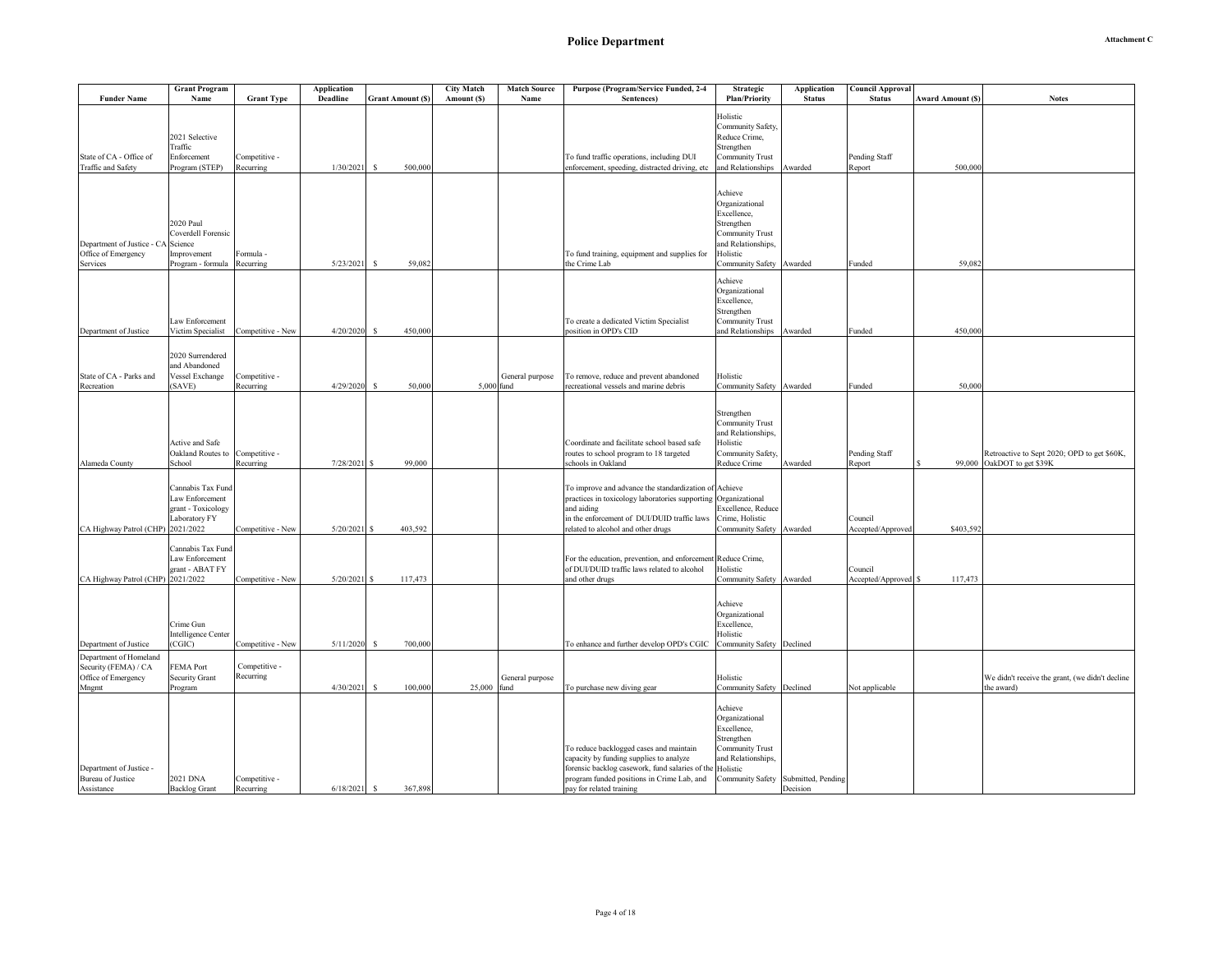| <b>Attachment C</b> |  |
|---------------------|--|
|---------------------|--|

|                                                           | <b>Grant Program</b>                                         |                                   | <b>Application</b> |                          | <b>City Match</b><br><b>Match Source</b> | Purpose (Program/Service Funded, 2-4                                                                     | Strategic                                                                                                                                        | <b>Application</b>                               | Council Approval |                         |                                                               |
|-----------------------------------------------------------|--------------------------------------------------------------|-----------------------------------|--------------------|--------------------------|------------------------------------------|----------------------------------------------------------------------------------------------------------|--------------------------------------------------------------------------------------------------------------------------------------------------|--------------------------------------------------|------------------|-------------------------|---------------------------------------------------------------|
| <b>Funder Name</b>                                        | Name                                                         | <b>Grant Type</b>                 | <b>Deadline</b>    | <b>Grant Amount (\$)</b> | Amount (S)<br>Name                       | Sentences)                                                                                               | <b>Plan/Priority</b>                                                                                                                             | <b>Status</b>                                    | <b>Status</b>    | <b>Award Amount (S)</b> | <b>Notes</b>                                                  |
| Department of Justice<br><b>COPS</b>                      | Law Enforcement<br>Mental Health and<br>Wellness<br>(LEMHSA) | Competitive -<br>Recurring        | 6/2/2021           | <b>S</b><br>125,000      |                                          | To invest in peer support and related services;<br>promote LE wellness at Edgemont Station               | Achieve<br>Organizational<br>Excellence,<br>Strengthen<br><b>Community Trust</b><br>and Relationships,<br>Holistic<br>Community Safety Declined  |                                                  | Not applicable   |                         | We didn't receive the grant, (we didn't decline<br>the award) |
| CA Department of Justice Submission                       | Sexual Assault<br>Evidence                                   | Competitive - New                 | 6/1/2021           | 159,050<br>s             |                                          | To support SAE Kit processing and<br>submission (reduce the backlog)                                     | Achieve<br>Organizational<br>Excellence,<br>Strengthen<br>Community Trust<br>and Relationships,<br>Holistic<br>Community Safety Decision         | Submitted, Pending                               |                  |                         |                                                               |
| Department of Justice                                     | 2021 Justice<br><b>Assistance Grants</b><br>(JAG)            | Competitive -<br>Recurring        | 7/20/2021          | 360,029<br>-S            |                                          | To fund training, technology innovations, and<br>equipment upgrades                                      | Reduce Crime,<br>Holistic<br>Communnity Safety Decision                                                                                          | Submitted, Pending                               |                  |                         |                                                               |
| Department of Justice -<br><b>COPS</b>                    |                                                              | COPS Microgrant Competitive - New | 7/8/2021           | 120,349<br>\$.           |                                          | To fund gender-based violence training for<br>OPD officers                                               | Achieve<br>Organizational<br>Excellence,<br>Strengthen<br><b>Community Trust</b><br>and Relationships.<br>Holistic<br>Reduce Crime               | Community Safety, Submitted, Pending<br>Decision |                  |                         |                                                               |
| Department of Justice                                     | 2020 Justice<br>Assistance Grants<br>(JAG)                   | Competitive -<br>Recurring        | 8/11/2020          | 329,552<br>s             |                                          | To fund training, technology innovations, and<br>equipment upgrades                                      | Reduce Crime,<br>Holistic<br>Communnity Safety Decision                                                                                          | Submitted, Pending                               |                  |                         |                                                               |
| Department of Justice                                     | 2019 Justice<br><b>Assistance Grants</b><br>(JAG)            | Competitive -<br>Recurring        | 8/16/2019          | 371,675<br><sup>S</sup>  |                                          | To fund technology innovations and equipment Holistic<br>upgrades                                        | Reduce Crime,<br>Communnity Safety Decision                                                                                                      | Submitted, Pending                               |                  |                         |                                                               |
| State of CA Office of<br><b>Emergency Services</b>        | 2021 Law<br>Enforcement<br>Domestic Violence<br>grant        | Competitive - New                 | $10/15/2021$ \$    | 203,143                  | General purpose<br>67,714 fund           | to enhance specialized units to provide a<br>coordinated response to victims of DV and<br>their children | Achieve<br>Organizational<br>Excellence,<br>Strengthen<br>Community Trust<br>and Relationships,<br>Holistic<br>Community Safety,<br>Reduce Crime | Prospect                                         |                  |                         |                                                               |
| State of CA - Office of<br><b>Traffic and Safety</b>      | 2022 Selective<br>Traffic<br>Enforcement<br>Program (STEP)   | Competitive -<br>Recurring        | 1/30/2022          | 500,000                  |                                          | To fund traffic operations, including DUI<br>enforcement, speeding, distracted driving, etc              | Holistic<br>Community Safety,<br>Reduce Crime,<br>Strengthen<br>Community Trust<br>and Relationships                                             | Prospect                                         |                  |                         |                                                               |
| State of CA Citizen's                                     | State COPS grant                                             | `ormula -                         |                    |                          |                                          |                                                                                                          |                                                                                                                                                  |                                                  |                  |                         |                                                               |
| Option for Public Safety                                  | <b>XXIV</b><br>2022 Alcohol                                  | Recurring                         | Fall 2021          | 650,000                  |                                          | To support front-line law enforcement efforts                                                            | Reduce Crime<br>Holistic                                                                                                                         | Prospect                                         |                  |                         |                                                               |
| State of CA Alcoholic                                     | Policing                                                     | Competitive -                     |                    |                          |                                          | To fund alcohol-related enforcement                                                                      | Community Safety,                                                                                                                                |                                                  |                  |                         |                                                               |
| <b>Beverages Control</b>                                  | Partnership<br>2021 Paul<br>Coverdell Forensic               | Recurring                         | Spring 2022        | 95,000                   |                                          | operations and prevent illegal sales to minors                                                           | Reduce Crime<br>Achieve<br>Organizational<br>Excellence,<br>Strengthen<br><b>Community Trust</b>                                                 | Prospect                                         |                  |                         |                                                               |
| Department of Justice - CA Science<br>Office of Emergency | Improvement                                                  | Formula -                         |                    |                          |                                          | To fund training, equipment and supplies for                                                             | and Relationships,<br>Holistic                                                                                                                   |                                                  |                  |                         |                                                               |
| Management                                                | Program - formula                                            | Recurring                         | Winter 2021        | 60,000                   |                                          | the Crime Lab                                                                                            | Community Safety Prospect                                                                                                                        |                                                  |                  |                         |                                                               |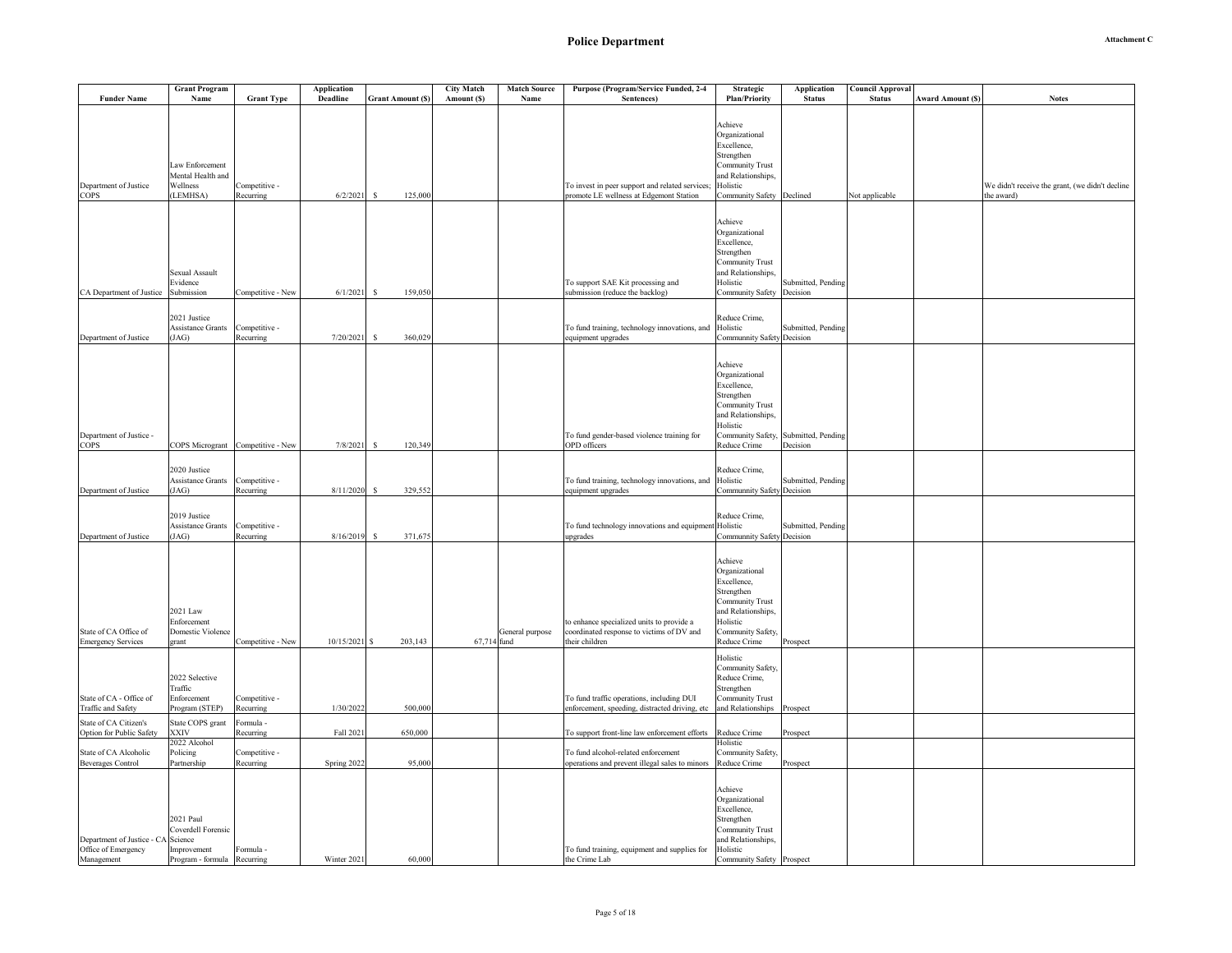|                                                        | <b>Grant Program</b>                                                 |                                   | <b>Application</b> |                          | <b>City Match</b> | <b>Match Source</b> | Purpose (Program/Service Funded, 2-4                                                                                                                                                                                                                    | <b>Strategic</b>                                                                                                                                        | Application   | C <b>ouncil Approval</b> |                         |              |
|--------------------------------------------------------|----------------------------------------------------------------------|-----------------------------------|--------------------|--------------------------|-------------------|---------------------|---------------------------------------------------------------------------------------------------------------------------------------------------------------------------------------------------------------------------------------------------------|---------------------------------------------------------------------------------------------------------------------------------------------------------|---------------|--------------------------|-------------------------|--------------|
| <b>Funder Name</b>                                     | Name                                                                 | <b>Grant Type</b>                 | <b>Deadline</b>    | <b>Grant Amount (\$)</b> | Amount (S)        | Name                | Sentences)                                                                                                                                                                                                                                              | <b>Plan/Priority</b>                                                                                                                                    | <b>Status</b> | <b>Status</b>            | <b>Award Amount (S)</b> | <b>Notes</b> |
| State of CA Department of Enforcement (prop<br>Justice | 2022 Tobacco<br>56)                                                  | Competitive -<br>Recurring        | Spring 2022        | 180,000                  |                   |                     | To fund tobacco-related enforcement<br>operations and prevent illegal sales to minors                                                                                                                                                                   | Holistic<br>Community Safety,<br>Reduce Crime                                                                                                           | Prospect      |                          |                         |              |
| Department of Justice<br>COPS                          | 2022 Law<br>Enforcement<br>Mental Health and<br>Wellness<br>(LEMHSA) | Competitive -<br>Recurring        | Spring 2022        | s<br>125,000             |                   |                     | To invest in peer support and related services;<br>promote LE wellness at Edgemont Station                                                                                                                                                              | Achieve<br>Organizational<br>Excellence,<br>Strengthen<br><b>Community Trust</b><br>and Relationships.<br>Holistic<br>Community Safety Prospect         |               |                          |                         |              |
| Department of Justice                                  |                                                                      | COPS Microgrant Competitive - New | Spring 2022        | 100,000<br>-S            |                   |                     | To fund projects that develop knowledge,<br>increase awareness of effective community<br>policing strategies, increase the skills and<br>abilities of LE and community partners, using<br>and institutionalizing proven community<br>policing practices | Achieve<br>Organizational<br>Excellence,<br>Strengthen<br><b>Community Trust</b><br>and Relationships.<br>Holistic<br>Community Safety,<br>Reduce Crime | Prospect      |                          |                         |              |
| Department of Justice                                  | Community<br>Policing<br>Development                                 | Competitive - New                 | Spring 2022        | s<br>500,000             |                   |                     | To fund projects that develop knowledge,<br>increase awareness of effective community<br>policing strategies, increase the skills and<br>abilities of LE and community partners, using<br>and institutionalizing proven community<br>policing practices | Achieve<br>Organizational<br>Excellence,<br>Strengthen<br><b>Community Trust</b><br>and Relationships.<br>Holistic<br>Community Safety,<br>Reduce Crime | Prospect      |                          |                         |              |
| State of CA - Office of<br><b>Traffic and Safety</b>   | 2022 Selective<br>Traffic<br>Enforcement<br>Program (STEP)           | Competitive -<br>Recurring        | 1/30/2022          | s<br>500,000             |                   |                     | To fund traffic operations, including DUI<br>enforcement, speeding, distracted driving, etc                                                                                                                                                             | Holistic<br>Community Safety,<br>Reduce Crime,<br>Strengthen<br><b>Community Trust</b><br>and Relationships                                             | Prospect      |                          |                         |              |
| Department of Justice                                  | 2021 DNA<br><b>Backlog Grant</b>                                     | Competitive -<br>Recurring        | Winter 2022        | 350,000<br>-S            |                   |                     | To reduce backlogged cases and maintain<br>capacity by funding supplies to analyze<br>forensic backlog casework, fund salaries of the Holistic<br>program funded positions in Crime Lab, and<br>pay for related training                                | Achieve<br>Organizational<br>Excellence,<br>Strengthen<br><b>Community Trust</b><br>and Relationships.<br>Community Safety                              | Prospect      |                          |                         |              |
| State of CA - Parks and<br>Recreation                  | 2022 Surrendered<br>and Abandoned<br>Vessel Exchange<br>(SAVE)       | Competitive -<br>Recurring        | Spring 2022        | -S<br>50,000             | 5,000 fund        | General purpose     | To remove, reduce and prevent abandoned<br>recreational vessels and marine debris                                                                                                                                                                       | Holistic<br>Community Safety Prospect                                                                                                                   |               |                          |                         |              |
| Department of Justice                                  | COPS Hiring                                                          | Competitive -<br>Recurring        | Spring 2022        | TBD                      |                   |                     | To fund a % of salary/benefits for new-hire<br>officers                                                                                                                                                                                                 | Holistic<br>Community Safety Prospect                                                                                                                   |               |                          |                         |              |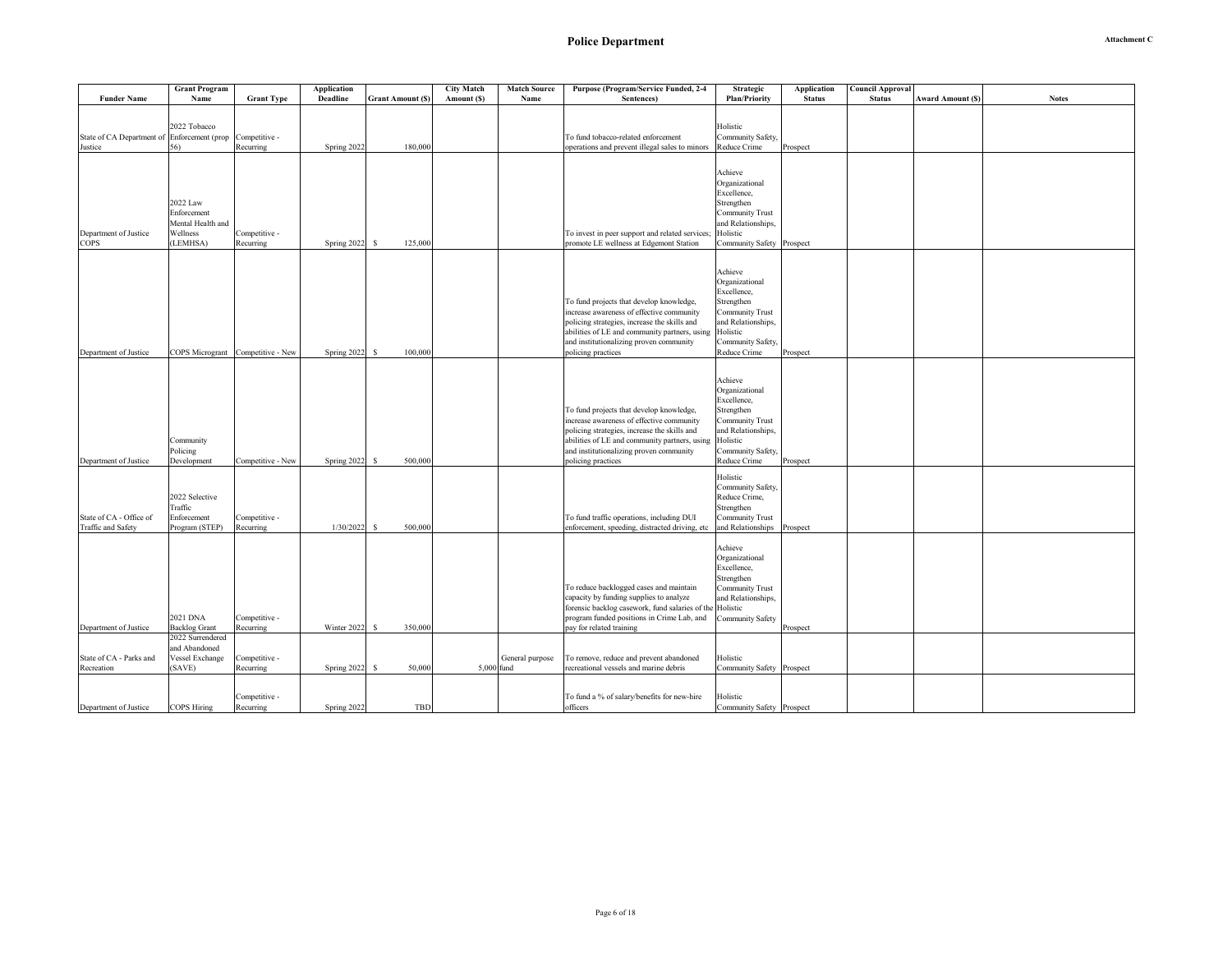|                                               | <b>Grant Program</b>                       |                                           | <b>Application</b> |                          | <b>City Match</b> | <b>Match Source</b>  | Purpose (Program/Service Funded, 2-4                                                        | <b>Strategic</b>     | <b>Application</b> | Council Approval |    |                         |                                             |
|-----------------------------------------------|--------------------------------------------|-------------------------------------------|--------------------|--------------------------|-------------------|----------------------|---------------------------------------------------------------------------------------------|----------------------|--------------------|------------------|----|-------------------------|---------------------------------------------|
| <b>Funder Name</b>                            | Name                                       | <b>Grant Type</b>                         | <b>Deadline</b>    | <b>Grant Amount (\$)</b> | Amount (\$)       | Name                 | Sentences)                                                                                  | <b>Plan/Priority</b> | <b>Status</b>      | <b>Status</b>    |    | <b>Award Amount (S)</b> | <b>Notes</b>                                |
|                                               |                                            |                                           |                    |                          |                   |                      | California's State Homeland Security Grant                                                  |                      |                    |                  |    |                         |                                             |
|                                               |                                            |                                           |                    |                          |                   |                      | Program (SHSGP) plays an important role in                                                  |                      |                    |                  |    |                         |                                             |
|                                               | 2020 Community                             |                                           |                    |                          |                   |                      | the implementation of the National                                                          |                      |                    |                  |    |                         |                                             |
| California Governor's<br>Office of Emergency  | Emergency                                  |                                           |                    |                          |                   |                      | Preparedness System by supporting the<br>Community Emergency Response Team                  |                      |                    | Pending Staff    |    |                         |                                             |
| Services (Cal OES)                            | Reponse Team<br>(CERT)                     | Competitive -<br>Recurring                | N/A                | 52,000                   | $\sim$            | N/A                  | CERT) program.                                                                              | N/A                  | Awarded            | Report           |    | 52,000                  |                                             |
|                                               |                                            |                                           |                    |                          |                   |                      |                                                                                             |                      |                    |                  |    |                         |                                             |
|                                               |                                            |                                           |                    |                          |                   |                      | California's State Homeland Security Grant                                                  |                      |                    |                  |    |                         |                                             |
|                                               | 2021 Community                             |                                           |                    |                          |                   |                      | Program (SHSGP) plays an important role in<br>the implementation of the National            |                      |                    |                  |    |                         |                                             |
| California Governor's                         | Emergency                                  |                                           |                    |                          |                   |                      | Preparedness System by supporting the                                                       |                      |                    |                  |    |                         |                                             |
| Office of Emergency                           | Reponse Team                               | Competitive -                             |                    |                          |                   |                      | Community Emergency Response Team                                                           |                      |                    |                  |    |                         |                                             |
| Services (Cal OES)                            | CERT)                                      | Recurring                                 | N/A                | 52,000                   |                   | N/A                  | CERT) program.                                                                              | N/A                  | Prospect           | Not applicable   |    |                         |                                             |
|                                               |                                            |                                           |                    |                          |                   |                      | The purpose of the Community Power                                                          |                      |                    |                  |    |                         |                                             |
|                                               |                                            |                                           |                    |                          |                   |                      | Resiliency Allocation to Cities Program is to                                               |                      |                    |                  |    |                         |                                             |
| California Governor's                         | 2021 Community                             |                                           |                    |                          |                   |                      | support California incorporated cities with                                                 |                      |                    |                  |    |                         |                                             |
| Office of Emergency                           | <b>Power Resiliency</b>                    |                                           | Deadline Has       |                          |                   |                      | additional preparedness measures in response                                                |                      |                    |                  |    |                         |                                             |
| Services (Cal OES)                            | Allocation                                 | Competitive - New Passed                  |                    | 300,000                  | $\sim$            | N/A                  | o power outage events.                                                                      | N/A                  | Declined           | Not applicable   |    |                         |                                             |
|                                               |                                            |                                           |                    |                          |                   |                      |                                                                                             |                      |                    |                  |    |                         |                                             |
|                                               |                                            |                                           |                    |                          |                   |                      | The UASI program assists high-threat, high-<br>density Urban Areas in efforts to build and  |                      |                    |                  |    |                         |                                             |
| <b>Federal Emergency</b>                      | 2021 Urban Areas                           |                                           |                    |                          |                   |                      | sustain the capabilities necessary to prevent,                                              |                      |                    |                  |    |                         |                                             |
| Management Agency                             | Security Intiative                         | Competitive -                             | Deadline Has       |                          |                   |                      | protect against, mitigate, respond to, and                                                  |                      |                    | Pending Staff    |    |                         |                                             |
| (FEMA)                                        | (UASI)                                     | Recurring                                 | Passed             | 1,050,000                | $\sim$            | N/A                  | recover from acts of terrorism.                                                             | N/A                  | Awarded            | Report           |    | 1,050,000               |                                             |
|                                               |                                            |                                           |                    |                          |                   |                      | The UASI program assists high-threat, high-                                                 |                      |                    |                  |    |                         |                                             |
|                                               |                                            |                                           |                    |                          |                   |                      | density Urban Areas in efforts to build and                                                 |                      |                    |                  |    |                         |                                             |
| <b>Federal Emergency</b>                      | 2022 Urban Areas                           |                                           |                    |                          |                   |                      | sustain the capabilities necessary to prevent,                                              |                      |                    |                  |    |                         |                                             |
| Management Agency                             | Security Intiative                         | Competitive -                             |                    |                          |                   |                      | protect against, mitigate, respond to, and                                                  |                      | Submitted, Pending |                  |    |                         |                                             |
| (FEMA)                                        | (UASI)                                     | Recurring                                 | 10/8/2021          | 1,125,770                | $\sim$            | N/A                  | recover from acts of terrorism.                                                             | N/A                  | Decision           | Not applicable   |    |                         |                                             |
|                                               | 2020 Urban Search                          |                                           |                    |                          |                   |                      |                                                                                             |                      |                    |                  |    |                         |                                             |
| <b>Federal Emergency</b>                      | and Rescue                                 |                                           |                    |                          |                   |                      | The Oakland Fire Department is the                                                          |                      |                    |                  |    |                         |                                             |
| Management Agency                             | $(US\&R)$ -                                | Competitive -                             | Deadline Has       |                          |                   |                      | sponsoring agency for the US&R Task Force                                                   |                      |                    | Pending Staff    |    |                         |                                             |
| (FEMA)                                        | Supplemental                               | Recurring                                 | Passed             | 47,918                   | $\sim$            | N/A                  |                                                                                             | N/A                  | Awarded            | Report           |    | 47,918                  |                                             |
| <b>Federal Emergency</b>                      | 2021 Urban Search<br>and Rescue            | Competitive -                             | Deadline Has       |                          |                   |                      | The Oakland Fire Department is the<br>ponsoring agency for the US&R Task Force              |                      |                    | Pending Staff    |    |                         |                                             |
| Management Agency<br>(FEMA)                   | (US&R)                                     | Recurring                                 | Passed             | 1,238,878                | ×.                | N/A                  |                                                                                             | N/A                  | Awarded            | Report           | S. | 1,238,878               |                                             |
|                                               |                                            |                                           |                    |                          |                   |                      |                                                                                             |                      |                    |                  |    |                         |                                             |
|                                               |                                            |                                           |                    |                          |                   |                      | AFG helps firefighters and other first                                                      |                      |                    |                  |    |                         |                                             |
|                                               |                                            |                                           |                    |                          |                   |                      | responders obtain critically needed equipment,                                              |                      |                    |                  |    |                         |                                             |
|                                               |                                            |                                           |                    |                          |                   |                      | protective gear, emergency vehicles, training                                               |                      |                    |                  |    |                         | Federal Award: \$179,584.73                 |
| <b>Federal Emergency</b>                      | 2020 Assistance to                         |                                           |                    |                          |                   |                      | and other resources necessary for protecting                                                |                      |                    |                  |    |                         | 10% Cost Match:                             |
| Management Agency                             | Firefighters Grant                         |                                           | Deadline Has       |                          |                   |                      | the public and emergency personnel from fire                                                |                      |                    | Pending Staff    |    |                         | \$17,958.47                                 |
| (FEMA)                                        | Program (AFG)                              | Competitive - New Passed                  |                    | 179,585                  | 17,958            | General Fund         | and related hazards                                                                         | N/A                  | Awarded            | Report           |    | 179,585                 | Total Budget: \$197,543.20                  |
| Federal Emergency                             | 2020 Fire                                  |                                           |                    |                          |                   |                      | FP&S provides financial assistance for fire                                                 |                      |                    |                  |    |                         |                                             |
| Management Agency                             | Prevention and                             |                                           | Deadline Has       |                          |                   |                      | prevention programs and supporting firefighter                                              |                      |                    |                  |    |                         |                                             |
| (FEMA)                                        | Safety (FP&S)                              | Competitive - New Passed                  |                    | 177,210                  |                   | 8.860 General Fund   | health and safety research and development.                                                 | N/A                  | Declined           | Not applicable   |    |                         |                                             |
|                                               |                                            |                                           |                    |                          |                   |                      |                                                                                             |                      |                    |                  |    |                         |                                             |
|                                               | 2020 Staffing for                          |                                           |                    |                          |                   |                      | The purpose of the SAFER grant is to protect                                                |                      |                    |                  |    |                         |                                             |
| <b>Federal Emergency</b>                      | Adequate Fire                              |                                           |                    |                          |                   |                      | the health and safety of the public and                                                     |                      |                    |                  |    |                         |                                             |
| Management Agency                             | Emergency                                  |                                           | Deadline Has       |                          |                   |                      | firefighting personnel against fire and fire-                                               |                      |                    |                  |    |                         |                                             |
| (FEMA)                                        |                                            | Response (SAFER) Competitive - New Passed |                    | 7,240,736                | $\sim$            | N/A                  | related hazards.                                                                            | N/A                  | Declined           | Not applicable   |    |                         |                                             |
|                                               |                                            |                                           |                    |                          |                   |                      | The PSGP provides funds to support increased                                                |                      |                    |                  |    |                         |                                             |
|                                               |                                            |                                           |                    |                          |                   |                      | port-wide risk management and protect critical                                              |                      |                    |                  |    |                         | Federal Award: \$825,000<br>25% Cost Match: |
| <b>Federal Emergency</b><br>Management Agency | 2021 Port Security<br><b>Grant Program</b> |                                           | Deadline Has       |                          |                   |                      | surface transportation infrastructure from acts<br>of terrorism, major disasters, and other |                      |                    | Pending Staff    |    |                         | \$275,000                                   |
| (FEMA)                                        | (PSGP)                                     | Competitive - New Passed                  |                    | 825,000                  |                   | 275,000 General Fund | emergencies.                                                                                | N/A                  | Awarded            | Report           |    |                         | 825,000 Total Budget: \$1,100,000           |
|                                               |                                            |                                           |                    |                          |                   |                      |                                                                                             |                      |                    |                  |    |                         |                                             |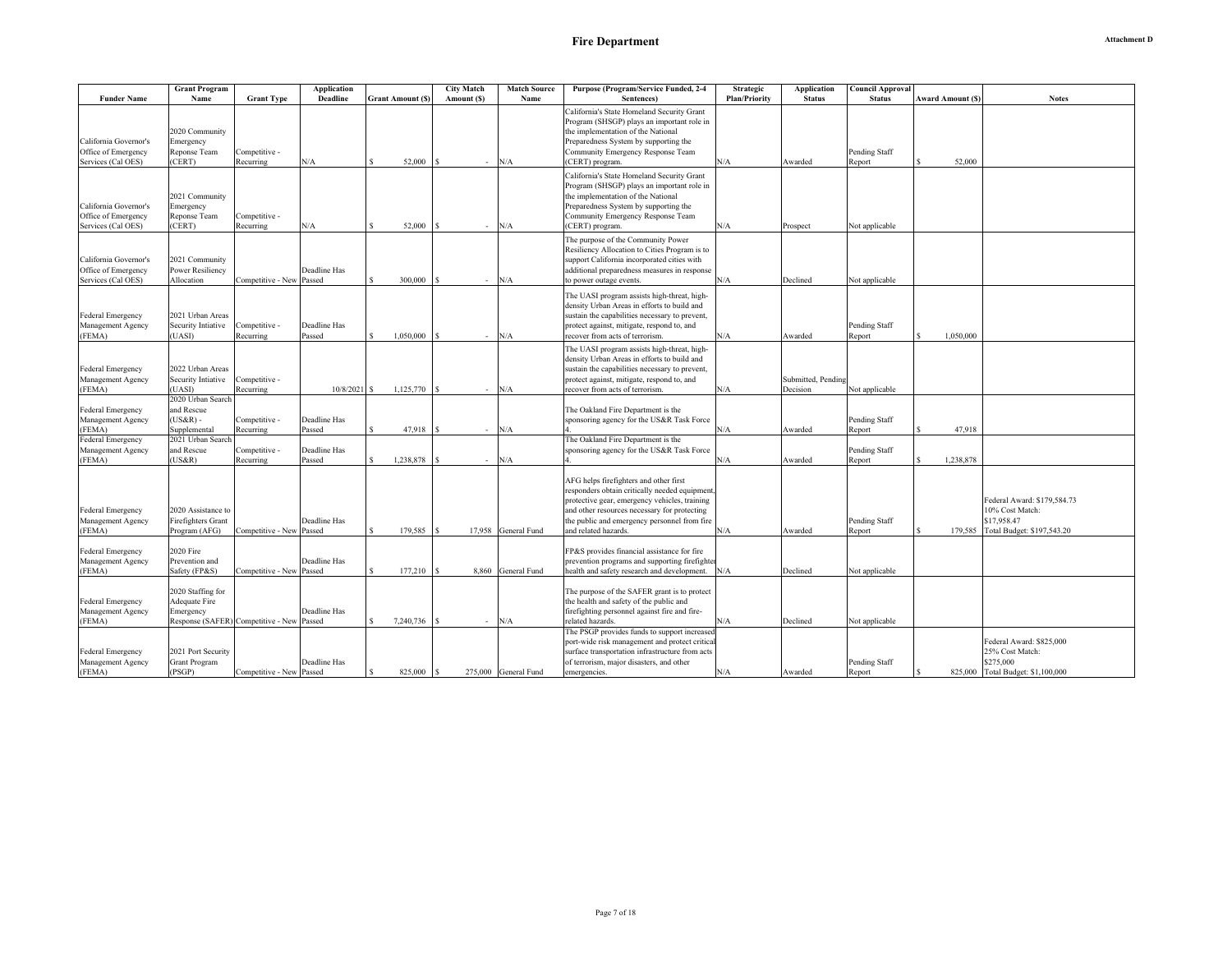| Attachment E |  |
|--------------|--|
|--------------|--|

|                                                            | <b>Grant Program</b>                         |                            | <b>Application</b> | <b>Grant Amount</b> | <b>City Match</b> | <b>Match Source</b>    | Purpose (Program/Service Funded, 2-4                                  | Strategic                         | <b>Application</b> | <b>Council Approval</b>    |                          |              |
|------------------------------------------------------------|----------------------------------------------|----------------------------|--------------------|---------------------|-------------------|------------------------|-----------------------------------------------------------------------|-----------------------------------|--------------------|----------------------------|--------------------------|--------------|
| <b>Funder Name</b>                                         | Name                                         | <b>Grant Type</b>          | <b>Deadline</b>    | (S)                 | Amount (S)        | Name                   | Sentences)                                                            | <b>Plan/Priority</b>              | <b>Status</b>      | <b>Status</b>              | <b>Award Amount (\$)</b> | <b>Notes</b> |
|                                                            |                                              |                            |                    |                     |                   |                        | City of Oakland Information & Assistance                              |                                   |                    |                            |                          |              |
|                                                            |                                              |                            |                    |                     |                   |                        | Program staff conducts outreach to support                            |                                   |                    |                            |                          |              |
|                                                            | Information and                              | <sup>∶</sup> ormula -      |                    |                     |                   | General Purpose        | seniors in accessing housing, nutrition,                              | A Just City; A                    |                    | Appropriated -             |                          |              |
| Alameda County                                             | Assitance(I & A)                             | Recurring                  | 4/1/2021           | 63,644              |                   | 27,034 Funds           | healthcare and other social services.                                 | Prosperous City                   | Awarded            | Biennial                   | 63,644                   |              |
|                                                            |                                              |                            |                    |                     |                   |                        | Paratransit services to adults with mobility                          |                                   |                    |                            |                          |              |
|                                                            | Oakland Paratransi<br>(Measure B and         |                            |                    |                     |                   |                        | disabilities and to elderly residents of Oakland                      |                                   |                    |                            |                          |              |
|                                                            | BB)                                          | Formula -<br>Recurring     | 4/1/2021           | 2.495.503           |                   |                        | and Piedmont who cannot access public                                 | A Just City; A<br>Prosperous City | Awarded            | Appropriated -<br>Biennial | 2.495,503                |              |
| Alameda County                                             | Medi-Cal                                     |                            |                    |                     |                   |                        | transportation.<br>MAA is a "Tell a friend" program. Help and         |                                   |                    |                            |                          |              |
|                                                            | Administrative                               | Formula -                  |                    |                     |                   |                        | Inform people about Med-Cal and to have                               | A Just City; A                    |                    | Appropriated -             |                          |              |
| Federal                                                    | Activites (MAA)                              | Recurring                  | 4/1/2021           | 271,852             |                   |                        | access free services under Med-Cal.                                   | Prosperous City                   | Awarded            | Biennial                   | 271,852                  |              |
|                                                            |                                              |                            |                    |                     |                   |                        | MSSP is a federally and state funded care                             |                                   |                    |                            |                          |              |
|                                                            | Multipurpose                                 |                            |                    |                     |                   |                        | management program that helps keep frail                              |                                   |                    |                            |                          |              |
| US Department of Health                                    | Senior Services                              | Formula -                  |                    |                     |                   | General Purpose        | seniors safely at home and out of skilled                             | A Just City; A                    |                    | Appropriated -             |                          |              |
| and Human Services                                         | Program                                      | Recurring                  | 4/1/2021           | 1,756,834           | 294,125 Funds     |                        | nursing facilities                                                    | Prosperous City                   | Awarded            | Biennial                   | 1,756,834                |              |
|                                                            |                                              |                            |                    |                     |                   |                        | Pairing older friends to other older adults and                       |                                   |                    |                            |                          |              |
|                                                            | Senior Companion                             | Competitive -              |                    |                     |                   | General Purpose        | by helping with grocery shopping and other                            | A Just City; A                    |                    | Appropriated -             |                          |              |
| US Federal Action Agency                                   | Program 1004567                              | Recurring                  | 4/1/2021           | 329,233             | 41,645            | unds <sup>2</sup>      | daily tasks.                                                          | Prosperous City                   | Prospect           | Biennial                   | 329,233                  |              |
|                                                            |                                              |                            |                    |                     |                   |                        | Pairing seniors to help at-risk children and                          |                                   |                    |                            |                          |              |
|                                                            |                                              |                            |                    |                     |                   |                        | youth by giving them much needed attention,                           |                                   |                    |                            |                          |              |
|                                                            | Foster Grandparent                           | Competitive -              |                    |                     |                   | General Purpose        | advice on life issues, and help with their                            | A Just City; A                    |                    | Appropriated -             |                          |              |
| US Federal Action Agency                                   | Program 1004570                              | Recurring                  | 4/1/2021           | 37,881              |                   | 7,386 Funds            | school work                                                           | Prosperous City                   | Prospect           | Biennial                   | 37,881                   |              |
|                                                            | Community Action                             |                            |                    |                     |                   |                        |                                                                       |                                   |                    |                            |                          |              |
|                                                            | Partnership -                                |                            |                    |                     |                   |                        |                                                                       |                                   |                    |                            |                          |              |
|                                                            | Community                                    |                            |                    |                     |                   |                        |                                                                       |                                   |                    |                            |                          |              |
| US Department of Health                                    | <b>Services Block</b>                        | ormula -                   |                    |                     |                   |                        |                                                                       | A Just City; A                    |                    | Appropriated -             |                          |              |
| and Human Services                                         | Grant<br>Substance Abuse                     | Recurring                  | 11/1/2020          | 1,396,158           |                   |                        | To fight America's war on poverty.                                    | Prosperous City                   | Awarded            | Biennial                   | 1,396,158                |              |
|                                                            | and Mental Health                            |                            |                    |                     |                   |                        | To promote resiliency and equity for Oakland's                        |                                   |                    |                            |                          |              |
| US Department of Health                                    | Services                                     | Competitive -              |                    |                     |                   |                        | high-risk youth and adults most affected by                           | A Just City; A                    |                    | Appropriated -             |                          |              |
| and Human Services                                         | Administration                               | Recurring                  | 6/1/2021           | 1,000,000           |                   |                        | trauma, violence, and civil unrest.                                   | Prosperous City                   | Awarded            | Biennial                   | 1,025,000                |              |
|                                                            |                                              |                            |                    |                     |                   |                        | Provides free and nutritious lunches for youth,                       |                                   |                    |                            |                          |              |
|                                                            |                                              |                            |                    |                     |                   |                        | assuring at least one healthy meal each day                           |                                   |                    |                            |                          |              |
| US Department of                                           | Summer Food                                  | Competitive -              |                    |                     |                   |                        | during the summer when most youth are out of                          |                                   |                    |                            |                          |              |
| Agriculture                                                | Service Program                              | Recurring                  | 4/1/2021           | 426,870             |                   |                        | school.                                                               |                                   | Awarded            |                            | 426,870                  |              |
|                                                            |                                              |                            |                    |                     |                   |                        |                                                                       |                                   |                    |                            |                          |              |
|                                                            |                                              |                            |                    |                     |                   | General Purpose        |                                                                       |                                   |                    |                            |                          |              |
|                                                            |                                              |                            |                    |                     |                   |                        | Funds: \$1,030,336; To serve very young children (birth to three      |                                   |                    |                            |                          |              |
|                                                            |                                              |                            |                    |                     |                   | <b>State Preschool</b> | years old) and their parents by focusing on                           |                                   |                    |                            |                          |              |
| US Department of Health                                    |                                              | Formula -                  |                    |                     |                   | Program:               | school readiness, prenatal services and                               | A Just City; A                    |                    | Appropriated -             |                          |              |
| and Human Services                                         | Head Start                                   | Recurring                  | 4/1/2021           | 12,252,694          |                   | 3,063,174 \$2,032,838  | positive parenting skills.                                            | Prosperous City                   | Awarded            | Biennial                   | 12,252,694               |              |
| US Department of                                           | Child Care Food                              | Competitive -              |                    |                     |                   |                        |                                                                       | A Just City; A                    |                    | Appropriated -             |                          |              |
| Agriculture                                                | Program                                      | Recurring                  | 8/31/2021          | 249,723             |                   |                        | Nutrition program for Head Start Program.                             | Prosperous City                   | Awarded            | Biennial                   | 249,723                  |              |
|                                                            |                                              |                            |                    |                     |                   |                        | To serve very young children (three & four                            |                                   |                    |                            |                          |              |
|                                                            | California State                             |                            |                    |                     |                   |                        | years old) and their parents by focusing on                           |                                   |                    |                            |                          |              |
| State of CA Department of<br>Education                     | Preschool Program<br>(CSPP)                  | Competitive -<br>Recurring | 11/1/2020          | 2,032,838           |                   |                        | school readiness, prenatal services and<br>positive parenting skills. | A Just City; A<br>Prosperous City | Awarded            | Appropriated -<br>Biennial | 2,032,838                |              |
|                                                            | California Pre-                              |                            |                    |                     |                   |                        | To serve very young children (three & four                            |                                   |                    |                            |                          |              |
|                                                            | Kindergarten                                 |                            |                    |                     |                   |                        | years old) and their parents by focusing on                           |                                   |                    |                            |                          |              |
| State of CA Department of                                  | Supplmental                                  | Competitive -              |                    |                     |                   |                        | school readiness, prenatal services and                               | A Just City; A                    |                    | Appropriated -             |                          |              |
| Education                                                  | (CPKS)                                       | Recurring                  | 11/1/2020          | 32,500              |                   |                        | positive parenting skills.                                            | Prosperous City                   | Awarded            | Biennial                   | 32,500                   |              |
|                                                            |                                              |                            |                    |                     |                   |                        | To serve very young children (birth to three                          |                                   |                    |                            |                          |              |
|                                                            |                                              |                            |                    |                     |                   |                        | years old) and their parents by focusing on                           |                                   |                    |                            |                          |              |
| State of CA Department of General Child Care Competitive - |                                              |                            |                    |                     |                   |                        | school readiness, prenatal services and                               | A Just City; A                    |                    | Appropriated -             |                          |              |
| Education                                                  | CCTR)                                        | Recurring                  | 11/1/2020          | 239,589             |                   |                        | ositive parenting skills.                                             | Prosperous City                   | Awarded            | Biennial                   | 250,000                  |              |
|                                                            | Continuum of Care                            |                            |                    |                     |                   |                        |                                                                       |                                   |                    |                            |                          |              |
|                                                            | North County                                 |                            |                    |                     |                   |                        |                                                                       |                                   |                    |                            |                          |              |
|                                                            | Families Rapid                               |                            |                    |                     |                   |                        |                                                                       |                                   |                    |                            |                          |              |
|                                                            | Rehousing                                    |                            |                    |                     |                   |                        | Provides services and financial assistance to                         |                                   |                    |                            |                          |              |
| US Department of Housing                                   | Collaboration                                | Competitive -              |                    |                     |                   |                        | rapidly rehouse persons who have experienced                          | A Just City; A                    |                    | Appropriated -             |                          |              |
| and Urban Development                                      | 1005600                                      | Recurring                  | 9/1/2021           | 875,651             | N/A               |                        | N/A episodes of homelessness.                                         | Prosperous City                   | Complete           | Biennial                   | 875,651                  |              |
|                                                            |                                              |                            |                    |                     |                   |                        |                                                                       |                                   |                    |                            |                          |              |
|                                                            | Continuum of Care<br><b>Oakland Homeless</b> |                            |                    |                     |                   |                        |                                                                       |                                   |                    |                            |                          |              |
|                                                            | <b>Youth Housing</b>                         |                            |                    |                     |                   |                        |                                                                       |                                   |                    |                            |                          |              |
| US Department of Housing                                   | Collaborative                                | Competitive -              |                    |                     |                   |                        | Provide transitional housing for homeless                             | A Just City; A                    |                    | Appropriated -             |                          |              |
| and Urban Development                                      | 1005602                                      | Recurring                  | 9/1/2021           | 727,987             |                   | $N/A$ $N/A$            | youth.                                                                | Prosperous City                   | Complete           | Biennial                   | 727,987                  |              |
|                                                            | Continuum of Care                            |                            |                    |                     |                   |                        |                                                                       |                                   |                    |                            |                          |              |
|                                                            | Families in                                  |                            |                    |                     |                   |                        |                                                                       |                                   |                    |                            |                          |              |
| US Department of Housing Transition                        |                                              | Competitive -              |                    |                     |                   | General Purpose        |                                                                       | A Just City; A                    |                    | Appropriated -             |                          |              |
| and Urban Development                                      | 1005604                                      | Recurring                  | 9/1/2021           | 528,036             | 133,000 Funds     |                        | To provide transitional housing for families.                         | Prosperous City                   | Complete           | Biennial                   | 528,036                  |              |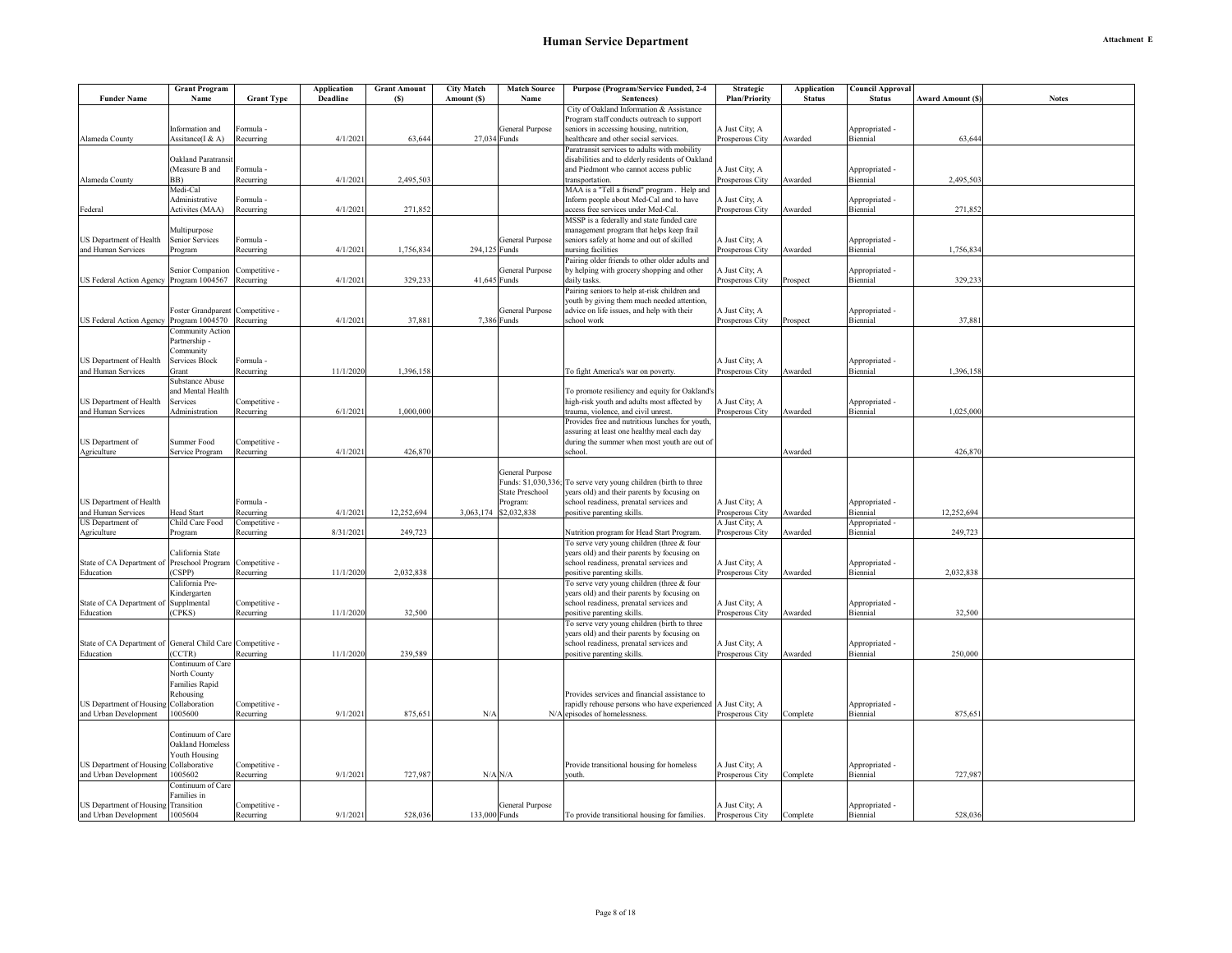|                                                                    | <b>Grant Program</b>                                                                                 |                                             | <b>Application</b> | <b>Grant Amount</b> | <b>City Match</b> | <b>Match Source</b> | Purpose (Program/Service Funded, 2-4                             | Strategic                                           | <b>Application</b> | <b>Council Approval</b>                      |                         |              |
|--------------------------------------------------------------------|------------------------------------------------------------------------------------------------------|---------------------------------------------|--------------------|---------------------|-------------------|---------------------|------------------------------------------------------------------|-----------------------------------------------------|--------------------|----------------------------------------------|-------------------------|--------------|
| <b>Funder Name</b>                                                 | Name                                                                                                 | <b>Grant Type</b>                           | <b>Deadline</b>    | (S)                 | Amount (S)        | Name                | Sentences)                                                       | <b>Plan/Priority</b>                                | <b>Status</b>      | <b>Status</b>                                | <b>Award Amount (S)</b> | <b>Notes</b> |
| US Department of Housing                                           | Continuum of Care<br>Matilda Cleveland<br>Temporary<br>Housing Program                               | Competitive -                               |                    |                     |                   | General Purpose     |                                                                  | A Just City; A                                      |                    | Appropriated -                               |                         |              |
| and Urban Development                                              | 1005732                                                                                              | Recurring                                   | 9/1/202            | 280,465             | 50,000 Funds      |                     | To provide transitional housing for families.                    | Prosperous City                                     | Complete           | Biennial                                     | 280,465                 |              |
|                                                                    | Housing<br>Opportunities for                                                                         |                                             |                    |                     |                   |                     |                                                                  |                                                     |                    |                                              |                         |              |
| US Department of Housing<br>and Urban Development                  | People With AIDS<br>1005608                                                                          | Formula<br>Recurring                        | 4/1/202            | 3.097.301           | $N/A$ $N/A$       |                     | To provide housing and services to those<br>living with AIDS.    | A Just City; A<br>Prosperous City                   |                    | Appropriated -<br>Biennial                   | 3,097,301               |              |
|                                                                    | Continuum of Care                                                                                    |                                             |                    |                     |                   |                     |                                                                  |                                                     | Complete           |                                              |                         |              |
| US Department of Housing                                           | <b>Housing Fast</b><br><b>Support Network</b>                                                        | Competitive -                               |                    |                     |                   |                     | To provide transitional housing for single                       | A Just City; A                                      |                    | Appropriated -                               |                         |              |
| and Urban Development                                              | 1005606                                                                                              | Recurring                                   | 9/1/202            | 1,886,77            | $N/A$ $N/A$       |                     | adults.                                                          | Prosperous City                                     | Complete           | Biennial                                     | 1,886,775               |              |
| US Department of Housing Homeless Housing<br>and Urban Development | East Oakland<br>Community Project<br>Shelter 1005713                                                 | Formula -<br>Recurring                      | 4/1/2021           | 158,244             | $N/A$ $N/A$       |                     | <b>Emergency Shelter</b>                                         | A Just City; A<br>Prosperous City                   | Complete           | Appropriated -<br>Biennial                   | 158,244                 |              |
| US Department of Housing<br>and Urban Development                  | Community<br>Development Block<br>Grant (CDBG)<br>PATH Set-Aside<br>1005593<br><b>CDBG</b> Project   | Formula -<br>Recurring                      | 4/1/202            | 247.39              | $N/A$ $N/A$       |                     | To provide support services in permanent<br>housing.             | A Just City; A<br>Prosperous City                   | Complete           | Appropriated -<br>Biennial                   | 247.391                 |              |
| US Department of Housing<br>and Urban Development                  | Delivery and<br>Administration<br>005589 1005591                                                     | Formula<br>Recurring                        | 4/1/2021           | 736,586             | $N/A$ $N/A$       |                     | Staffing for Brown Bag Program and grants<br>administration.     | A Just City; A<br>Prosperous City                   | Complete           | Appropriated -<br>Biennial                   | 736,586                 |              |
| US Department of Housing<br>and Urban Development                  | Continuum of Care<br>North County<br>Youth Rapid<br>Rehousing<br>Collaboration<br>1005610            | Competitive -<br>Recurring                  | 9/1/2021           | 984,122             | $N/A$ $N/A$       |                     | Rapid re-housing for homeless youth.                             | A Just City; A<br>Prosperous City                   | Complete           | Appropriated -<br>Biennial                   | 984,122                 |              |
| Alameda County                                                     | County Social<br>Services Agency to<br><b>Homeless Families</b><br><b>Support Network</b><br>1005622 | Competitive -<br>Recurring                  | 4/1/202            | 381,270             | $N/A$ $N/A$       |                     | Provides transitional housing for single adults. Prosperous City | A Just City; A                                      | Complete           | Appropriated -<br>Biennial                   | 381,270                 |              |
| Oakland Housing<br>Authority                                       | Oakland PATH Re-<br>housing Initiative -<br>Oakland Housing<br>Authority 1005612<br>County Winter    | Competitive -<br>Recurring<br>Competitive - | 4/1/2021           | 3,081,093           | $N/A$ $N/A$       |                     | Housing subsidies for homeless people.                           | A Just City; A<br>Prosperous City<br>A Just City; A | Complete           | Appropriated -<br>Biennial<br>Appropriated - | 3,081,093               |              |
| Alameda County                                                     | Shelter 1005626<br><b>Homeless Housing</b>                                                           | Recurring                                   | 4/1/202            | 140,000             |                   | $N/A$ $N/A$         | Homeless services during winter months                           | Prosperous City                                     | Complete           | Biennial                                     | 140,000                 |              |
| State of CA                                                        | Assistance Prgram<br>(HHAP) 2, project<br>TBD                                                        | Formula - One<br>Time                       |                    | 9,311,568           | $N/A$ $N/A$       |                     | Homeless Services                                                | A Just City; A<br>Prosperous City                   | Complete           | Appropriated -<br>Biennial                   | 9,311,568               |              |
|                                                                    | HHAP 3 - first                                                                                       | Formula - One                               |                    |                     |                   |                     |                                                                  | A Just City; A                                      |                    | Appropriated -                               |                         |              |
| State of CA                                                        | allocation                                                                                           | Time                                        | 10/15/2021         | 4,800,000           | $N/A$ $N/A$       |                     | Homeless Services                                                | Prosperous City                                     | In Process         | Biennial                                     | 4,800,000               |              |
| State of CA                                                        | HHAP3-2nd<br>allocation expected Time<br>Emergency                                                   | Formula - One                               | 6/30/2022          | 19,200,000          | $N/A$ $N/A$       |                     | <b>Homeless Services</b>                                         | A Just City; A<br>Prosperous City                   | Expected           | Appropriated -<br>Biennial                   | 19,200,000              |              |
| US Department of Housing<br>and Urban Development                  | <b>Solutions Grant</b><br>(ESG)                                                                      | Formula -<br>Recurring                      | 6/30/2023          | 657,139             |                   | $N/A$ $N/A$         | Rapid Re-housing, Emergency Shelter,<br>Outreach                 | A Just City; A<br>Prosperous City                   | Complete           | Appropriated -<br>Biennial                   | 657,139                 |              |
| US Department of Housing                                           | <b>HESG 2021</b>                                                                                     | Formula                                     |                    |                     |                   |                     |                                                                  |                                                     |                    |                                              |                         |              |
| and Urban Development                                              | Y2022 1005598                                                                                        | Recurring                                   | 6/30/2022          | 67,869              | $N/A$ $N/A$       |                     | ESG carryforward from 20-21                                      | A Just City; A<br>Prosperous City                   | Complete           | Appropriated -<br>Biennial                   | 67,869                  |              |
|                                                                    | <b>CDBG CHS</b>                                                                                      |                                             |                    |                     |                   |                     |                                                                  |                                                     |                    |                                              |                         |              |
| US Department of Housing                                           | <b>HRMSC CIP</b>                                                                                     | Formula -                                   |                    |                     |                   |                     | Capital Improvement funds for City-owned                         | A Just City; A                                      |                    | Appropriated -                               |                         |              |
| and Urban Development                                              | FY2021 1005807                                                                                       | Recurring                                   | N/A                | 350,000             | $N/A$ $N/A$       |                     | homeless transitional housing building                           | Prosperous City                                     | Complete           | Biennial                                     | 350,000                 |              |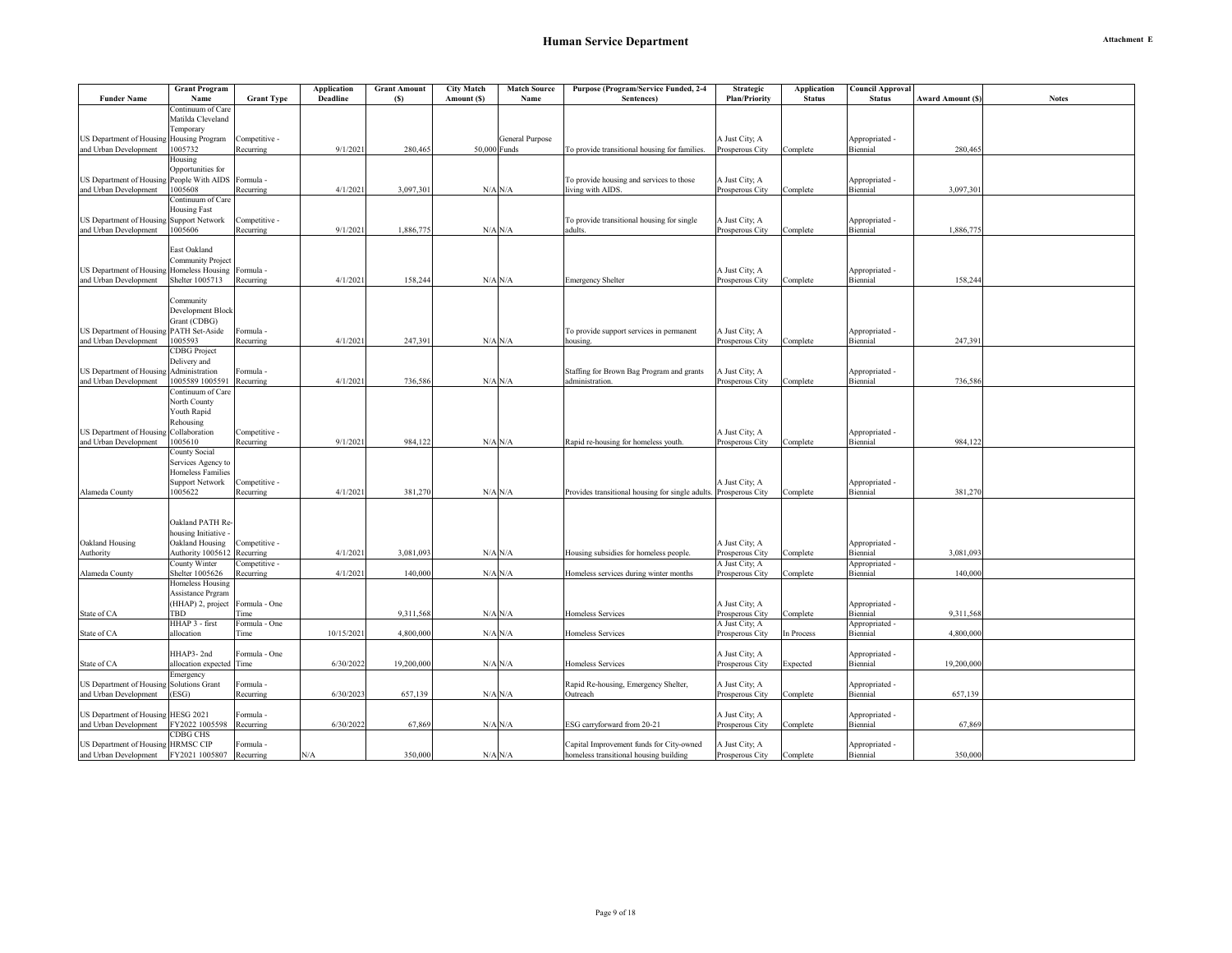|                                               | <b>Grant Program</b>                   |                   | <b>Application</b> | <b>Grant Amount</b> | <b>City Match</b> | <b>Match Source</b> | Purpose (Program/Service Funded, 2-4             | Strategic            | <b>Application</b> | <b>Council Approval</b> |                         |                                                        |
|-----------------------------------------------|----------------------------------------|-------------------|--------------------|---------------------|-------------------|---------------------|--------------------------------------------------|----------------------|--------------------|-------------------------|-------------------------|--------------------------------------------------------|
| <b>Funder Name</b>                            | Name                                   | <b>Grant Type</b> | <b>Deadline</b>    | (S)                 | Amount (S)        | Name                | Sentences)                                       | <b>Plan/Priority</b> | <b>Status</b>      | <b>Status</b>           | <b>Award Amount (S)</b> | <b>Notes</b>                                           |
|                                               |                                        |                   |                    |                     |                   |                     |                                                  |                      |                    |                         |                         |                                                        |
|                                               | California Violence                    |                   |                    |                     |                   |                     |                                                  |                      |                    |                         |                         |                                                        |
| State of CA Department of                     | Intervention and                       | Competitive -     |                    |                     |                   |                     | To support high-risk young adults in leading     |                      |                    |                         |                         | this grant is over 3 years through 2023 we will        |
| Corrections                                   | Prevention                             | Recurring         | 6/6/2021           | 1.499.672           |                   | 1.499.672 Measure Z | safer, healthier lives.                          |                      | Awarded            | not yet                 | 1,499,672               | seek authority to accept funds in the fall             |
|                                               |                                        |                   | No application     |                     |                   |                     |                                                  |                      |                    |                         |                         |                                                        |
| State of CA Department of Golden State        |                                        | Formula -         | deadline - will    |                     |                   |                     | To provide transitional employment &             |                      |                    |                         |                         |                                                        |
| Corrections                                   | Works                                  | Recurring         | renew each year    | 3,603,472           |                   |                     | placement to high-risk young adults.             |                      | Awarded            | <b>VCS</b>              | 3,603,472               |                                                        |
|                                               | Office of Juvenile                     |                   |                    |                     |                   |                     |                                                  |                      |                    |                         |                         |                                                        |
|                                               | Justice and                            |                   |                    |                     |                   |                     |                                                  |                      |                    |                         |                         |                                                        |
|                                               | Delinquency 2nd                        | Competitive -     |                    |                     |                   |                     | Pre-release planning and life coaching for gang  |                      |                    |                         |                         | We are in the second year of the three year            |
| Department of Justice                         | Chance Act                             | Recurring         | 4/30/2021          | 287,462             |                   | 109.923 Measure Z   | involved vouth                                   |                      | Awarded            | ves                     |                         | 287.462 cycle and return to council each year to renew |
|                                               | Strategies to                          |                   |                    |                     |                   |                     |                                                  |                      |                    |                         |                         |                                                        |
|                                               | Support Children                       |                   |                    |                     |                   |                     |                                                  |                      |                    |                         |                         |                                                        |
|                                               | Exposed to                             | competitive       |                    |                     |                   |                     | Place-based strategy to host community events    |                      |                    |                         |                         | awards will be announced in mid-oct.3 year             |
| Department of Justice                         | Violence                               | recurring         | 4/27/2021          | 999,556             |                   |                     | in 9 police beats hit hardest by viooence        |                      | Pending            | no                      | 999,556                 | grant through 2023.                                    |
|                                               | Community Health                       |                   |                    |                     |                   |                     |                                                  |                      |                    |                         |                         |                                                        |
|                                               | Workers for                            |                   |                    |                     |                   |                     |                                                  |                      |                    |                         |                         |                                                        |
|                                               | <b>COVID Response</b>                  |                   |                    |                     |                   |                     |                                                  |                      |                    |                         |                         |                                                        |
| Center for Disease Control                    | and Resilient                          |                   |                    |                     |                   |                     | COVID mitigation response for communities        | Healthy              | Submitted, Pending |                         |                         |                                                        |
| & Prevention                                  | Communities                            | Competitive - New | 5/24/2021          | 996.892 DNA         |                   | <b>DNA</b>          | hit hardest by COVID and violence                | Communitities        | Decision           | Not applicable          | 996.892                 |                                                        |
|                                               |                                        |                   |                    |                     |                   |                     | Family approach to increase the family's         |                      |                    |                         |                         |                                                        |
|                                               | Strategies to                          |                   |                    |                     |                   |                     | ability to protect juveniles from exposure to    |                      |                    |                         |                         |                                                        |
| Office of Juvenile Justice                    | Support Children                       |                   |                    |                     |                   |                     | group and gang violence in Oakland and           |                      |                    |                         |                         |                                                        |
| Deliquency & Prevention-                      | Exposed to                             |                   |                    |                     |                   |                     | respond effectively to youth exposure to         |                      | Submitted, Pending |                         |                         |                                                        |
| <b>DOJ</b>                                    | Violence                               | Competitive - New | 7/6/2021           | 929,251 DNA         |                   | <b>DNA</b>          | violence                                         |                      | Decision           | Not applicable          | 929,251                 |                                                        |
|                                               | Improving                              |                   |                    |                     |                   |                     |                                                  |                      |                    |                         |                         |                                                        |
|                                               | Criminal Justice                       |                   |                    |                     |                   |                     | Developing a coordinated response to better      |                      |                    |                         |                         |                                                        |
|                                               | Responses to DV,                       |                   |                    |                     |                   |                     | support victims and processing of evidence       |                      |                    |                         |                         |                                                        |
|                                               | Dating Violence,                       |                   |                    |                     |                   |                     | collection kits for sexual assaults and planning |                      |                    |                         |                         |                                                        |
| Office on Violence Against Sexual Assault and |                                        |                   |                    |                     |                   |                     | and hosting a symposium: OPD crime lab is        |                      | Submitted, Pending |                         |                         |                                                        |
| Women-DOJ                                     | Stalking                               | Competitive - New | 3/31/2021          | 1,000,000 DNA       |                   | <b>DNA</b>          | partner                                          |                      | Decision           | Not applicable          | 1,000,000               |                                                        |
| <b>Bureau</b> of Justice                      | <b>Byrne Criminal</b>                  |                   |                    |                     |                   |                     | Expanding triangle response in East Oakland      |                      | Submitted, Pending |                         |                         |                                                        |
| Assistance-DOJ                                | Justice Innovation   Competitive - New |                   | 7/6/2021           | 1,000,000 DNA       |                   | <b>DNA</b>          | crime hot spot neighborhoods: OPD is partner     |                      | Decision           | Not applicable          | 1,000,000               |                                                        |
|                                               |                                        |                   |                    |                     |                   |                     |                                                  |                      |                    |                         |                         |                                                        |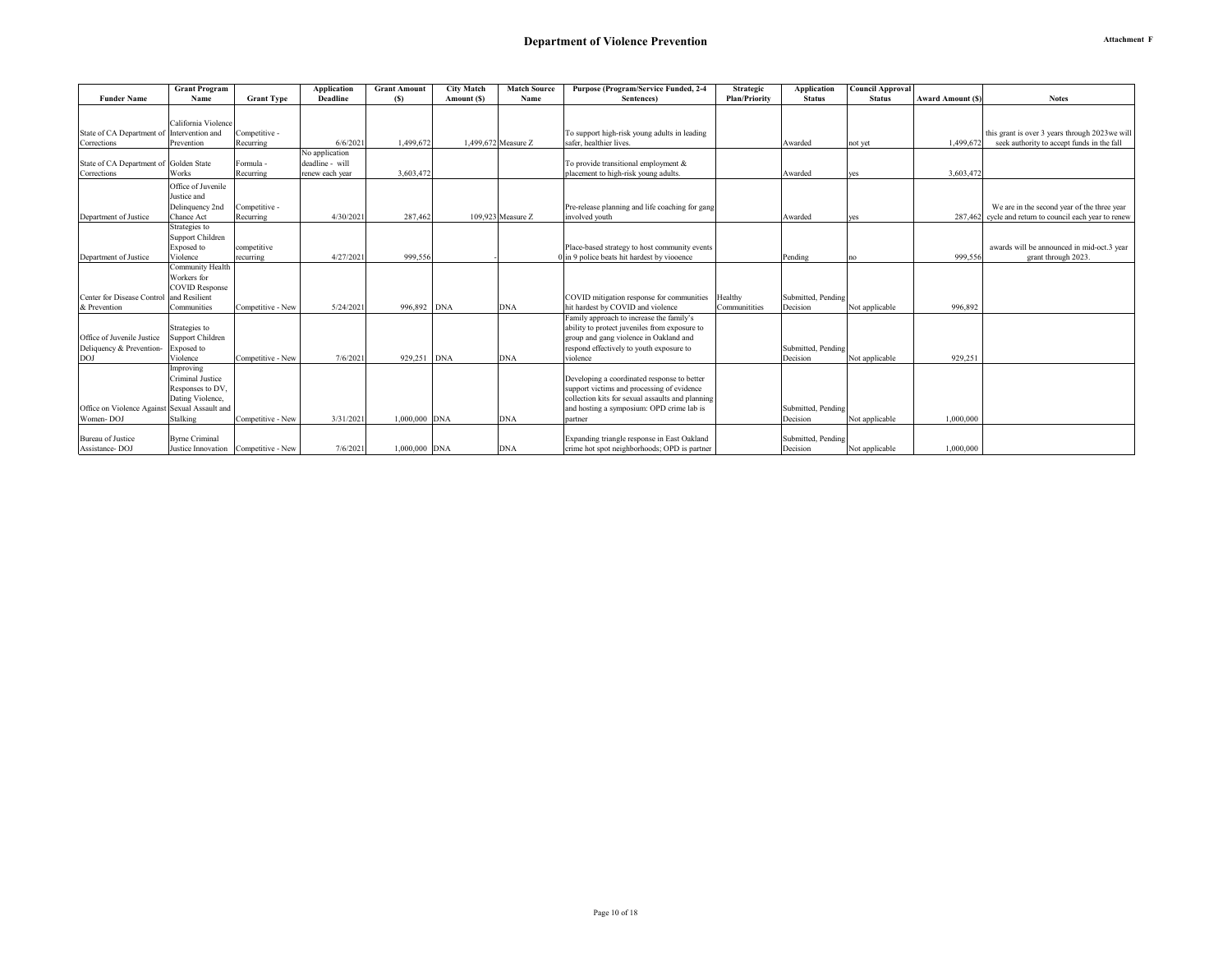|                                                       | <b>Grant Program</b>                                 |                            | <b>Application</b> |                         | <b>City Match</b> | <b>Match Source</b> | Purpose (Program/Service Funded, 2-4                                                                                                                                                                                                                                                                                                                                                                    | <b>Strategic</b>     | Application   | <b>Council Approval</b>             |                          |                                                                                                                                                            |
|-------------------------------------------------------|------------------------------------------------------|----------------------------|--------------------|-------------------------|-------------------|---------------------|---------------------------------------------------------------------------------------------------------------------------------------------------------------------------------------------------------------------------------------------------------------------------------------------------------------------------------------------------------------------------------------------------------|----------------------|---------------|-------------------------------------|--------------------------|------------------------------------------------------------------------------------------------------------------------------------------------------------|
| <b>Funder Name</b>                                    | Name                                                 | <b>Grant Type</b>          | <b>Deadline</b>    | <b>Grant Amount (S)</b> | Amount (S)        | Name                | Sentences)                                                                                                                                                                                                                                                                                                                                                                                              | <b>Plan/Priority</b> | <b>Status</b> | <b>Status</b>                       | <b>Award Amount (\$)</b> | <b>Notes</b>                                                                                                                                               |
| Friends of the Oakland Foundation's<br>Public Library | Kenneth Rainin<br><b>Education Grants</b>            | Competitive -<br>Recurring | N/A                | 55,000                  |                   | N/A                 | The Giveaway Books purchased with these<br>grant funds are a key part of our Children's<br>Literacy Programming. OPL awards these<br>books to children as prizes for program<br>participation (Summer Reading and Winter<br>Bingo), as a component of community<br>celebrations (Día: Diversity in Action and<br>preschool graduations), and just for fun<br>(through our "Share the Love" collection.) | N/A                  | Awarded       | Appropriated -<br><b>RESOLUTION</b> |                          | 55,000 Resolution #87523                                                                                                                                   |
| California State Library Program                      | <b>Building Forward</b><br>Library<br>Infrastructure | Competitive - New          | 2/15/2022 TBD      |                         | <b>TBD</b>        | <b>TBD</b>          | The Building Forward infrastructure grant<br>program is a competitive grant program<br>requiring a 1-1 match for all funds, prioritizing<br>life-safety and other critical maintenance and<br>infrastructure projects. OPL intends to submit<br>multiple requests to fund critical<br>improvements to library facilities in need.                                                                       | N/A                  | Prospect      | Not applicable                      | <b>TBD</b>               | The California State Library has not yet<br>released the timeline for applications and grant<br>periods. The application deadline noted is an<br>estimate. |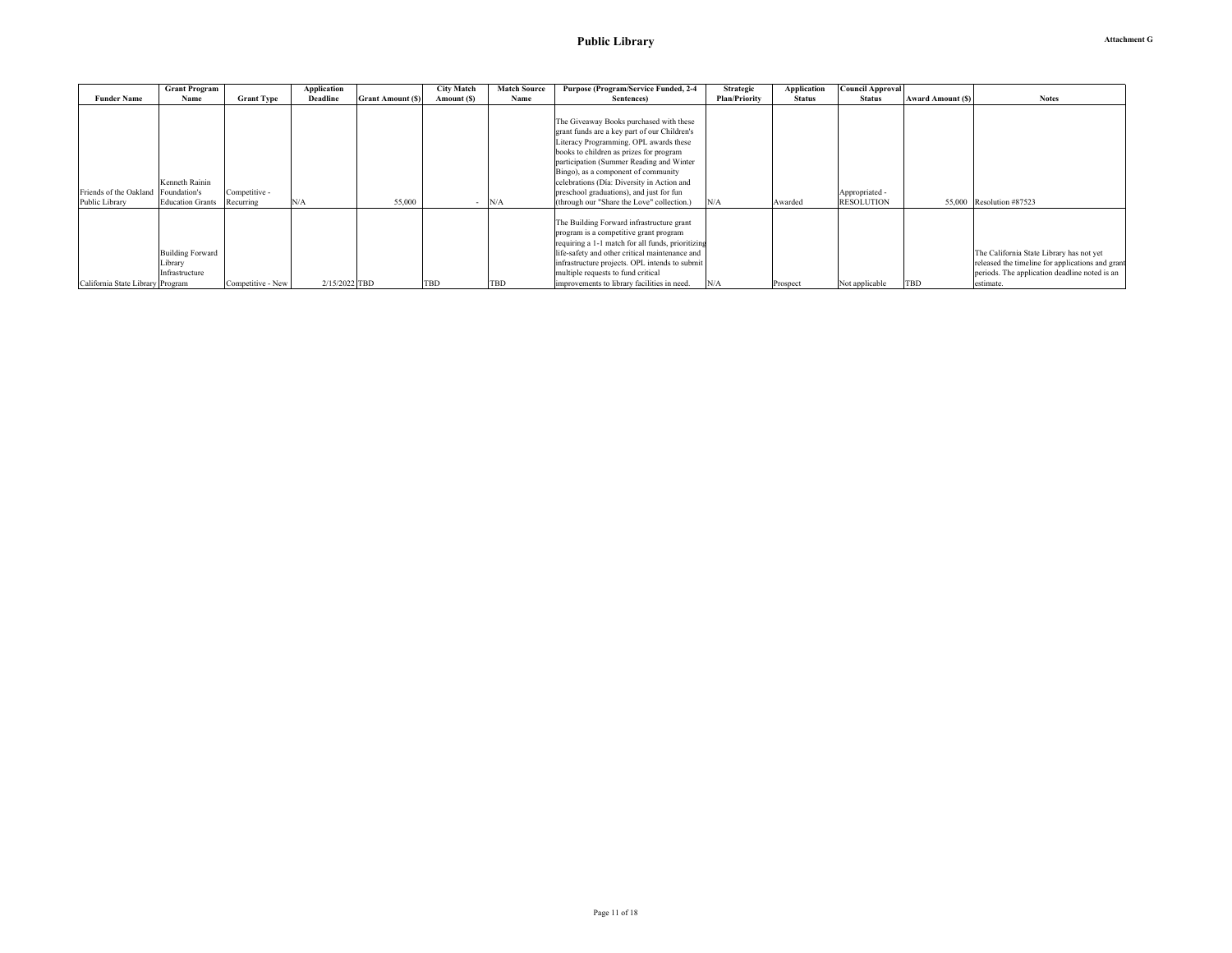|                                         | <b>Grant Program</b>              |                                 | <b>Application</b> |                         | <b>City Match</b> | <b>Match Source</b> | Purpose (Program/Service Funded, 2-4                              | <b>Strategic</b>                        |                           | <b>Council Approval</b> |                         |              |
|-----------------------------------------|-----------------------------------|---------------------------------|--------------------|-------------------------|-------------------|---------------------|-------------------------------------------------------------------|-----------------------------------------|---------------------------|-------------------------|-------------------------|--------------|
| <b>Funder Name</b>                      | Name                              | <b>Grant Type</b>               | Deadline           | <b>Grant Amount (S)</b> | Amount (S)        | Name                | Sentences)                                                        | <b>Plan/Priority</b>                    | <b>Application Status</b> | <b>Status</b>           | <b>Award Amount (S)</b> | <b>Notes</b> |
|                                         |                                   |                                 |                    |                         |                   |                     | Supporting business ownership and                                 |                                         |                           |                         |                         |              |
| Governor's Office of                    | Cannabis Equity                   |                                 |                    |                         |                   |                     | employment opportunities for those                                |                                         |                           |                         |                         |              |
| <b>Business and Economic</b>            | Grants Program for Competitive -  |                                 |                    |                         |                   |                     | disproportionately impacted by the war on                         |                                         |                           |                         |                         |              |
| Development (Go-Biz)                    | Local Jurisdictions Recurring     |                                 | 12/13/2021 TBD     |                         | none              |                     | drugs                                                             | N/A                                     | In-Process                | Not applicable          | TBD                     |              |
|                                         |                                   |                                 |                    |                         |                   |                     |                                                                   |                                         |                           |                         |                         |              |
| U.S. Department of                      |                                   |                                 |                    |                         |                   |                     |                                                                   |                                         |                           |                         |                         |              |
| Commerce Economic                       |                                   |                                 |                    |                         |                   |                     | Provide business assistance to small businesses Mayor's Priority: |                                         |                           |                         |                         |              |
| Development                             |                                   |                                 |                    |                         |                   | Salary for UEA II   | and minority contractors adversly impacted by Equitable Jobs and  |                                         |                           |                         |                         |              |
| Administration (EDA)                    | EDA - CARES Act Competitive - New |                                 | 7/6/202            | 1,000,000               |                   | 199,000 at .5 FTE   | COVID.                                                            | Housing/Education Awarded               |                           | Pending Staff Report    | 1,000,000               |              |
|                                         |                                   |                                 |                    |                         |                   |                     |                                                                   |                                         |                           |                         |                         |              |
| U.S. Department of<br>Commerce Economic |                                   |                                 |                    |                         |                   |                     |                                                                   |                                         |                           |                         |                         |              |
| Development                             | EDA - CARES Act Formula -         |                                 |                    |                         |                   |                     | Partner with a CDFI to administer \$500,000                       | Mayor's Priority:<br>Equitable Jobs and |                           |                         |                         |              |
| Administration (EDA)                    | <b>RLF</b>                        | Recurring                       | 7/1/202            | 550,000 none            |                   |                     | RLF to small businesses impacted by COVID                         | Housing/Education Awarded               |                           | Funded                  | 550,000,00              |              |
| National Endowment for                  | <b>NEA</b> American               |                                 |                    |                         |                   |                     | Support the employment of Oakland cultural                        |                                         | Submitted, Pending        |                         |                         |              |
| the Arts (NEA)                          | Rsecure plan                      | Competitive - New               | 7/21/202           | 500,000 none            |                   |                     | workforce via our grants program                                  |                                         | Decision                  | Not applicable          | 500,000                 |              |
|                                         |                                   |                                 |                    |                         |                   |                     |                                                                   |                                         |                           |                         |                         |              |
|                                         | Workforce                         |                                 |                    |                         |                   |                     | To provide employment and training services                       |                                         |                           |                         |                         |              |
|                                         | Investment and                    |                                 |                    |                         |                   |                     | to adults, dislocated workers, and businesses,                    | Mayor's Priority:                       |                           |                         |                         |              |
| State of CA Employment                  | Opportunity Act                   | Formula -                       |                    |                         |                   |                     | including rapid response and lay-off aversion                     | Equitable Jobs and                      |                           | Appropriated -          |                         |              |
| Development Department                  | (WIOA)                            | Recurring                       | no formal app      | 3.205.317 none          |                   |                     | services.                                                         | Housing/Education Awarded               |                           | <b>BIENNIAL</b>         | 3,205,317               |              |
|                                         |                                   |                                 |                    |                         |                   |                     |                                                                   |                                         |                           |                         |                         |              |
|                                         |                                   |                                 |                    |                         |                   |                     |                                                                   |                                         |                           |                         |                         |              |
| New Venture Fund                        |                                   |                                 |                    |                         |                   |                     | To provide subsidized employment                                  | Mayor's Priority:                       |                           |                         |                         |              |
| (Donation from Bank of                  | Summer Youth                      |                                 |                    |                         |                   |                     | opportunities for Oakland based youth between Equitable Jobs and  |                                         |                           | Council                 |                         |              |
| America)                                | Employment                        | Competitive - New no formal app |                    | 69.375 none             |                   |                     | the ages of 16-24.                                                | Housing/Education Awarded               |                           | Accepted/Approved       | 135,000                 |              |
|                                         |                                   |                                 |                    |                         |                   |                     |                                                                   |                                         |                           |                         |                         |              |
|                                         |                                   |                                 |                    |                         |                   |                     |                                                                   |                                         |                           |                         |                         |              |
|                                         |                                   |                                 |                    |                         |                   |                     | To provide financial literacy and banking                         | Mayor's Priority:                       |                           |                         |                         |              |
|                                         | Summer Youth                      |                                 |                    |                         |                   |                     | access for Oakland based youth between the                        | Equitable Jobs and                      |                           | Council                 |                         |              |
| <b>CFE</b> Fund                         | Employment                        | Competitive - New no formal app |                    | 52,500 none             |                   |                     | ages of 16-24.                                                    | Housing/Education Awarded               |                           | Accepted/Approved       | 52,000                  |              |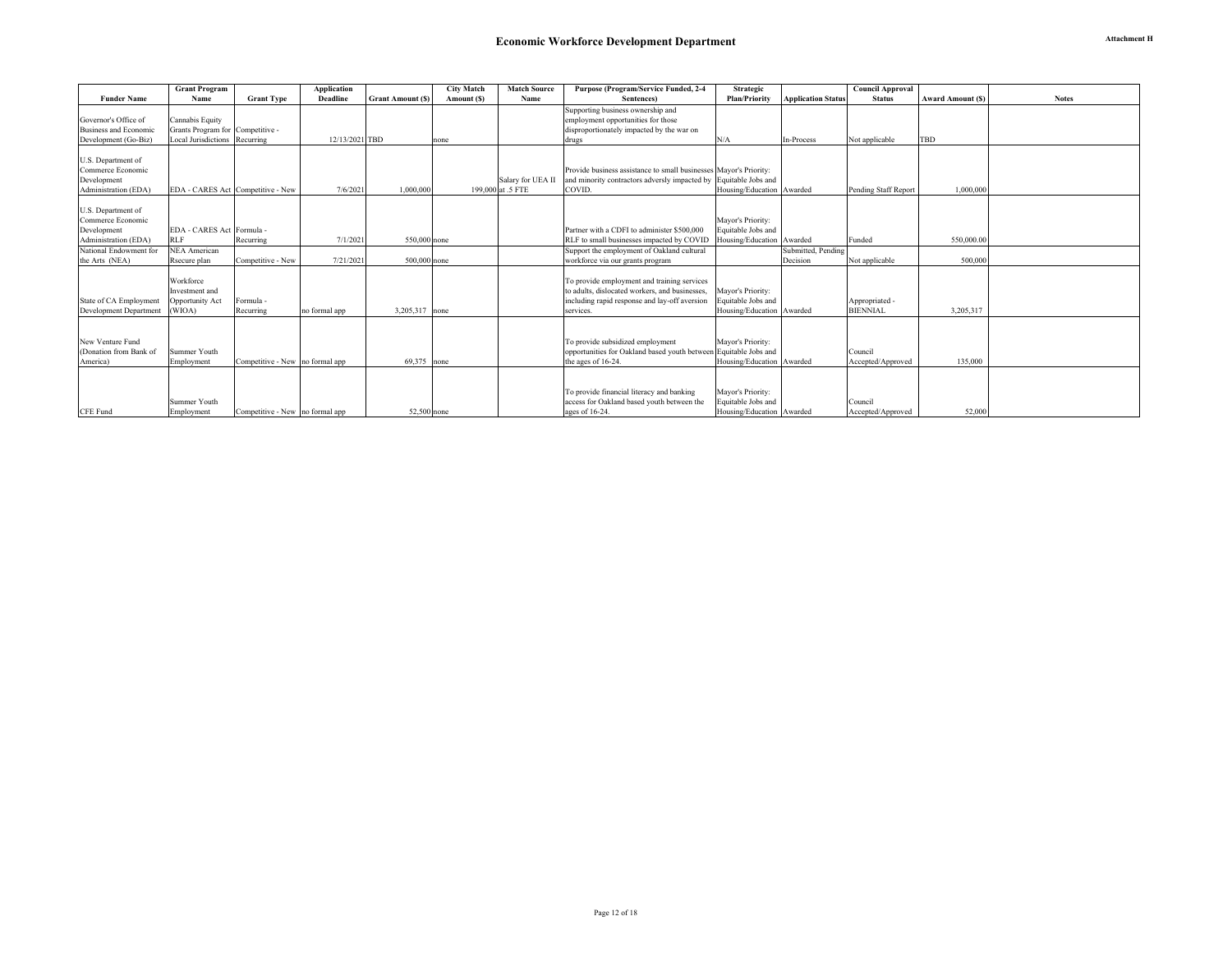|                          |                                           |                   | <b>Application</b> |                         | <b>City Match</b> | <b>Match Source</b> | Purpose (Program/Service Funded, 2-4                                                                                           | Strategic                          |                                        | Council Approval  |                          |                                                     |
|--------------------------|-------------------------------------------|-------------------|--------------------|-------------------------|-------------------|---------------------|--------------------------------------------------------------------------------------------------------------------------------|------------------------------------|----------------------------------------|-------------------|--------------------------|-----------------------------------------------------|
| <b>Funder Name</b>       | <b>Grant Program Name</b>                 | <b>Grant Type</b> | Deadline           | <b>Grant Amount (S)</b> | Amount (S)        | Name                | Sentences)                                                                                                                     | <b>Plan/Priority</b>               | <b>Application Status</b>              | <b>Status</b>     | <b>Award Amount (\$)</b> | <b>Notes</b>                                        |
| CA State Parks &         | Prop. 68 Statewide Park Competitive - New |                   | 3/12/202           | \$8,500,000             | \$1,865,000       |                     | Meas KK, Lincoln Lincoln Recreation Center                                                                                     | Lake Merritt                       | Submitted, Pending Council             |                   | TBD                      | State grant agency still deciding on the            |
| Recreation               | Development &                             |                   |                    |                         |                   |                     | Rec Center Capital Expansion/Renovation - Project scope is to                                                                  | Station Area Plan                  | Decision                               | Accepted/Approved |                          | wards.                                              |
|                          | Community                                 |                   |                    |                         |                   |                     | Campaign & demolish the current facility 7,500 s.f. and                                                                        |                                    |                                        |                   |                          |                                                     |
|                          | Revitalization Grant                      |                   |                    |                         |                   |                     | Friends of Lincoln replace with a bigger sized 14,000 s.f facility.                                                            |                                    |                                        |                   |                          |                                                     |
|                          |                                           |                   |                    |                         |                   |                     | Square Park This grant will complete the first phase of                                                                        |                                    |                                        |                   |                          |                                                     |
|                          |                                           |                   |                    |                         |                   |                     | completing the first floor structure and outdoor                                                                               |                                    |                                        |                   |                          |                                                     |
|                          |                                           |                   |                    |                         |                   |                     | components and 2nd floor shell.                                                                                                |                                    |                                        |                   |                          |                                                     |
|                          |                                           |                   |                    |                         |                   |                     |                                                                                                                                |                                    |                                        |                   |                          |                                                     |
| CA State Parks &         | Prop. 68 Statewide Park Competitive - New |                   | 3/12/202           | \$8,500,000             | \$13,673,902      |                     | Meas KK, Mosswood Park - Project scope is to Construct n/a                                                                     |                                    | Submitted, Pending Council<br>Decision |                   | TBD                      | State grant agency still deciding on the<br>awards. |
| Recreation               | Development &<br>Community                |                   |                    |                         |                   |                     | Insurance a new 12,858 s.f. Community Recreation<br>Settlement Funds, Center with Recreational Spaces and Outdoor              |                                    |                                        | Accepted/Approved |                          |                                                     |
|                          | Revitalization Grant                      |                   |                    |                         |                   |                     | Kaiser Permanente Recreation Features. Elements to include                                                                     |                                    |                                        |                   |                          |                                                     |
|                          |                                           |                   |                    |                         |                   |                     | donation, CA Social Hall, Kitchen, Class Rooms, Gallery,                                                                       |                                    |                                        |                   |                          |                                                     |
|                          |                                           |                   |                    |                         |                   |                     | Natural Resources Computer Lab, Outdoor Terrace, Multi-                                                                        |                                    |                                        |                   |                          |                                                     |
|                          |                                           |                   |                    |                         |                   |                     | Agency Cultural Purpose rooms & ADA Restrooms.                                                                                 |                                    |                                        |                   |                          |                                                     |
|                          |                                           |                   |                    |                         |                   | Comm. & Nat.        |                                                                                                                                |                                    |                                        |                   |                          |                                                     |
|                          |                                           |                   |                    |                         |                   | Resources, Capital  |                                                                                                                                |                                    |                                        |                   |                          |                                                     |
|                          |                                           |                   |                    |                         |                   | Impact              |                                                                                                                                |                                    |                                        |                   |                          |                                                     |
|                          |                                           |                   |                    |                         |                   | Improvement Fee     |                                                                                                                                |                                    |                                        |                   |                          |                                                     |
|                          |                                           |                   |                    |                         |                   | Fund & Oakland      |                                                                                                                                |                                    |                                        |                   |                          |                                                     |
|                          |                                           |                   |                    |                         |                   | Parks and           |                                                                                                                                |                                    |                                        |                   |                          |                                                     |
|                          |                                           |                   |                    |                         |                   | Recreation          |                                                                                                                                |                                    |                                        |                   |                          |                                                     |
|                          |                                           |                   |                    |                         |                   | Foundation          |                                                                                                                                |                                    |                                        |                   |                          |                                                     |
|                          |                                           |                   |                    |                         |                   |                     |                                                                                                                                |                                    |                                        |                   |                          |                                                     |
| CA State Parks &         | Prop. 68 Per Capita                       | Competitive - New | 12/31/202          | \$177,000               |                   |                     | \$612,000 Meas KK, HH and Holly Mini Park Renovation - Project Scope is  n/a                                                   |                                    | In-Process                             | Pending Staff     |                          | 177,000.00 Grant award anticipated pending grant    |
| Recreation               | Grant                                     |                   |                    |                         |                   |                     | Oakland Parks & to Replace and install new Playground                                                                          |                                    |                                        | Repor             |                          | application that will be submitted in Dec 2021      |
|                          |                                           |                   |                    |                         |                   |                     | Rec Foundation Equipment, Safety Surfaces and Fencing.                                                                         |                                    |                                        |                   |                          |                                                     |
|                          |                                           |                   |                    |                         |                   |                     | Install new benches, picnic tables, wall mural,                                                                                |                                    |                                        |                   |                          |                                                     |
|                          |                                           |                   |                    |                         |                   |                     | basketball court, drinking fountain,                                                                                           |                                    |                                        |                   |                          |                                                     |
|                          |                                           |                   |                    |                         |                   |                     | landscaping, pathway and lighting.                                                                                             |                                    |                                        |                   |                          |                                                     |
|                          |                                           |                   |                    |                         | see above         | see above           |                                                                                                                                |                                    |                                        |                   |                          | Grant awarded to OPRF and transferred to            |
| Kaiser Foundation        |                                           | Competitive - New | 12/30/2020         | \$3,500,000             | Mosswood          |                     | Mosswood see above Mosswood scope (#3)                                                                                         |                                    | Awarded                                | Funded            | 3,500,000.00 City        |                                                     |
|                          |                                           |                   |                    |                         |                   |                     |                                                                                                                                | Measure DD Creek                   |                                        |                   |                          |                                                     |
|                          |                                           |                   |                    |                         |                   |                     |                                                                                                                                | Restoration                        |                                        |                   |                          |                                                     |
|                          |                                           |                   |                    |                         |                   |                     |                                                                                                                                | Program; Resilient                 |                                        |                   |                          |                                                     |
|                          |                                           |                   |                    |                         |                   |                     |                                                                                                                                | Oakland                            |                                        |                   |                          |                                                     |
|                          |                                           |                   |                    |                         |                   |                     |                                                                                                                                | Playbook/Identify                  |                                        |                   |                          |                                                     |
|                          |                                           |                   |                    |                         |                   |                     |                                                                                                                                | and Leverage                       |                                        |                   |                          |                                                     |
|                          |                                           |                   |                    |                         |                   |                     |                                                                                                                                | Funding                            |                                        |                   |                          |                                                     |
|                          |                                           |                   |                    |                         |                   |                     | The funding is for the Courtland Creek                                                                                         | Opportunities for                  |                                        |                   |                          |                                                     |
|                          |                                           |                   |                    |                         |                   |                     | U.S. Environmental Restoration Project, which will restore three                                                               | Priority                           |                                        |                   |                          |                                                     |
|                          |                                           |                   |                    |                         |                   |                     | Protection Agency open creek sections in Courtland Creek Park.                                                                 | Conservation                       |                                        |                   |                          |                                                     |
|                          |                                           |                   |                    |                         |                   |                     | San Francisco Bay The Project will 1) stabilize and repair steep<br>Water Quality and eroding creek banks to protect property, | Areas; Equitable<br>Climate Action |                                        |                   |                          | Ocean Protection Council will notify the City       |
|                          |                                           |                   |                    |                         |                   |                     | Improvement Fund reduce flood risk, and improve water quality;                                                                 | Plan                               |                                        |                   |                          | of Oakland in October 2021 if the Courtland         |
|                          |                                           |                   |                    |                         |                   |                     | $(1,500,000)$ and 2) restore native vegetation to create habitat;                                                              | 2030/Rehabilitate                  |                                        |                   |                          | Creek Restoration Project is selected for an        |
|                          |                                           |                   |                    |                         |                   |                     | Oakland's Measure and, 3) incorporate park enhancements to                                                                     | Riparian Areas and                 |                                        |                   |                          | award.                                              |
|                          |                                           |                   |                    |                         |                   |                     | DD Creek connect the community to the creek to increase Open Space;                                                            |                                    |                                        |                   |                          | If grant is awarded, resolution to enter into a     |
|                          | Proposition 1 Grant                       | Competitive -     |                    |                         |                   |                     | Restoration Funds recreation and provide education opportunities                                                               | OSCAR Element of                   | Submitted, Pending                     |                   |                          | grant agreement will go to Council in               |
| Ocean Protection Council | Program                                   | Recurring         | 6/30/202           | 1,500,000               | 2,000,000         |                     | (\$500,000) which will help reduce illegal dumping.                                                                            | General Plan                       | Decision                               | Not approved      |                          | 1,500,000 December 2021.                            |
|                          |                                           | Formula -         |                    |                         |                   |                     | To develop and promote alternatives to the                                                                                     |                                    |                                        |                   |                          |                                                     |
|                          |                                           | Recurring         |                    |                         |                   |                     | illegal disposal of used motor oil & filters by                                                                                |                                    |                                        |                   |                          |                                                     |
|                          |                                           |                   |                    |                         |                   |                     | establishing a statewide network of collection                                                                                 |                                    |                                        |                   |                          |                                                     |
| California Department of |                                           |                   |                    |                         |                   |                     | opportunities and undertaking outreach efforts                                                                                 |                                    |                                        |                   |                          |                                                     |
| Resources Recycling and  | Oil Payment Program-                      |                   |                    |                         |                   |                     | to inform and motivate the public to recycle                                                                                   | Pollution                          |                                        | RESOLUTION        | TBD - expected           |                                                     |
| Recovery (CalRecycle)    | Cycle 12                                  |                   | 6/30/202           | 60,000                  |                   |                     | N/A used oil.                                                                                                                  | prevention                         | Submitted                              | 82899             | ~560,000                 |                                                     |
|                          |                                           | Formula -         |                    |                         |                   |                     |                                                                                                                                |                                    |                                        |                   |                          |                                                     |
|                          |                                           | Recurring         |                    |                         |                   |                     |                                                                                                                                | Enforce mandatory                  |                                        |                   |                          |                                                     |
|                          |                                           |                   |                    |                         |                   |                     |                                                                                                                                | recycling (ECAP                    |                                        |                   |                          |                                                     |
|                          |                                           |                   |                    |                         |                   |                     |                                                                                                                                | Adopted 2012);                     |                                        |                   |                          |                                                     |
|                          |                                           |                   |                    |                         |                   |                     |                                                                                                                                | <b>ACWMA</b>                       |                                        |                   |                          |                                                     |
|                          |                                           |                   |                    |                         |                   |                     | Increase beverage container recycling by                                                                                       | Mandatory                          |                                        |                   |                          |                                                     |
|                          |                                           |                   |                    |                         |                   |                     | providing technical assistance to businesses;                                                                                  | Recycling                          |                                        |                   |                          |                                                     |
|                          |                                           |                   |                    |                         |                   |                     | help businesses identify and obtain recycling                                                                                  | Ordinance 2012-1;                  |                                        |                   |                          |                                                     |
| California Department of | <b>Beverage Container</b>                 |                   |                    |                         |                   |                     | collection service and ensure compliance with                                                                                  | CalRecycle AB 341                  |                                        |                   |                          |                                                     |
| Resources Recycling and  | Recycling City/County                     |                   |                    |                         |                   |                     | mandatory recycling requirements in state law                                                                                  | (State Public                      |                                        | <b>RESOLUTION</b> | TBD - expected           |                                                     |
| Recovery (CalRecycle)    | Payment Program                           |                   | 1/19/2021          | 105,000                 |                   |                     | N/A and county ordinances.                                                                                                     | Resources Code)                    | Submitted                              | 86914             | ~5105.001                |                                                     |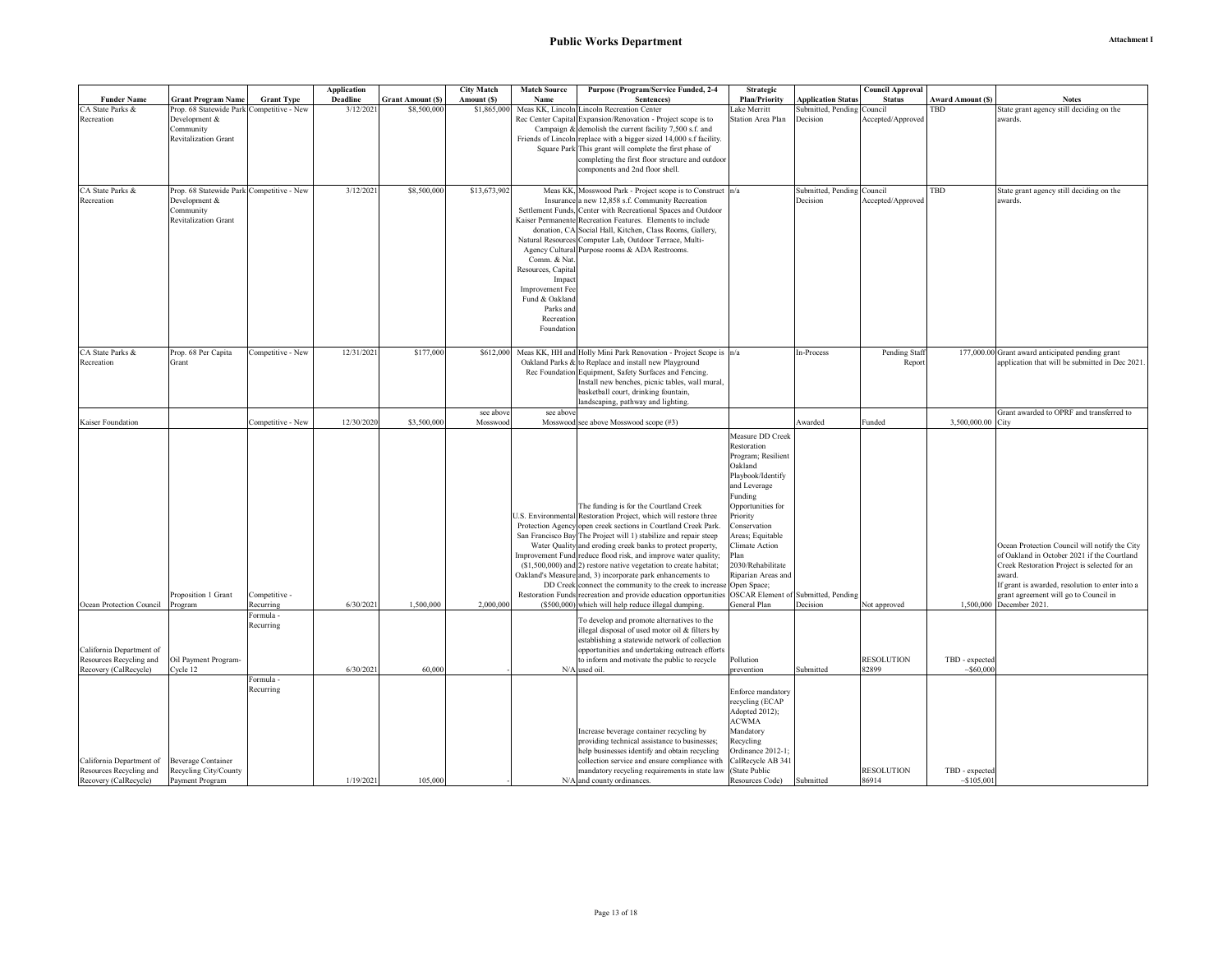| <b>Funder Name</b>                         | <b>Grant Program</b><br>Name               | <b>Grant Type</b>          | <b>Application</b><br>Deadline | <b>Grant Amount (\$)</b> | <b>City Match</b><br>Amount (\$) | <b>Match Source</b><br>Name       | Purpose (Program/Service Funded, 2-4<br>Sentences)                                           | <b>Strategic</b><br><b>Plan/Priority</b> | <b>Application</b><br><b>Status</b> | C <b>ouncil Approval</b><br><b>Status</b><br>Award Amount (\$) | <b>Notes</b> |
|--------------------------------------------|--------------------------------------------|----------------------------|--------------------------------|--------------------------|----------------------------------|-----------------------------------|----------------------------------------------------------------------------------------------|------------------------------------------|-------------------------------------|----------------------------------------------------------------|--------------|
|                                            |                                            |                            |                                |                          |                                  |                                   |                                                                                              | East Oakland                             |                                     |                                                                |              |
|                                            |                                            |                            |                                |                          |                                  |                                   |                                                                                              | Neighborhoods                            |                                     |                                                                |              |
|                                            |                                            |                            |                                |                          |                                  |                                   | East Bay Greenway Segment II - project will                                                  | Initiative; East                         |                                     |                                                                |              |
|                                            |                                            |                            |                                |                          |                                  |                                   | install a protected multi-use path on San                                                    | Oakland Mobility                         |                                     |                                                                |              |
|                                            |                                            |                            |                                |                          |                                  |                                   | candro St from Seminary Ave to 69th Ave,                                                     | Action Plan;                             |                                     |                                                                |              |
|                                            | Safe and Seamless<br><b>Mobility Quick</b> |                            |                                |                          |                                  |                                   | including street trees, railing, and crossing<br>improvements, along with bike lanes between | Coliseum City<br>Specific Plan; Bike     |                                     | Council                                                        |              |
| MTC                                        | Strike                                     | Competitive - New          | $5/21/2021$ \$                 | 1,000,000                |                                  | 990,000 Measure KK                | 69th and 75th Ave.                                                                           | Plan                                     | Awarded                             | 1,000,000<br>Accepted/Approved \$                              |              |
|                                            |                                            |                            |                                |                          |                                  |                                   | 4th Street Complete Street - project will                                                    |                                          |                                     |                                                                |              |
|                                            |                                            |                            |                                |                          |                                  |                                   | reduce travel lanes from four (4) to two (2)                                                 |                                          |                                     |                                                                |              |
|                                            |                                            |                            |                                |                          |                                  |                                   | between Brush and Oak Street, add Class IV                                                   |                                          |                                     |                                                                |              |
|                                            | Safe and Seamless                          |                            |                                |                          |                                  |                                   | protected bicycle lanes, improve pedestrian                                                  |                                          |                                     |                                                                |              |
|                                            | Mobility Quick                             |                            |                                |                          |                                  | Mesaure                           | facilities, add storm drain rain gardens, and                                                |                                          |                                     | Council                                                        |              |
| MTC                                        | Strike                                     | Competitive - New          | $5/21/2021$ \$                 | 1,000,000                | 2,456,998                        | KK/Measure B                      | install transit islands.                                                                     | <b>Bike Plan</b>                         | Awarded                             | 1,000,000<br>Accepted/Approved \$                              |              |
|                                            | CALSTART Clean Competitive -               |                            |                                |                          |                                  |                                   |                                                                                              |                                          |                                     | Council                                                        |              |
| CTC                                        | Mobility Options Recurring                 |                            | 2/26/2021 \$                   | 1,000,000                |                                  |                                   | -Bike Lending Library                                                                        | <b>Bike Plan</b>                         | Awarded                             | 1,000,000<br>Accepted/Approved \$                              |              |
|                                            |                                            |                            |                                |                          |                                  |                                   |                                                                                              |                                          |                                     |                                                                |              |
| Alameda County                             |                                            |                            |                                |                          |                                  | Measure BB Local                  | Oakland Traffic Management Center Upgrade                                                    |                                          |                                     |                                                                |              |
| Transportation                             |                                            |                            |                                |                          |                                  | Streets and Roads;                | project will evaluate and upgrade the existing                                               |                                          |                                     |                                                                |              |
| Commission discretionary                   | Comprehensive                              | Formula -                  |                                |                          |                                  | Measure KK                        | Oakland Traffic Management Center for better                                                 |                                          |                                     | Pending Staff                                                  |              |
| grants                                     | Investment Plan                            | Recurring                  | $2/1/2021$ \$                  | 375,000                  |                                  | 125,000 Infrastructure Bond       | traffic signal coordination.                                                                 | East Bay BRT                             | Awarded                             | 375,000<br>Report                                              |              |
|                                            | Transportation                             |                            |                                |                          |                                  |                                   | CityRack Bicycle Parking - installation of 150<br>new bike parking racks throughout Oakland, |                                          |                                     |                                                                |              |
| Metropolitan Tranportation Development Act |                                            | Formula -                  |                                |                          |                                  |                                   | or new e-Locker sites and a smaller number of                                                |                                          |                                     | Council                                                        |              |
| Commission                                 | Article 3 (TDA)                            | Recurring                  | $5/29/2021$ \$                 | 75,000                   |                                  |                                   | bike racks.                                                                                  | <b>Bike Plan</b>                         | Awarded                             | 75,000<br>Accepted/Approved \$                                 |              |
|                                            |                                            |                            |                                |                          |                                  |                                   | Foothill Blvd Pedestrian Safety Improvements                                                 |                                          |                                     |                                                                |              |
|                                            | Transportation                             |                            |                                |                          |                                  |                                   | project will upgrade pedestrian safety at                                                    |                                          |                                     |                                                                |              |
| Metropolitan Tranportation Development Act |                                            | Formula ·                  |                                |                          |                                  |                                   | intersections along Foothill from 23rd to 42nd                                               |                                          |                                     | Council                                                        |              |
| Commission                                 | Article 3 (TDA)                            | Recurring                  | $5/29/2021$ \$                 | 360,000                  |                                  |                                   | Ave.                                                                                         | Ped Plan                                 | Awarded                             | 360,000<br>Accepted/Approved \$                                |              |
|                                            |                                            |                            |                                |                          |                                  |                                   | Stairs & Path - Completion of the                                                            |                                          |                                     |                                                                |              |
| Metropolitan Tranportation Development Act | Transportation                             | Formula ·                  |                                |                          |                                  |                                   | rehabilitation of two existing stair path<br>projects: E. 20th Street and Burr, Wilson and   |                                          |                                     | Council                                                        |              |
| Commission                                 | Article 3 (TDA)                            | Recurring                  | 5/29/2021 \$                   | 265,000                  |                                  |                                   | Palmer.                                                                                      | Ped Plan                                 | Awarded                             | Accepted/Approved \$<br>265,000                                |              |
| Alameda County                             |                                            |                            |                                |                          |                                  | Measure B/BB                      |                                                                                              |                                          |                                     |                                                                |              |
| Transportation                             | COVID-19 Rapid                             |                            |                                |                          |                                  | Local Streets and                 | COVID-19 Rapid Response - Bike/Ped                                                           | Bike Plan; Ped                           |                                     |                                                                |              |
| Commission                                 | Response                                   | Formula - New              | $10/31/20$ \$                  | 75,000                   | 75,000                           | Roads                             | <i>mprovements</i>                                                                           | Plan                                     | Awarded                             | 75,000<br>Not applicable                                       |              |
|                                            |                                            |                            |                                |                          |                                  | Measure KK                        |                                                                                              |                                          |                                     |                                                                |              |
|                                            |                                            |                            |                                |                          |                                  | Infrastructure                    |                                                                                              |                                          |                                     |                                                                |              |
|                                            |                                            |                            |                                |                          |                                  | Bond, Highway<br>Safety           |                                                                                              |                                          |                                     |                                                                |              |
|                                            |                                            |                            |                                |                          |                                  | Improvement                       |                                                                                              |                                          |                                     |                                                                |              |
|                                            |                                            |                            |                                |                          |                                  | Program Funds,                    | 7th Street Connection Project - complete                                                     |                                          |                                     |                                                                |              |
|                                            |                                            |                            |                                |                          |                                  | Developer                         | streets project including cycletrack, pedestrian                                             |                                          |                                     |                                                                |              |
|                                            | Active                                     |                            |                                |                          |                                  | Contributions from                | intersection safety improvements, sidewalk                                                   |                                          |                                     |                                                                |              |
|                                            | Transportation                             | Competitive -              |                                |                          |                                  | 500 Kirkham                       | and lighting improvements between Mandela                                                    |                                          |                                     | Council                                                        |              |
| Caltrans/MTC                               | Program - Cycle 5 Recurring                |                            | $9/15/2020$ \$                 | 14,180,000               | 6,857,000                        | project                           | Pkwy and MLK Jr. Way                                                                         | <b>Bike Plan</b>                         | Awarded                             | 14,180,000<br>Accepted/Approved \$                             |              |
|                                            |                                            |                            |                                |                          |                                  | Measure B/BB<br>Local Streets and | last Oakland Neighborhood Bike Routes -<br>nstall multi-lane arterial crossing               |                                          |                                     |                                                                |              |
|                                            | Active                                     |                            |                                |                          |                                  | Roads; Measure                    | mprovements, traffic calming, signage and                                                    |                                          |                                     |                                                                |              |
|                                            | Transportation                             | Competitive -              |                                |                          |                                  | <b>KK</b> Infrastructure          | pavement markings along short-term priority                                                  |                                          |                                     | Council                                                        |              |
| Caltrans/MTC                               | Program - Cycle 5                          | Recurring                  | $9/15/2020$ \$                 | 17,269,000               | 4,592,239                        | Bond                              | projects identified in Let's Bike Oakland.                                                   | <b>Bike Plan</b>                         | Awarded                             | 17,269,000<br>Accepted/Approved \$                             |              |
|                                            | Sustainable                                |                            |                                |                          |                                  |                                   | Chinatown Complete Streets Plan - planning                                                   |                                          |                                     |                                                                |              |
|                                            | Communities                                |                            |                                |                          |                                  |                                   | effort to create a safer, more multi-modal                                                   |                                          |                                     |                                                                |              |
|                                            | <b>Planning Grants</b>                     |                            |                                |                          |                                  |                                   | Chinatown transportation network and to                                                      |                                          |                                     |                                                                |              |
| CTC                                        | Area 1<br>(Community)                      | Competitive -<br>Recurring | $2/12/2021$ \$                 | 500,000                  |                                  | 70,500 Measure BB                 | encourage mode shift, thus lowering GHG<br>emissions                                         | Bike Plan; Ped<br>Plan                   | Awarded                             | Council<br>500,000<br>Accepted/Approved \$                     |              |
|                                            |                                            |                            |                                |                          |                                  |                                   | Systemic Crossing Improvements on Local                                                      |                                          |                                     |                                                                |              |
|                                            | <b>Highway Safety</b>                      |                            |                                |                          |                                  |                                   | Streets - Pedestrian safety measures                                                         |                                          |                                     |                                                                |              |
|                                            | and Improvement                            | Competitive -              |                                |                          |                                  |                                   | implemented at six intersections throughout                                                  | Bike Plan; Ped                           |                                     | Council                                                        |              |
| FHWA via Caltrans                          | Program - Cycle 10 Recurring               |                            | $11/2/2021$ \$                 | 2,271,100                |                                  |                                   | the City.                                                                                    | Plan                                     | Awarded                             | 2,271,100<br>Accepted/Approved \$                              |              |
|                                            |                                            |                            |                                |                          |                                  |                                   |                                                                                              |                                          |                                     |                                                                |              |
|                                            |                                            |                            |                                |                          |                                  |                                   |                                                                                              |                                          |                                     |                                                                |              |
|                                            |                                            |                            |                                |                          |                                  | Measure BB Local                  |                                                                                              |                                          |                                     |                                                                |              |
|                                            | <b>Highway Safety</b>                      |                            |                                |                          |                                  | Streets and Roads;                | 98th Avenue Crossing Improvements - Safety                                                   |                                          |                                     |                                                                |              |
|                                            | and Improvement                            | Competitive -              |                                |                          |                                  | Measure KK                        | neasures implemented between Pearmain and                                                    | Bike Plan; Ped<br>Plan                   |                                     | Council                                                        |              |
| FHWA via Caltrans                          | Program - Cycle 10 Recurring               |                            | $11/2/2021$ \$                 | 2,182,590                | 59,610                           | <b>Infrastructure Bond</b>        | <b>Birch Street</b>                                                                          |                                          | Awarded                             | 2,182,590<br>Accepted/Approved \$                              |              |
|                                            |                                            |                            |                                |                          |                                  | Measure BB Local                  |                                                                                              |                                          |                                     |                                                                |              |
|                                            | <b>Highway Safety</b>                      |                            |                                |                          |                                  | <b>Streets and Roads;</b>         | 4th Street Pedestrian Crossing Improvements                                                  |                                          |                                     |                                                                |              |
|                                            | and Improvement Competitive -              |                            |                                |                          |                                  | Measure KK                        | implemented at four intersections from                                                       | Bike Plan; Ped                           |                                     | Council                                                        |              |
| FHWA via Caltrans                          | Program - Cycle 10 Recurring               |                            | $11/2/2021$ \$                 | 1,570,220                |                                  | 123,580 Infrastructure Bond       | Mandela to Adeline.                                                                          | Plan                                     | Awarded                             | 1,570,220<br>Accepted/Approved \$                              |              |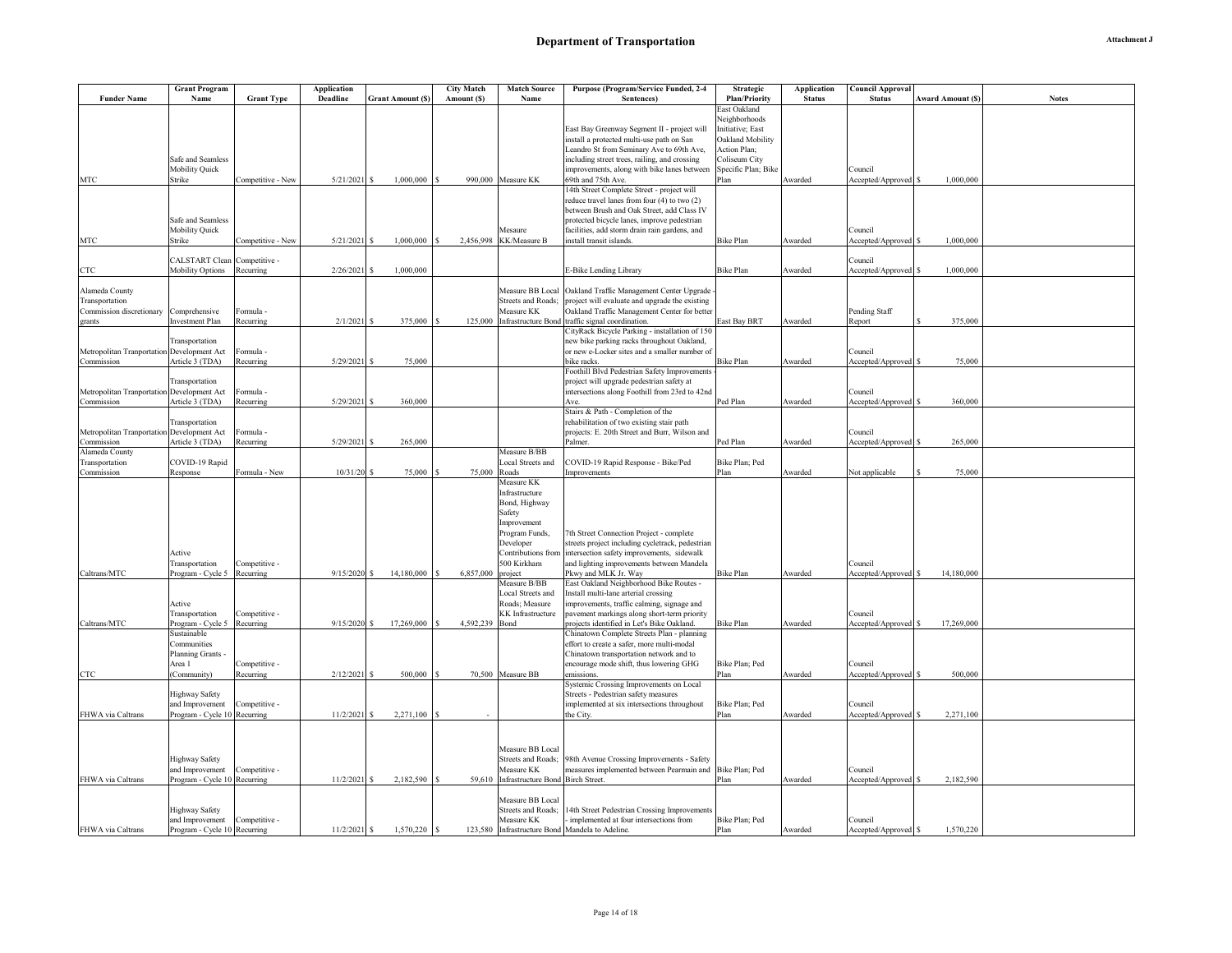|                          | <b>Grant Program</b>                |                   | <b>Application</b> |                          | <b>City Match</b>  | <b>Match Source</b>              | Purpose (Program/Service Funded, 2-4                                          | <b>Strategic</b>        | <b>Application</b> | <b>Council Approval</b> |   |                         |              |
|--------------------------|-------------------------------------|-------------------|--------------------|--------------------------|--------------------|----------------------------------|-------------------------------------------------------------------------------|-------------------------|--------------------|-------------------------|---|-------------------------|--------------|
| <b>Funder Name</b>       | Name                                | <b>Grant Type</b> | <b>Deadline</b>    | <b>Grant Amount (\$)</b> | Amount (S)         | Name                             | Sentences)                                                                    | <b>Plan/Priority</b>    | <b>Status</b>      | <b>Status</b>           |   | <b>Award Amount (S)</b> | <b>Notes</b> |
|                          |                                     |                   |                    |                          |                    |                                  | East 12th Street Bike Lanes - project will                                    |                         |                    |                         |   |                         |              |
|                          | Transportation                      |                   |                    |                          |                    | Measure BB Local                 | install bikeways which will result in a                                       |                         |                    |                         |   |                         |              |
| Alameda County           | Fund for Clean Air                  |                   |                    |                          |                    | <b>Streets and Roads:</b>        | continuous bikeway between East Oakland and                                   |                         |                    |                         |   |                         |              |
| Transportation           | County Program                      | Formula -         |                    |                          |                    | Measure KK                       | downtown Oakland, and provide a direct                                        |                         |                    | Pending Staff           |   |                         |              |
| Commission               | Manager Funds                       | Recurring         | $7/30/2021$ \$     | 215,000                  | $\mathbf{\hat{s}}$ |                                  | Infrastructure Bond connection to Fruitvale BART.                             | <b>Bike Plan</b>        | Awarded            | Report                  |   | 215,000                 |              |
|                          |                                     |                   |                    |                          |                    |                                  |                                                                               |                         |                    |                         |   |                         |              |
|                          | Capital                             |                   |                    |                          |                    |                                  |                                                                               |                         |                    |                         |   |                         |              |
|                          | Improvement                         |                   |                    |                          |                    |                                  |                                                                               |                         |                    |                         |   |                         |              |
|                          | Program and                         |                   |                    |                          |                    |                                  |                                                                               |                         |                    |                         |   |                         |              |
|                          | Transportation                      |                   |                    |                          |                    |                                  | Measure BB Local   Broadway Shuttle Operations - provides free                |                         |                    |                         |   |                         |              |
| Alameda County           | Fund for Clean Air                  |                   |                    |                          |                    | <b>Streets and Roads:</b>        | shuttle service between major transit hubs and                                |                         |                    |                         |   |                         |              |
| Transportation           | County Program                      | Formula           |                    |                          |                    | Measure KK                       | Oakland's downtown and waterfront                                             | <b>Broadway Transit</b> |                    | Pending Staff           |   |                         |              |
| Commission               | Manager Funds                       | Recurring         | $2/1/2021$ \$      | 517,000                  | 220,000            | Infrastructure Bond destinations |                                                                               | Plan                    | Awarded            | Report                  |   | 517,000                 |              |
|                          |                                     |                   |                    |                          |                    |                                  |                                                                               | East Oakland            |                    |                         |   |                         |              |
|                          |                                     |                   |                    |                          |                    |                                  |                                                                               | Neighborhoods           |                    |                         |   |                         |              |
|                          |                                     |                   |                    |                          |                    |                                  | East Bay Greenway Segment II - project will                                   | Initiative; East        |                    |                         |   |                         |              |
|                          |                                     |                   |                    |                          |                    |                                  | install a protected multi-use path on San                                     | Oakland Mobility        |                    |                         |   |                         |              |
| Alameda County           |                                     |                   |                    |                          |                    | Measure BB Local                 | Leandro St from Seminary Ave to 69th Ave,                                     | Action Plan;            |                    |                         |   |                         |              |
| Transportation           |                                     |                   |                    |                          |                    | <b>Streets and Roads:</b>        | including street trees, railing, and crossing                                 | Coliseum City           |                    |                         |   |                         |              |
| Commission discretionary | Comprehensive                       | Formula           |                    |                          |                    | Measure KK                       | improvements, along with bike lanes between                                   | Specific Plan; Bike     |                    | Pending Staff           |   |                         |              |
| grants                   | <b>Investment Plan</b>              | Recurring         | $2/1/2021$ \$      | 350,000                  | 116,000            | <b>Infrastructure Bond</b>       | 69th and 75th Ave.                                                            | Plan                    | Awarded            | Report                  |   | 350,000                 |              |
|                          |                                     |                   |                    |                          |                    |                                  | 14th Street Complete Street - project will                                    |                         |                    |                         |   |                         |              |
|                          |                                     |                   |                    |                          |                    |                                  | reduce travel lanes from four (4) to two (2)                                  |                         |                    |                         |   |                         |              |
| Alameda County           |                                     |                   |                    |                          |                    | Measure BB Local                 | between Brush and Oak Street, add Class IV                                    |                         |                    |                         |   |                         |              |
| Transportation           |                                     |                   |                    |                          |                    | <b>Streets and Roads:</b>        | protected bicycle lanes, improve pedestrian                                   |                         |                    |                         |   |                         |              |
| Commission discretionary | Comprehensive                       | Formula           |                    |                          |                    | Measure KK                       | facilities, add storm drain rain gardens, and                                 |                         |                    | Pending Staff           |   |                         |              |
| grants                   | <b>Investment Plan</b>              | Recurring         | $2/1/2021$ \$      | 155,000                  | 51,666             | <b>Infrastructure Bond</b>       | install transit islands                                                       | <b>Bike Plan</b>        | Awarded            | Report                  |   | 155,000                 |              |
|                          |                                     |                   |                    |                          |                    |                                  |                                                                               | West Oakland            |                    |                         |   |                         |              |
|                          |                                     |                   |                    |                          |                    |                                  | West Oakland Transit Improvements -                                           | Community Action        |                    |                         |   |                         |              |
|                          |                                     |                   |                    |                          |                    | Measure BB Local                 | upgrades to 14 bust stops in West Oakland,                                    | Plan; Ped Plan;         |                    |                         |   |                         |              |
| Alameda County           |                                     |                   |                    |                          |                    | <b>Streets and Roads:</b>        | pedestrian improvements to improve access to                                  | West Oakland            |                    |                         |   |                         |              |
| Transportation           | Comprehensive                       | Formula -         |                    | 1,924,000                |                    | Measure KK                       | transit, and planning for a discounted transit<br>pass for community members. | Truck Management        |                    | Pending Staff           | S |                         |              |
| Commission               | <b>Investment Plan</b>              | Recurring         | $3/15/2021$ \$     |                          | 775,000            | <b>Infrastructure Bond</b>       |                                                                               | Plan                    | Awarded            | Report                  |   | 1,924,000               |              |
|                          |                                     |                   |                    |                          |                    | Measure BB Local                 | Lincoln Elementary Safe Routes to School -                                    |                         |                    |                         |   |                         |              |
| Alameda County           |                                     |                   |                    |                          |                    | <b>Streets and Roads:</b>        | pedestrian safety improvements and added                                      |                         |                    |                         |   |                         |              |
| Transportation           | Safe Routes to                      | Formula -         |                    |                          |                    | Measure KK                       | loading zone to improve access to Lincoln                                     |                         |                    | Pending Staff           |   |                         |              |
| Commission               | School Mini-Grant                   | Recurring         | $3/15/2021$ \$     | 385,000                  | 400,000            | <b>Infrastructure Bond</b>       | Elementary.                                                                   | Ped Plan                | Awarded            | Report                  |   | 385,000                 |              |
|                          |                                     |                   |                    |                          |                    |                                  | In partnership with the East Oakland                                          |                         |                    |                         |   |                         |              |
|                          |                                     |                   |                    |                          |                    |                                  | Collective (EOC), the City of Oakland                                         |                         |                    |                         |   |                         |              |
|                          |                                     |                   |                    |                          |                    |                                  | proposes a planning study of equitable clean                                  |                         |                    |                         |   |                         |              |
|                          |                                     |                   |                    |                          |                    |                                  | air mobility options to improve shoreline                                     |                         |                    |                         |   |                         |              |
|                          |                                     |                   |                    |                          |                    |                                  | access, along with programming at the                                         |                         |                    |                         |   |                         |              |
|                          |                                     |                   |                    |                          |                    |                                  | shoreline that is created by and for East                                     |                         |                    |                         |   |                         |              |
|                          |                                     |                   |                    |                          |                    |                                  | Oakland residents. Our community-driven                                       |                         |                    |                         |   |                         |              |
|                          |                                     |                   |                    |                          |                    |                                  | proposal initiates a planning study of clean air                              |                         |                    |                         |   |                         |              |
|                          |                                     |                   |                    |                          |                    |                                  | mobility options that will remedy the barriers                                |                         |                    |                         |   |                         |              |
|                          |                                     |                   |                    |                          |                    |                                  | to accessing the only waterfront immediately                                  |                         |                    |                         |   |                         |              |
|                          |                                     |                   |                    |                          |                    |                                  | accessible to East Oakland residents - the                                    |                         |                    |                         |   |                         |              |
|                          |                                     |                   |                    |                          |                    |                                  | Martin Luther King Jr. Shoreline - as                                         |                         |                    |                         |   |                         |              |
|                          | Sustainable                         |                   |                    |                          |                    |                                  | identified in the East Oakland Neighborhoods                                  | Bike Plan, Ped          |                    |                         |   |                         |              |
|                          | Transportation                      |                   |                    |                          |                    |                                  | Initiative, Resilient by Design Estuary                                       | Plan, East Oakland      |                    |                         |   |                         |              |
|                          | <b>Equity Project</b>               |                   |                    |                          |                    |                                  | Common Plan, and East Oakland Mobility                                        | Mobility Action         |                    | Council                 |   |                         |              |
| Air Resources Board      | (STEP) - Planning Competitive - new |                   | 8/31/2020          | 184,753                  |                    | 24,338 In-kind staff funds       | Action Plan.                                                                  | Plan                    | Awarded            | Accepted/Approved \$    |   | 184,753                 |              |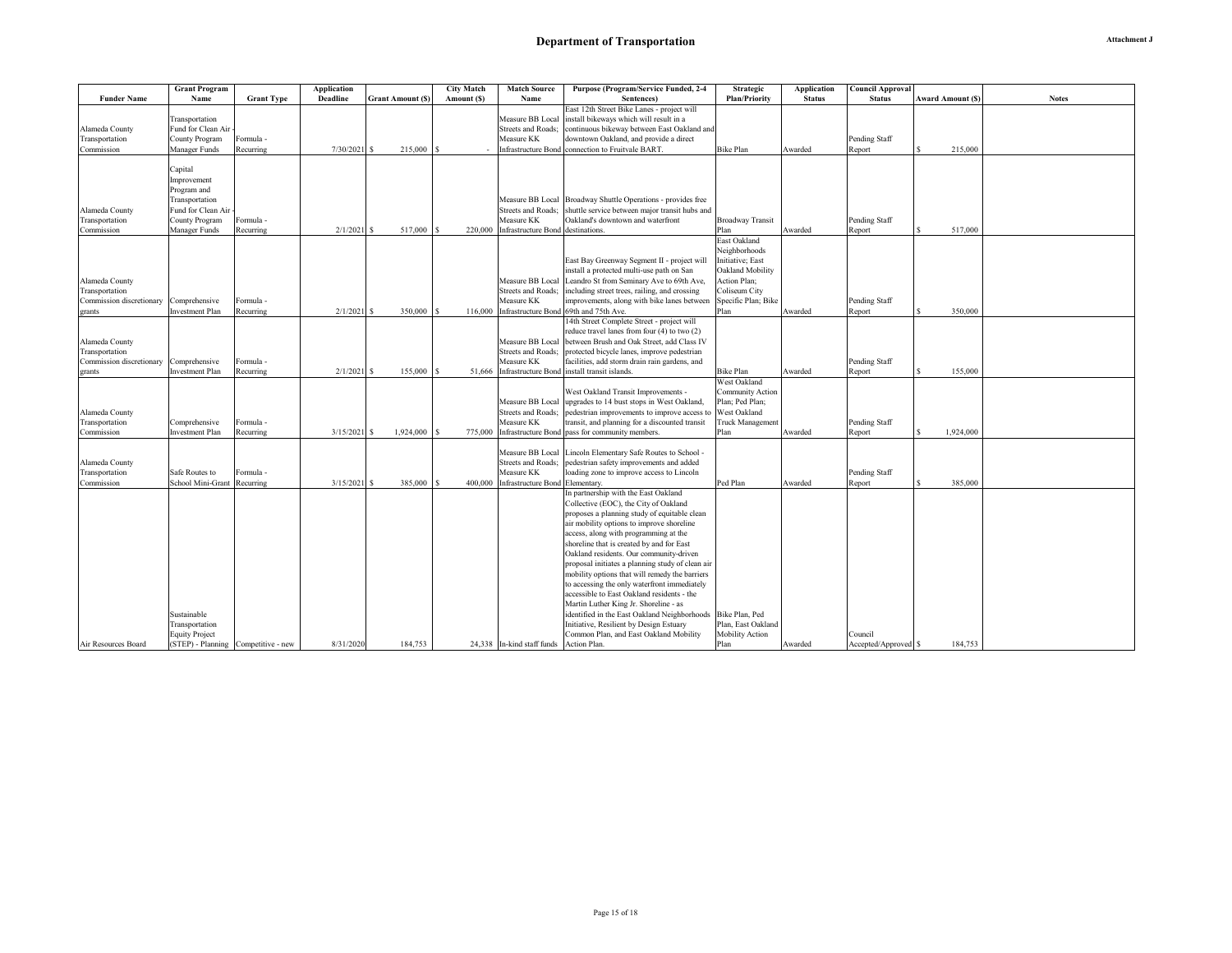| Attachment K |  |
|--------------|--|
|--------------|--|

|                                                          |                                               |                     |                                       |                              |                                                             |                                                |                                                                                                    |                                             |                                     |                                          |                          | <b>Notes</b>                                                                                     |
|----------------------------------------------------------|-----------------------------------------------|---------------------|---------------------------------------|------------------------------|-------------------------------------------------------------|------------------------------------------------|----------------------------------------------------------------------------------------------------|---------------------------------------------|-------------------------------------|------------------------------------------|--------------------------|--------------------------------------------------------------------------------------------------|
|                                                          |                                               |                     |                                       |                              |                                                             |                                                |                                                                                                    |                                             |                                     |                                          |                          |                                                                                                  |
| <b>Funder Name</b>                                       | <b>Grant Program</b><br>Name                  | <b>Grant Type</b>   | <b>Application</b><br><b>Deadline</b> | Grant Amount (\$)            | <b>City Match</b><br>Amount (\$)                            | <b>Match Source</b><br>Name                    | Purpose (Program/Service Funded, 2-4<br>Sentences)                                                 | Strategic<br><b>Plan/Priority</b>           | <b>Application</b><br><b>Status</b> | <b>Council Approval</b><br><b>Status</b> | <b>Award Amount (\$)</b> |                                                                                                  |
|                                                          |                                               |                     |                                       |                              |                                                             |                                                |                                                                                                    | HCD Strategic Plan                          |                                     |                                          |                          |                                                                                                  |
|                                                          |                                               |                     |                                       |                              |                                                             |                                                |                                                                                                    | & City Annual                               |                                     |                                          |                          |                                                                                                  |
|                                                          |                                               |                     |                                       |                              |                                                             |                                                | Grant awarded by HUD to entitled cities and                                                        | Action<br>Plan/Protection,                  |                                     |                                          |                          |                                                                                                  |
|                                                          |                                               |                     |                                       |                              |                                                             |                                                | counties to develop viable<br>urban communities by providing decent housing                        | Preservation, &<br>Production. A            |                                     |                                          |                          |                                                                                                  |
| <b>U.S. DEPARTEMENT OF</b>                               | Community                                     |                     |                                       |                              |                                                             |                                                | and a suitable living environment, and by                                                          | Vibrant City; A Just                        |                                     |                                          |                          |                                                                                                  |
| <b>HOUSING &amp; URBAN</b><br><b>DEVELOPMENT</b>         | Development Block<br>Grant                    | Formula - Recurring | 8/16/2021                             | 7,750,367.00<br>-S           |                                                             | Revolving Loan<br>850,000 Program Income       | expanding economic opportunities, principally for<br>low- and moderate-income persons.             | City; A Prosperous<br>City/                 | Awarded                             | Council<br>Accepted/Approved             |                          | 7,750,367.00 Resolution No. 88709                                                                |
|                                                          |                                               |                     |                                       |                              |                                                             |                                                |                                                                                                    |                                             |                                     |                                          |                          |                                                                                                  |
|                                                          |                                               |                     |                                       |                              |                                                             | Cash or cash                                   |                                                                                                    |                                             |                                     |                                          |                          |                                                                                                  |
|                                                          |                                               |                     |                                       |                              |                                                             | equivalents from a                             |                                                                                                    |                                             |                                     |                                          |                          |                                                                                                  |
|                                                          |                                               |                     |                                       |                              |                                                             | non-federal source<br>Value of waived          |                                                                                                    |                                             |                                     |                                          |                          |                                                                                                  |
|                                                          |                                               |                     |                                       |                              |                                                             | taxes, fees, or charge<br>associated with      |                                                                                                    |                                             |                                     |                                          |                          |                                                                                                  |
|                                                          |                                               |                     |                                       |                              |                                                             | <b>HOME</b> projects                           |                                                                                                    |                                             |                                     |                                          |                          |                                                                                                  |
|                                                          |                                               |                     |                                       |                              |                                                             | Value of donated<br>land or real property      |                                                                                                    |                                             |                                     |                                          |                          |                                                                                                  |
|                                                          |                                               |                     |                                       |                              |                                                             | $\cdot$ Cost of<br>infrastructure              |                                                                                                    |                                             |                                     |                                          |                          |                                                                                                  |
|                                                          |                                               |                     |                                       |                              |                                                             | improvements                                   |                                                                                                    |                                             |                                     |                                          |                          |                                                                                                  |
|                                                          |                                               |                     |                                       |                              |                                                             | ssociated with<br><b>HOME</b> projects         |                                                                                                    |                                             |                                     |                                          |                          |                                                                                                  |
|                                                          |                                               |                     |                                       |                              |                                                             | (onsite or offsite)<br>Value of donated        |                                                                                                    |                                             |                                     |                                          |                          |                                                                                                  |
|                                                          |                                               |                     |                                       |                              |                                                             | materials, equipment                           |                                                                                                    |                                             |                                     |                                          |                          |                                                                                                  |
|                                                          |                                               |                     |                                       |                              |                                                             | labor, and<br>professional services            |                                                                                                    | HCD Strategic Plan                          |                                     |                                          |                          |                                                                                                  |
|                                                          |                                               |                     |                                       |                              |                                                             | · Cost of supportive<br>services provided to   |                                                                                                    | & City Annual<br>Action                     |                                     |                                          |                          |                                                                                                  |
|                                                          |                                               |                     |                                       |                              |                                                             | families living in<br><b>HOME</b> units        |                                                                                                    | Plan/Protection,<br>Preservation, &         |                                     |                                          |                          |                                                                                                  |
|                                                          |                                               |                     |                                       |                              |                                                             | Cost of homebuyer                              |                                                                                                    | Production. A                               |                                     |                                          |                          |                                                                                                  |
| <b>U.S. DEPARTEMENT OF</b><br><b>HOUSING &amp; URBAN</b> | <b>HOME</b> Investments                       |                     |                                       |                              |                                                             | counseling to<br>families purchasing           | Grant awarded by HUD to local governments<br>designed exclusively to create affordable housing     | Vibrant City; A Just<br>City; A Prosperous  |                                     | Council                                  |                          |                                                                                                  |
| <b>DEVELOPMENT</b>                                       | Partnerships                                  | Formula - Recurring | 8/16/2021                             | 3,124,987.00<br>-S           |                                                             |                                                | 781,247 HOME assisted units for low-income households                                              | City/                                       | warded                              | Accepted/Approved                        |                          | 3,124,987.00 Resolution No. 88709                                                                |
|                                                          |                                               |                     |                                       |                              |                                                             |                                                |                                                                                                    | City Annual Action                          |                                     |                                          |                          |                                                                                                  |
|                                                          |                                               |                     |                                       |                              |                                                             |                                                |                                                                                                    | Plan/HIV-AIDS,<br>Protection,               |                                     |                                          |                          |                                                                                                  |
|                                                          |                                               |                     |                                       |                              |                                                             |                                                |                                                                                                    | Preservation &<br>Production. A             |                                     |                                          |                          |                                                                                                  |
| <b>U.S. DEPARTEMENT OF</b>                               | Housing                                       |                     |                                       |                              |                                                             |                                                | Housing and services for persons living with                                                       | Vibrant City; A Just                        |                                     |                                          |                          |                                                                                                  |
| <b>HOUSING &amp; URBAN</b><br><b>DEVELOPMENT</b>         | Opportunities for<br>Persons With AIDS        | Formula - Recurring | 8/16/2021                             | 3,234,468.00<br>$\mathbf{s}$ |                                                             | N/A                                            | HIV/AIDS within the Oakland Eligible<br>Metropolitan Statistical Area (EMSA)                       | City; A Prosperous<br>City/                 | Awarded                             | Council<br>Accepted/Approved             |                          | 3,234,468.00 Resolution No. 88709                                                                |
|                                                          |                                               |                     |                                       |                              |                                                             |                                                |                                                                                                    |                                             |                                     |                                          |                          |                                                                                                  |
|                                                          |                                               |                     |                                       |                              |                                                             |                                                | Grant awarded by HUD to entitled cities and                                                        | City Annual Action<br>Plan/Homeless         |                                     |                                          |                          |                                                                                                  |
|                                                          |                                               |                     |                                       |                              |                                                             |                                                | counties to develop viable                                                                         | Solutions, Protection                       |                                     |                                          |                          |                                                                                                  |
| <b>U.S. DEPARTEMENT OF</b>                               |                                               |                     |                                       |                              |                                                             |                                                | urban communities by providing decent housing<br>and a suitable living environment, and by         | Preservation. A<br>Vibrant City; A Just     |                                     |                                          |                          |                                                                                                  |
| <b>HOUSING &amp; URBAN</b><br><b>DEVELOPMENT</b>         | <b>Emergency Solutions</b><br>Grant           | Formula - Recurring | 8/16/2021                             | 657,139.00                   |                                                             | General Purpose<br>657,139 Funds & Staff Costs | expanding economic opportunities, principally for<br>low- and moderate-income persons.             | City; A Prosperous<br>City/                 | <b>Awarded</b>                      | Council<br>Accepted/Approved             |                          | 657,139.00 Resolution No. 88709                                                                  |
|                                                          |                                               |                     |                                       |                              |                                                             |                                                | Assist individuals or households who are                                                           |                                             |                                     |                                          |                          |                                                                                                  |
|                                                          |                                               |                     |                                       |                              |                                                             |                                                | homeless, at risk of homelessness, and other<br>vulnerable populations, by providing housing,      |                                             |                                     |                                          |                          |                                                                                                  |
|                                                          |                                               |                     |                                       |                              |                                                             |                                                | rental assistance, supportive services, and non-<br>congregate shelter, to reduce homelessness and | HCD Strategic Plan                          |                                     |                                          |                          | Substantial Amendment to Annual Action Plan to                                                   |
|                                                          |                                               |                     |                                       |                              |                                                             |                                                | increase housing stability across the country.                                                     | & City Annual                               |                                     |                                          |                          | be submitted to City Council in December 2021.                                                   |
|                                                          |                                               |                     |                                       |                              |                                                             |                                                | Eligible Activities: .Production or Preservation of<br>Affordable Housing                          | Action<br>Plan/Protection,                  |                                     |                                          |                          | City has HUD agreement with access to 5% for<br>admin and plannning. Balance of grant will       |
|                                                          |                                               |                     |                                       |                              | No Match Required.<br>https://www.hud.gov                   |                                                | •Tenant-Based Rental Assistance (TBRA)                                                             | Preservation, &<br>Production. A            |                                     |                                          |                          | become available upon submission and review of<br>Substantial amendment to 2021/22 Annual Action |
| <b>U.S. DEPARTEMENT OF</b>                               |                                               |                     |                                       |                              | sites/dfiles/OCHCO/                                         |                                                | *Supportive Services, Homeless Prevention<br>Services, and Housing Counseling                      | Vibrant City; A Just                        |                                     |                                          |                          | Plan.                                                                                            |
| <b>HOUSING &amp; URBAN</b><br><b>DEVELOPMENT</b>         | <b>HOME American</b><br>Rescue Plan           | Formula - New       | FY 21/22                              |                              | locuments/2021-<br>\$11,325,941.00 10cpdn.pdf (page 97) N/A |                                                | ·Purchase and Development of Non-Congregate<br>Shelter.                                            | City; A Prosperous<br>City/                 | In-Process                          | Pending Staff Report                     |                          | https://www.hud.gov/sites/dfiles/OCHCO/docume<br>11,325,941.00 nts/2021-10cpdn.pdf               |
|                                                          |                                               |                     |                                       |                              |                                                             |                                                |                                                                                                    |                                             |                                     |                                          |                          |                                                                                                  |
|                                                          |                                               |                     |                                       |                              |                                                             |                                                |                                                                                                    | <b>HCD</b> Strategic                        |                                     |                                          |                          |                                                                                                  |
|                                                          |                                               |                     |                                       |                              |                                                             |                                                |                                                                                                    | Plan/Preservation<br>Protection. COVID      |                                     |                                          |                          |                                                                                                  |
|                                                          | <b>Emergency Rental</b><br>Assistance I (ERAP |                     |                                       |                              |                                                             |                                                | COVID Impact Response to provide rental/utility                                                    | Response. A Vibrant<br>City; A Just City; A |                                     | Council                                  |                          |                                                                                                  |
| U.S. Treasury                                            | 1) & ERAP I-B                                 | Competitive - New   |                                       | 12,874,764.00<br>s           |                                                             | 0 N/A                                          | assistance to Oakland residents (Target 30%AMI) Prosperous City                                    |                                             | Awarded                             | Accepted/Approved \$                     |                          | 12,874,764.00 Resolution No. 88520/88738                                                         |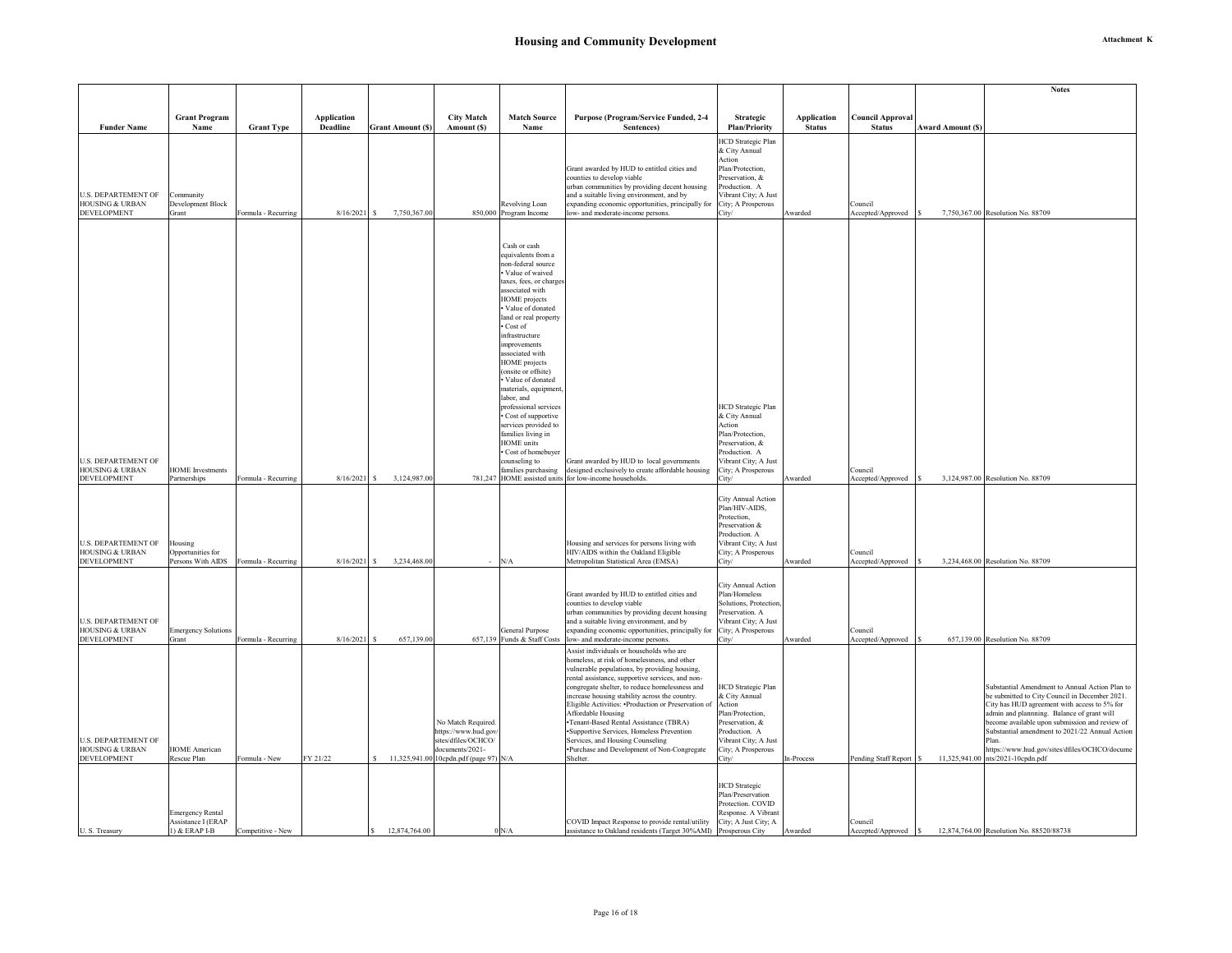|                                                                                |                                                         |                            |                                       |                            |                                  |                                                                                                                                                                                                                                                                                                                                                                                                                                                                                                                                                              |                                                                                                                                                                                                                                                                                 |                                                                                                                                                                                          |                                        |                                          | <b>Notes</b>                                                                                                                   |
|--------------------------------------------------------------------------------|---------------------------------------------------------|----------------------------|---------------------------------------|----------------------------|----------------------------------|--------------------------------------------------------------------------------------------------------------------------------------------------------------------------------------------------------------------------------------------------------------------------------------------------------------------------------------------------------------------------------------------------------------------------------------------------------------------------------------------------------------------------------------------------------------|---------------------------------------------------------------------------------------------------------------------------------------------------------------------------------------------------------------------------------------------------------------------------------|------------------------------------------------------------------------------------------------------------------------------------------------------------------------------------------|----------------------------------------|------------------------------------------|--------------------------------------------------------------------------------------------------------------------------------|
|                                                                                |                                                         |                            |                                       |                            |                                  |                                                                                                                                                                                                                                                                                                                                                                                                                                                                                                                                                              |                                                                                                                                                                                                                                                                                 |                                                                                                                                                                                          |                                        |                                          |                                                                                                                                |
| <b>Funder Name</b>                                                             | <b>Grant Program</b><br>Name                            | <b>Grant Type</b>          | <b>Application</b><br><b>Deadline</b> | <b>Grant Amount (\$)</b>   | <b>City Match</b><br>Amount (\$) | <b>Match Source</b><br>Name                                                                                                                                                                                                                                                                                                                                                                                                                                                                                                                                  | Purpose (Program/Service Funded, 2-4<br>Sentences)                                                                                                                                                                                                                              | Strategic<br><b>Plan/Priority</b>                                                                                                                                                        | <b>Application</b><br><b>Status</b>    | <b>Council Approval</b><br><b>Status</b> | <b>Award Amount (\$)</b>                                                                                                       |
| U.S. Treasury                                                                  | <b>Emergency Rental</b><br>Assistance II                | Competitive - New          | $5/11/2021$ \$                        | 19,644,850.30              |                                  | 0 N/A                                                                                                                                                                                                                                                                                                                                                                                                                                                                                                                                                        | COVID Impact Response to provide rental/utility<br>assistance to Oakland residents (Target 30%AMI) Prosperous City/                                                                                                                                                             | <b>HCD</b> Strategic<br>Plan/Preservation<br>Protection. COVID<br>Response. A Vibrant<br>City; A Just City; A                                                                            | Awarded                                | Council<br>Accepted/Approved             | 19,644,850.30 Resolution 88792                                                                                                 |
|                                                                                |                                                         |                            |                                       |                            |                                  |                                                                                                                                                                                                                                                                                                                                                                                                                                                                                                                                                              | 85% To provided direct financial assistance, incl                                                                                                                                                                                                                               |                                                                                                                                                                                          |                                        |                                          |                                                                                                                                |
| California HCD                                                                 | State Emergency<br>Rental Assistance<br>Program Round 2 | Competitive - New          |                                       | 9/30/2021 \$ 12,077,713.52 |                                  | 0 N/A                                                                                                                                                                                                                                                                                                                                                                                                                                                                                                                                                        | rental assistance to elible households as defined by<br>the American rescue plan. 15% for administrative<br>cost attributable to providing financial assistance.<br>$(30-80\% \text{ AMI})$                                                                                     | <b>HCD</b> Strategic<br>Plan/Preservation<br>Protection.<br><b>COVID Response</b>                                                                                                        | In-Process                             | Council<br>Accepted/Approved             | Resolution No. 88800. As of 10/15/21 Standard<br>Grant Agreement between State and Oakland is in<br>process of being executed. |
| <b>U.S. DEPARTEMENT OF</b><br><b>HOUSING &amp; URBAN</b><br><b>DEVELOPMENT</b> | Community<br>Development Block<br>Grant                 | Formula - Recurring        | $5/15/2021$ \$                        | 7,750,367.00               |                                  | Revolving Loan<br>850,000 Program Income                                                                                                                                                                                                                                                                                                                                                                                                                                                                                                                     | Formula grant to be awarded by HUD to entitled<br>cities and counties to develop viable<br>urban communities by providing decent housing<br>and a suitable living environment, and by<br>expanding economic opportunities, principally for<br>low- and moderate-income persons. | <b>HCD</b> Strategic Plan<br>& City Annual<br>Action<br>Plan/Protection,<br>Preservation, &<br>Production. A<br>Vibrant City; A Just<br>City; A Prosperous<br>City/                      | Prospect                               | Not applicable                           |                                                                                                                                |
| <b>U.S. DEPARTEMENT OF</b><br><b>HOUSING &amp; URBAN</b><br><b>DEVELOPMENT</b> | <b>HOME</b> Investments<br>Partnerships                 | Formula - Recurring        | 5/15/2021                             | 3,124,987.00<br>-S         |                                  | Cash or cash<br>equivalents from a<br>non-federal source<br>• Value of waived<br>taxes, fees, or charges<br>associated with<br>HOME projects<br>Value of donated<br>land or real property<br>$\bullet$ Cost of<br>infrastructure<br>improvements<br>associated with<br><b>HOME</b> projects<br>(onsite or offsite)<br>· Value of donated<br>materials, equipment<br>labor, and<br>professional services<br>Cost of supportive<br>services provided to<br>families living in<br><b>HOME</b> units<br>Cost of homebuyer<br>counseling to<br>amilies purchasing | Grant awarded by HUD to local governments<br>designed exclusively to create affordable housing<br>781,247 HOME assisted units for low-income households                                                                                                                         | <b>HCD</b> Strategic Plan<br>& City Annual<br>Action<br>Plan/Protection,<br>Preservation, &<br>Production. A<br>Vibrant City; A Just<br>City; A Prosperous<br>City/                      | Prospect                               | Not applicable                           |                                                                                                                                |
| <b>U.S. DEPARTEMENT OF</b><br><b>HOUSING &amp; URBAN</b><br><b>DEVELOPMENT</b> | Housing<br>Opportunities for<br>Persons With AIDS       | Formula - Recurring        | $5/15/2021$ \$                        | 3,234,468.00               |                                  | N/A                                                                                                                                                                                                                                                                                                                                                                                                                                                                                                                                                          | Housing and services for persons living with<br>HIV/AIDS within the Oakland Eligible<br>Metropolitan Statistical Area (EMSA)                                                                                                                                                    | Plan/HIV-AIDS,<br>Protection,<br>Preservation &<br>Production. A<br>Vibrant City; A Just                                                                                                 | Prospect                               | Not applicable                           |                                                                                                                                |
| <b>U.S. DEPARTEMENT OF</b><br><b>HOUSING &amp; URBAN</b><br><b>DEVELOPMENT</b> | <b>Emergency Solutions</b><br>Grant                     | Formula - Recurring        | 5/15/2021                             | 657,139.00<br>s            |                                  | General Purpose<br>657,139 Funds & Staff Costs<br>HOME-ARPA,                                                                                                                                                                                                                                                                                                                                                                                                                                                                                                 | Grant awarded by HUD to entitled cities and<br>counties to develop viable<br>urban communities by providing decent housing<br>and a suitable living environment, and by<br>expanding economic opportunities, principally for<br>low- and moderate-income persons.               | City Annual Action<br>Plan/Homeless<br>Solutions, Protection<br>Preservation/A<br>Vibrant City; A Just<br>City; A Prosperous<br>City/<br>A Vibrant City; A<br>Just City; A<br>Prosperous | Prospect                               | Pending Staff Report                     |                                                                                                                                |
|                                                                                |                                                         |                            |                                       |                            |                                  | <b>Housing Trust</b>                                                                                                                                                                                                                                                                                                                                                                                                                                                                                                                                         | Capital for acquisition and conversion to<br>homeless housing. Some operating funds may                                                                                                                                                                                         | City/HCD Strategic                                                                                                                                                                       |                                        | Pending Staff                            |                                                                                                                                |
| State of California                                                            | Homekey                                                 | Competitive - New          | 1/31/2022                             | 10,000,000                 | 10,000,000 Fund                  |                                                                                                                                                                                                                                                                                                                                                                                                                                                                                                                                                              | be included. To be awarded by State HCD.                                                                                                                                                                                                                                        | Plan/Protection,                                                                                                                                                                         | Prospect                               | Report                                   | Seeking Council approval in December 2021                                                                                      |
| State of California                                                            | <b>Local Housing</b><br><b>Trust Fund</b>               | Competitive -<br>Recurring | 7/31/2021                             | 5,000,000                  | 5,000,000 Fund                   | <b>Housing Trust</b>                                                                                                                                                                                                                                                                                                                                                                                                                                                                                                                                         | Capital for affordable housing production                                                                                                                                                                                                                                       | Production                                                                                                                                                                               | Submitted, Pending Council<br>Decision | Accepted/Approved                        | Jul-21 Council approval of application, not of<br>use of award on a specific project                                           |